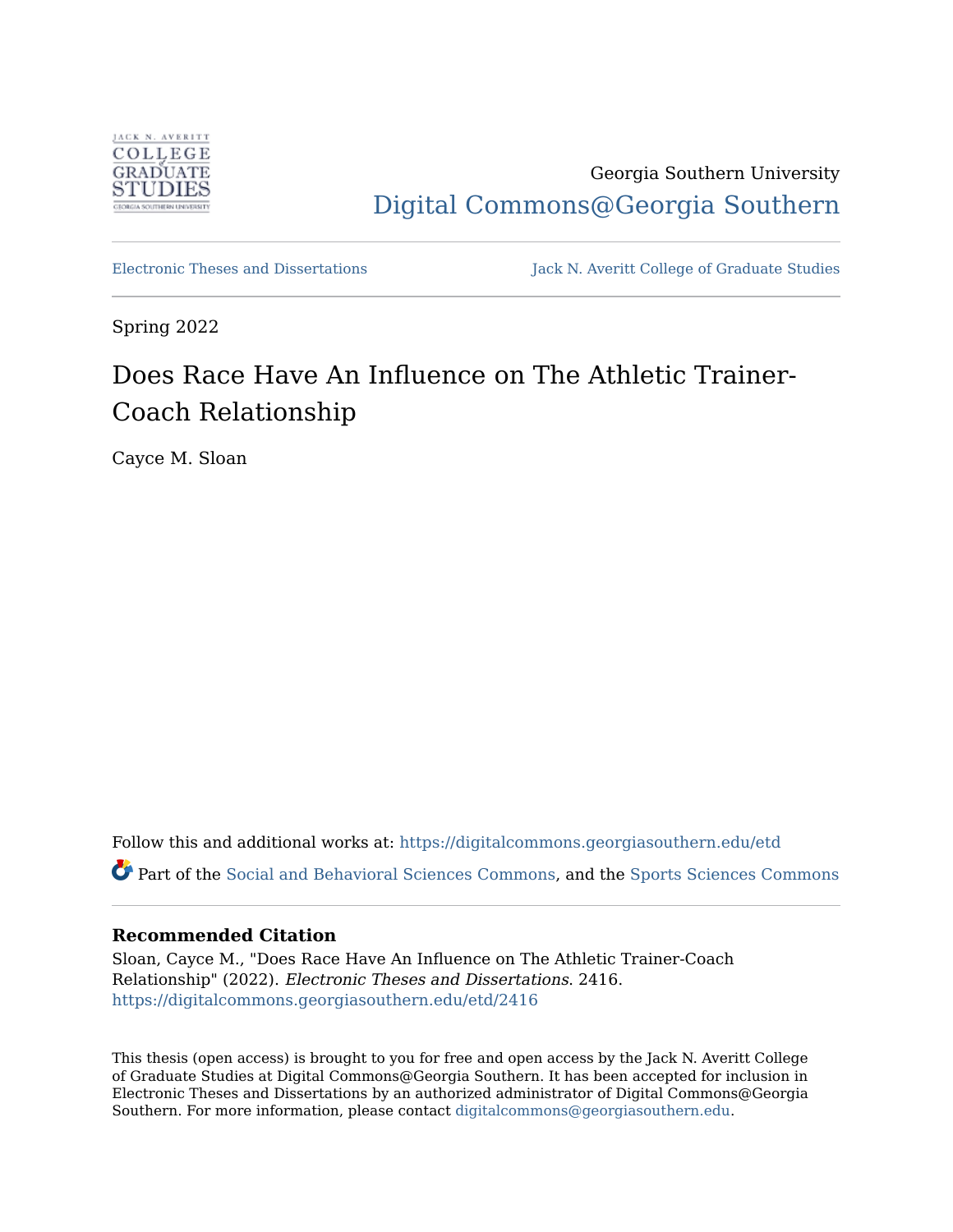# DOES RACE INFLUENCE ON THE ATHLETIC TRAINER-COACH RELATIONSHIP

by

#### CAYCE SLOAN

(Under the Direction of Tamerah Hunt)

# ABSTRACT

Introduction**:** Interpersonal relationships are the most frequent types of relationships individuals maintain on a daily basis. Rapport provides the foundation necessary to build positive interpersonal relationships, specifically, collegial relationships such as the relationship between the athletic trainer and coach. However, facilitators and barriers exist that may hinder relationships. Specifically, race appears to influence relationships, but to date, it appears race has not been examined in the athletic trainer-coach relationship. Therefore, the purpose of this study was to examine the facilitators and barriers to building rapport in race-discordant athletic trainercoach relationships and to examine the role race plays within the athletic trainer-coach relationship. Methods: A convenience sample of ten ethnic minority secondary school athletic trainers were interviewed via a semi-structured interview guide derived using the Gratch model. Purposeful sampling from the convenience sample was obtained through personal contacts, social networking, the Group Me app, and additional snowball sampling**.** Results: Seven themes were developed throughout the study, even a couple of themes had subthemes. Those seven themes were same race mutual understanding, cross-race mutual understanding, same race connectedness, same race communication, cross-race communication, same race barriers, and cross-race barriers. Further, the Gratch model is an appropriate assessment of facilitators for building rapport. However, a sequential approach (Communication-connectedness-mutual understanding) may be necessary for human-to-human rapport building. Conclusion: Facilitators of rapport building included positive communication, connectedness and mutual understanding was necessary regardless of race, which is consistent with the previous literature. Cognitive, emotional, and behavioral rapport are essential for a solid foundation in a positive relationship. Ineffective rapport sectors and various barriers (such as mis trust, being too comfortable, etc.) inhibit positive relationship building in the athletic trainer-coach relationship. Race within this relationship couldn't be determined to be the sole barrier but may be a mitigating factor that intersects with the other facilitators and barriers that affect building a positive relationship between the coach and athletic trainer.

INDEX WORDS: Ethnicity, Rapport, Facilitators, Barriers, Race concordant, Race discordant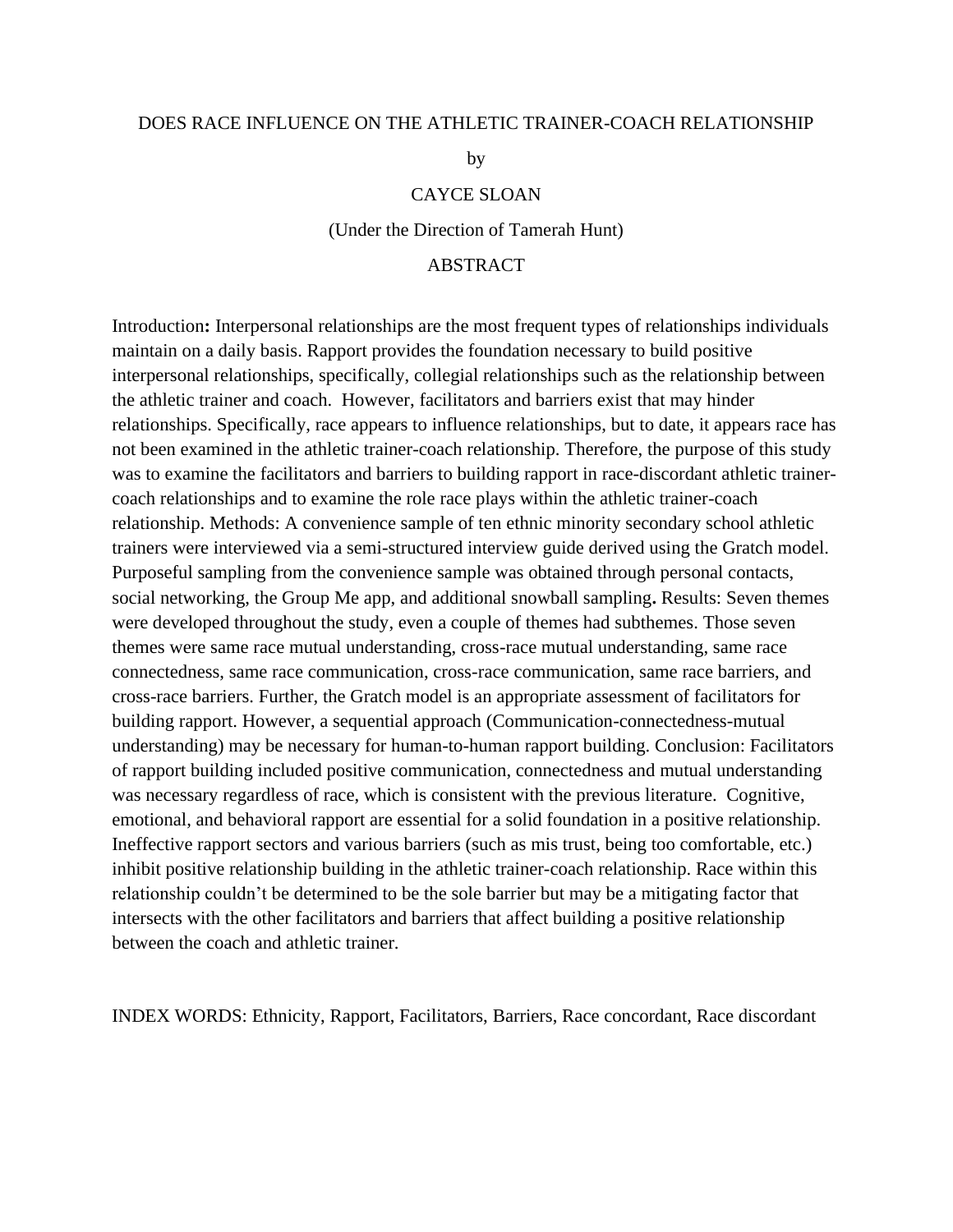# DOES RACE HAVE AN INFLUENCE ON THE ATHLETIC TRAINER-COACH RELATIONSHIP

by

# CAYCE SLOAN

B.S., Missouri State University, 2020

M.S., Georgia Southern University 2022

A Thesis Submitted to the Graduate Faculty of Georgia Southern University

in Partial Fulfillment of the Requirements for the Degree

MASTER OF SCIENCE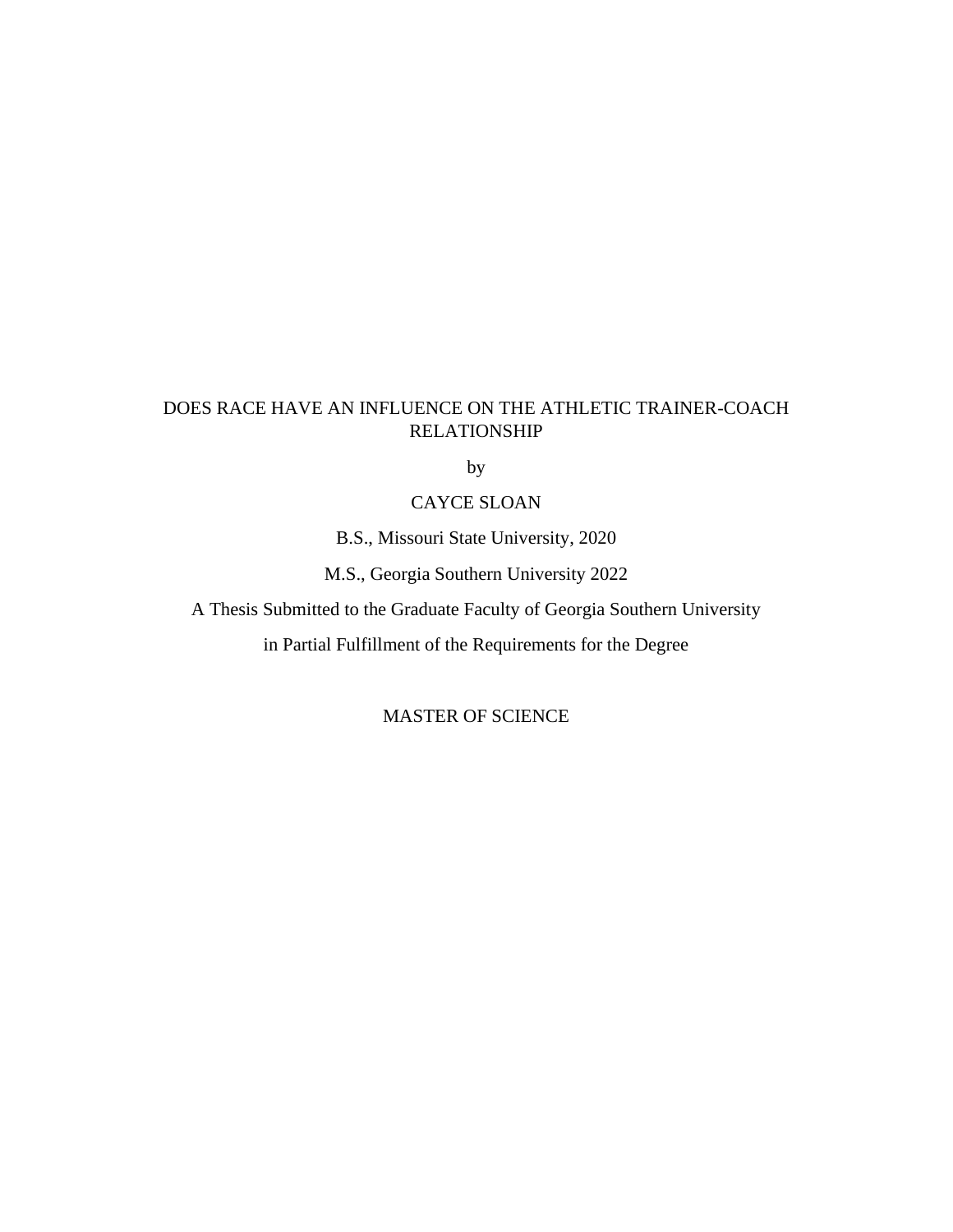© 2022

# CAYCE SLOAN

All Rights Reserved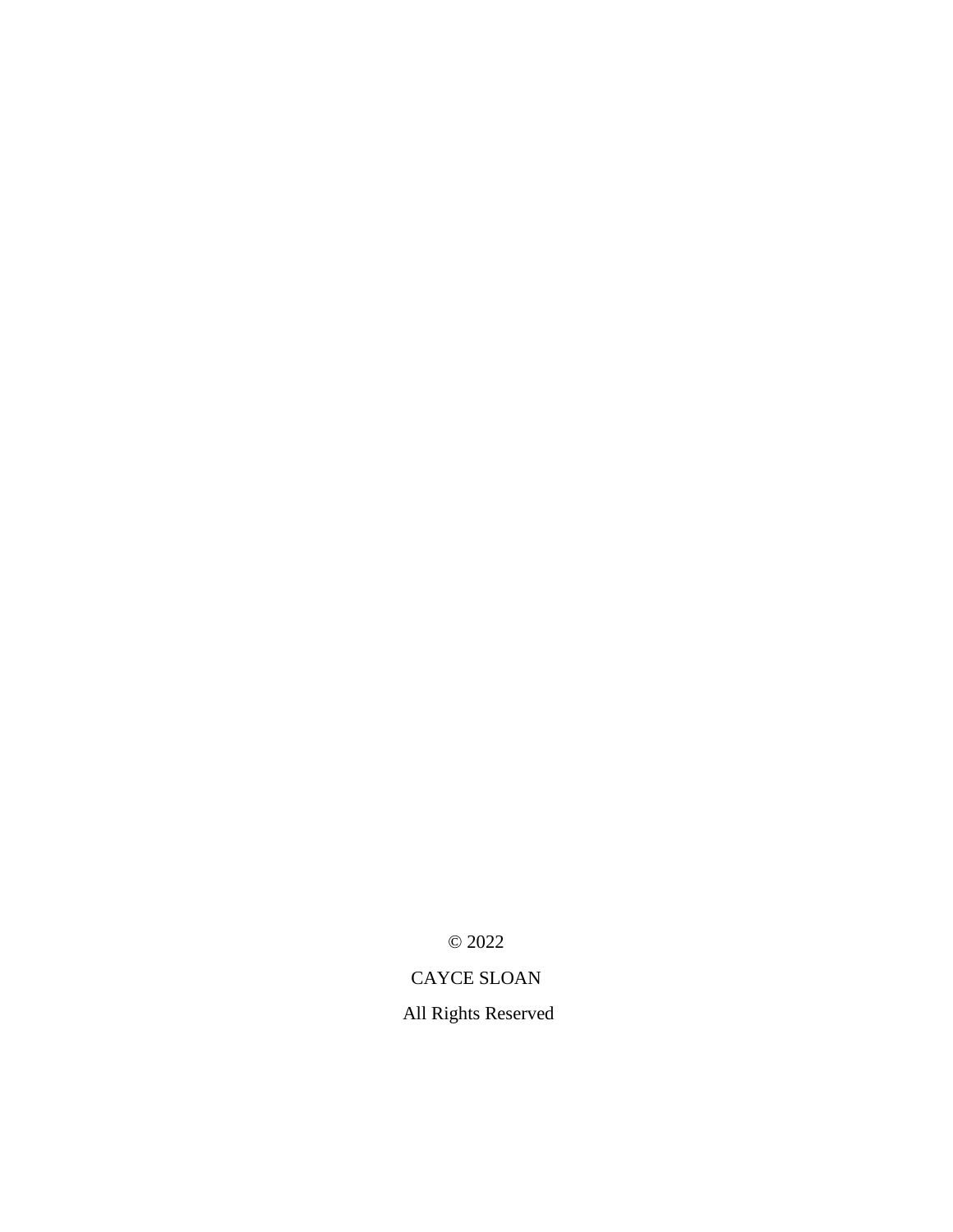# DOES RACE HAVE AN INFLUENCE ON THE ATHLETIC TRAINER-COACH RELATIONSHIP

by

CAYCE SLOAN

Major Professor: Tamerah Hunt Committee: Nancy Malcom Christina Gipson

Electronic Version Approved: May 2022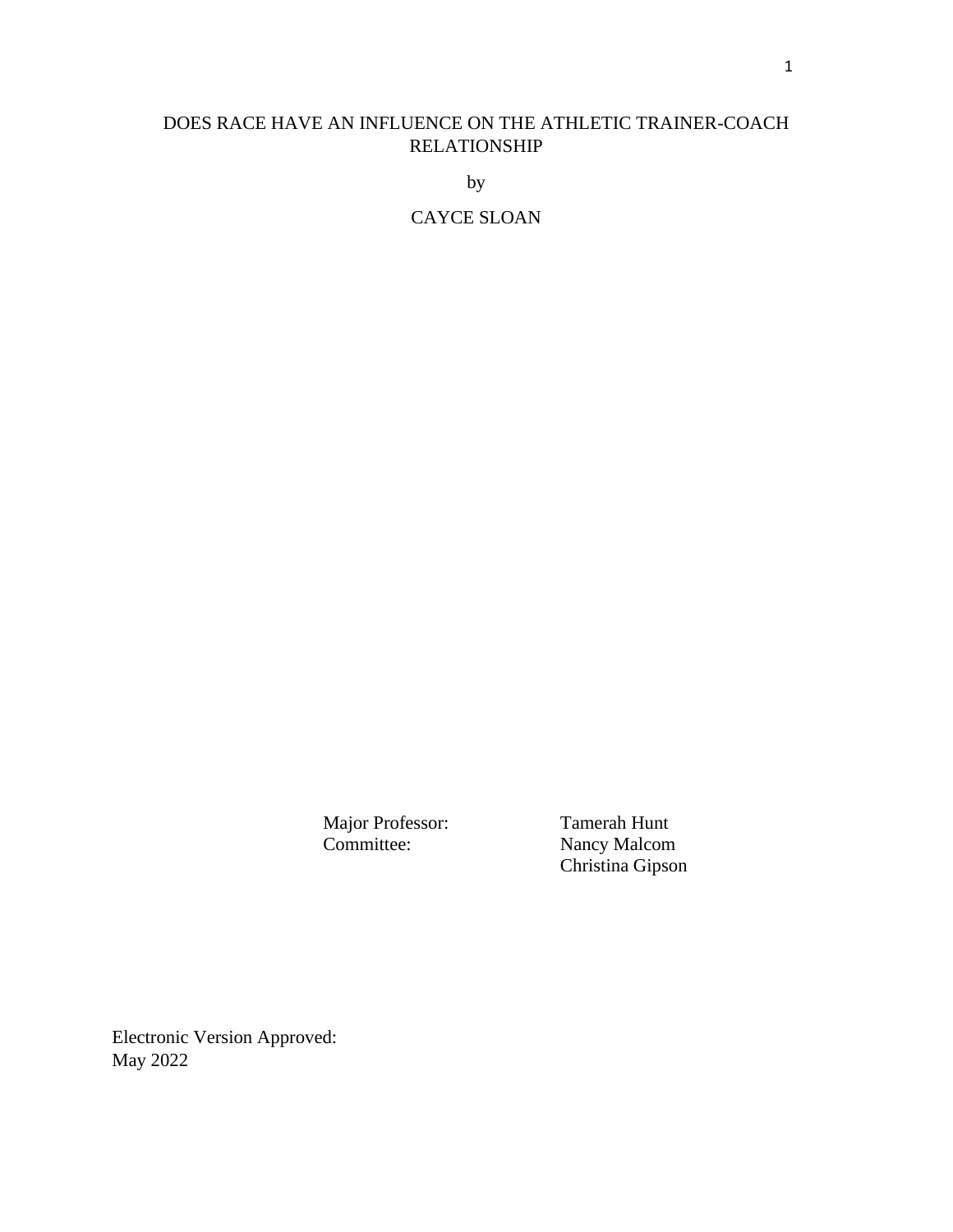#### ACKNOWLEDGMENTS

First, I would like to acknowledge Dr. Hunt for helping me see this thesis from beginning to end. I don't know if I would have been able to do it without your help and your tissues. Secondly, I would like acknowledge Dr. Malcom and Dr. Gipson for taking out the time to be on this committee and providing me with wonderful advice and feedback. Lastly, I would like to acknowledge my mother and Carly Beck for sticking with me through the emotional roller coasters from beginning to end and listening to me even when you really didn't want to. I greatly appreciate all of you and would not have gotten through this without each and every one of you.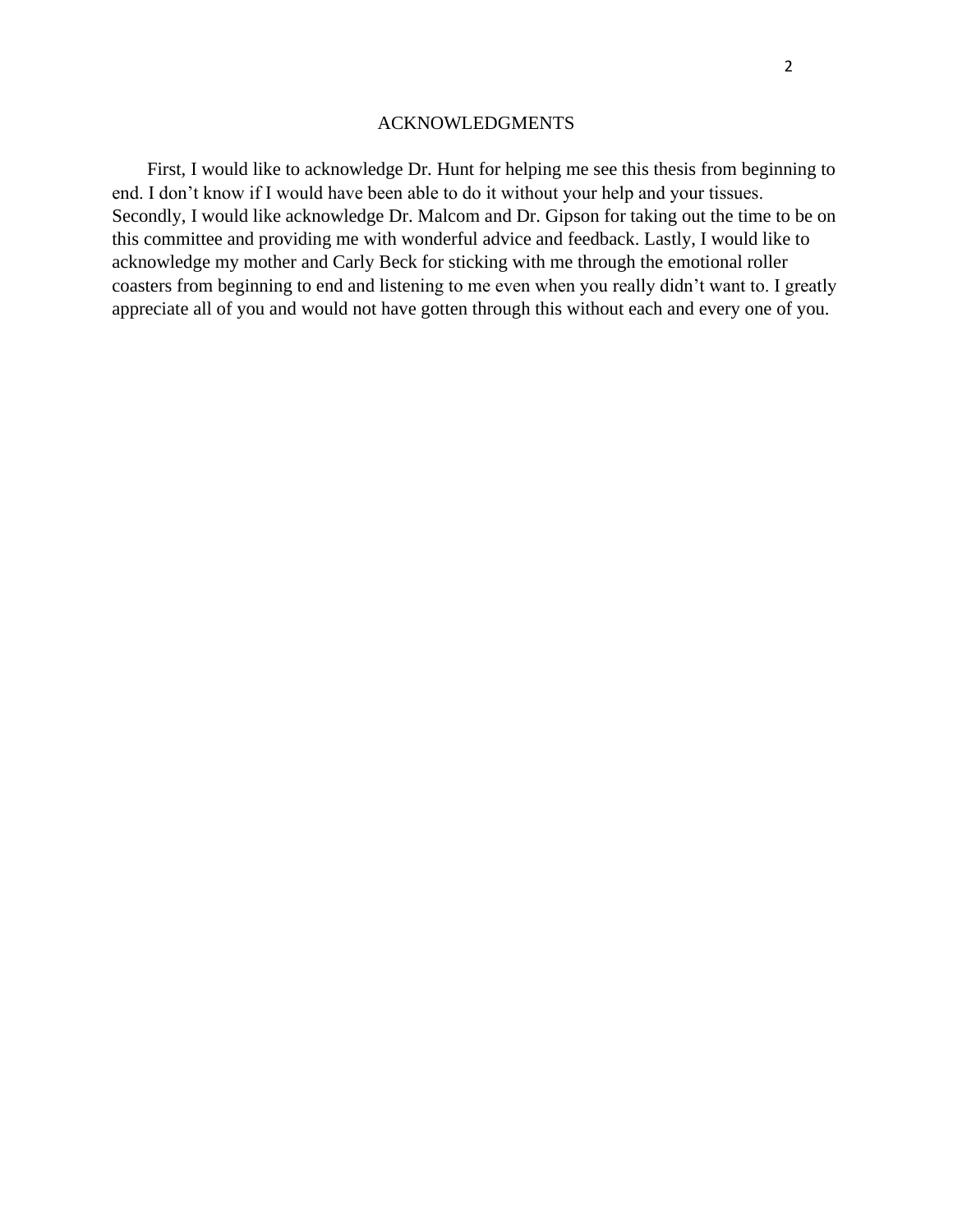# TABLE OF CONTENTS

| <b>CHAPTER</b> |  |
|----------------|--|
|                |  |
|                |  |
|                |  |
|                |  |
|                |  |
|                |  |
|                |  |

|--|--|--|--|

# **APPENDICES**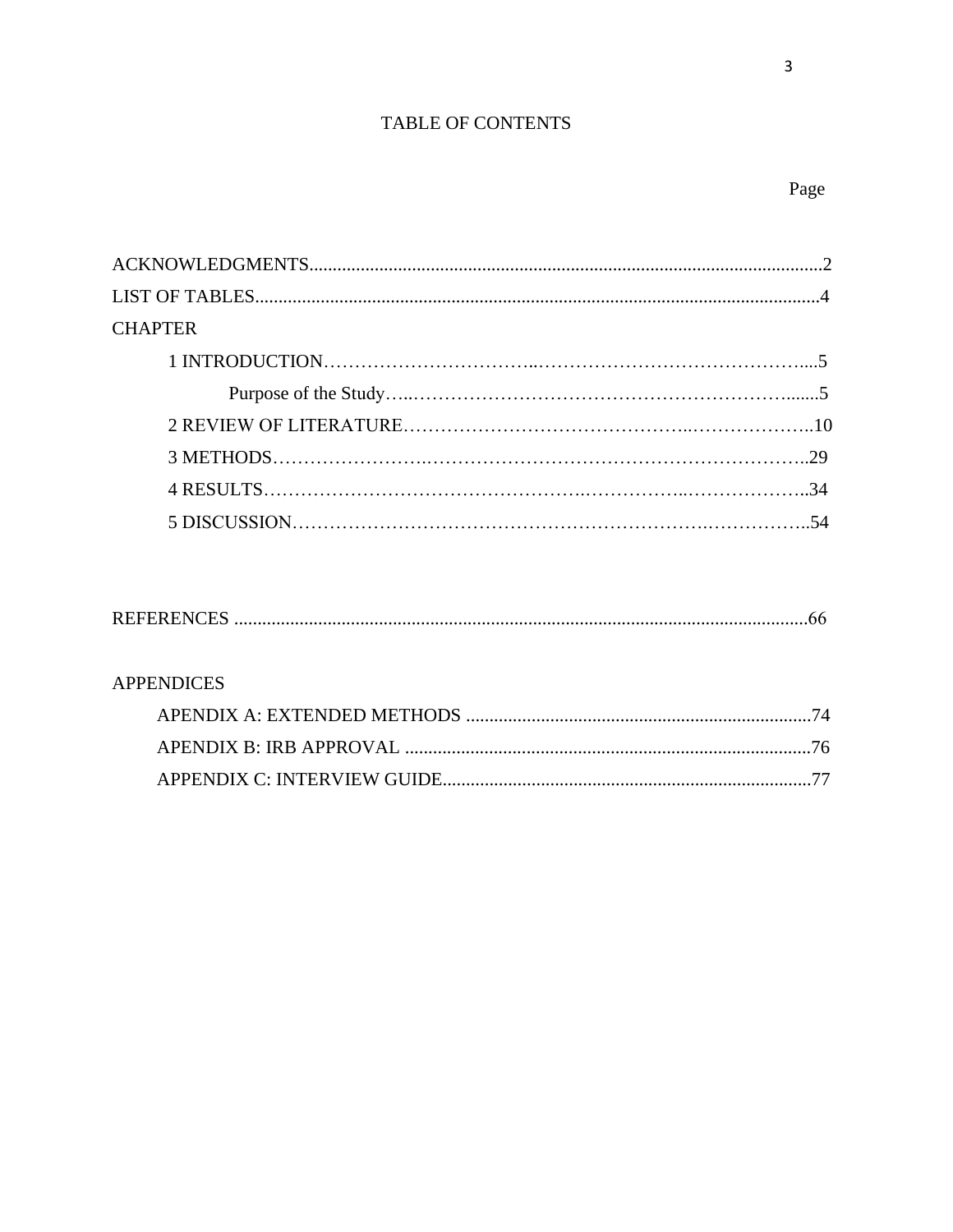# **LIST OF TABLES**

# Page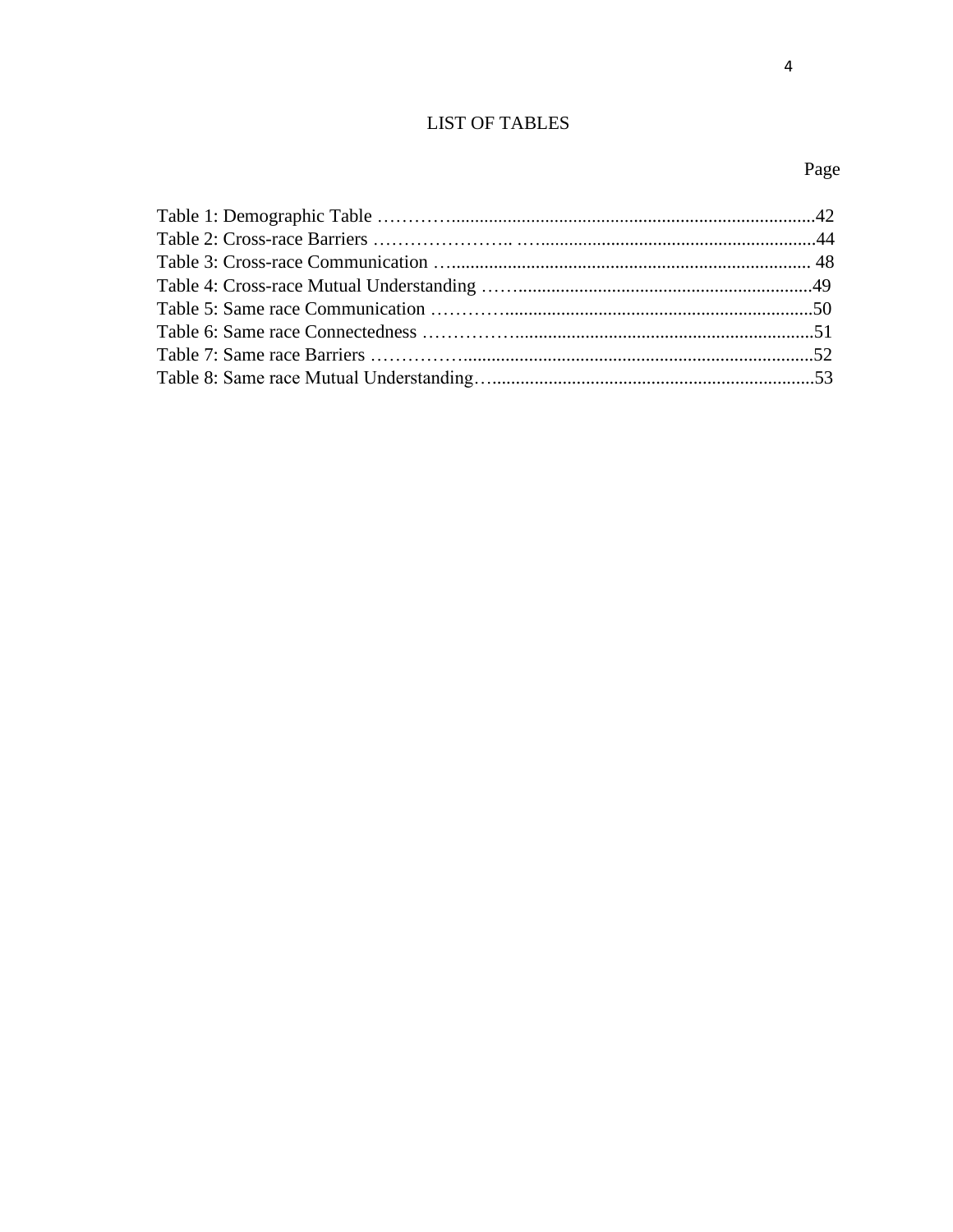#### CHAPTER 1

### INTRODUCTION

Race has been the dividing factor within America for centuries; due to racial inequalities that have been instilled throughout history and society. Race is a social trait that can determine your life experiences and perceptions. America has divided and treated people differently based upon the color of their skin for centuries, making it difficult to build rapport between racial groups. During the period America was being built, minorities from other countries were forced into slavery in America.<sup>1</sup>

Slaves were then treated as if they were less than animals.<sup>1</sup> Once slavery was abolished racial minorities were considered free but were still not treated equally. <sup>2</sup> The freeing of slaves led to legally mandated segregation.<sup>2</sup> Minorities were given separate facilities, seating areas, and housing areas because of the color of their skin and were killed and even experimented on for medical use.<sup>2,3</sup> Once America was desegregated, there was still racial tension that remains to this day. These historical issues have created a less than suitable environment to build rapport across races.

Rapport is the foundation to develop a relationship that will result in trust, comfortability, and confidence. $4-7$  Based upon the Gratch model, in order to achieve rapport you need to develop a sense of connection, mutual understanding, and communication because these elements are the basis.<sup>8</sup> The Gratch model was originally used for virtual agents' rapport.<sup>8</sup> The Gratch model stated the foundation to building a positive relationship consists of cognitive, emotional, and behavioral rapport.<sup>8</sup> Building rapport between groups or individuals creates a positive relationship that is comfortable and consists of trust and confidence. This requires social talk, empathy, positive reinforcements, concern, disagreements, and other tasks that will allow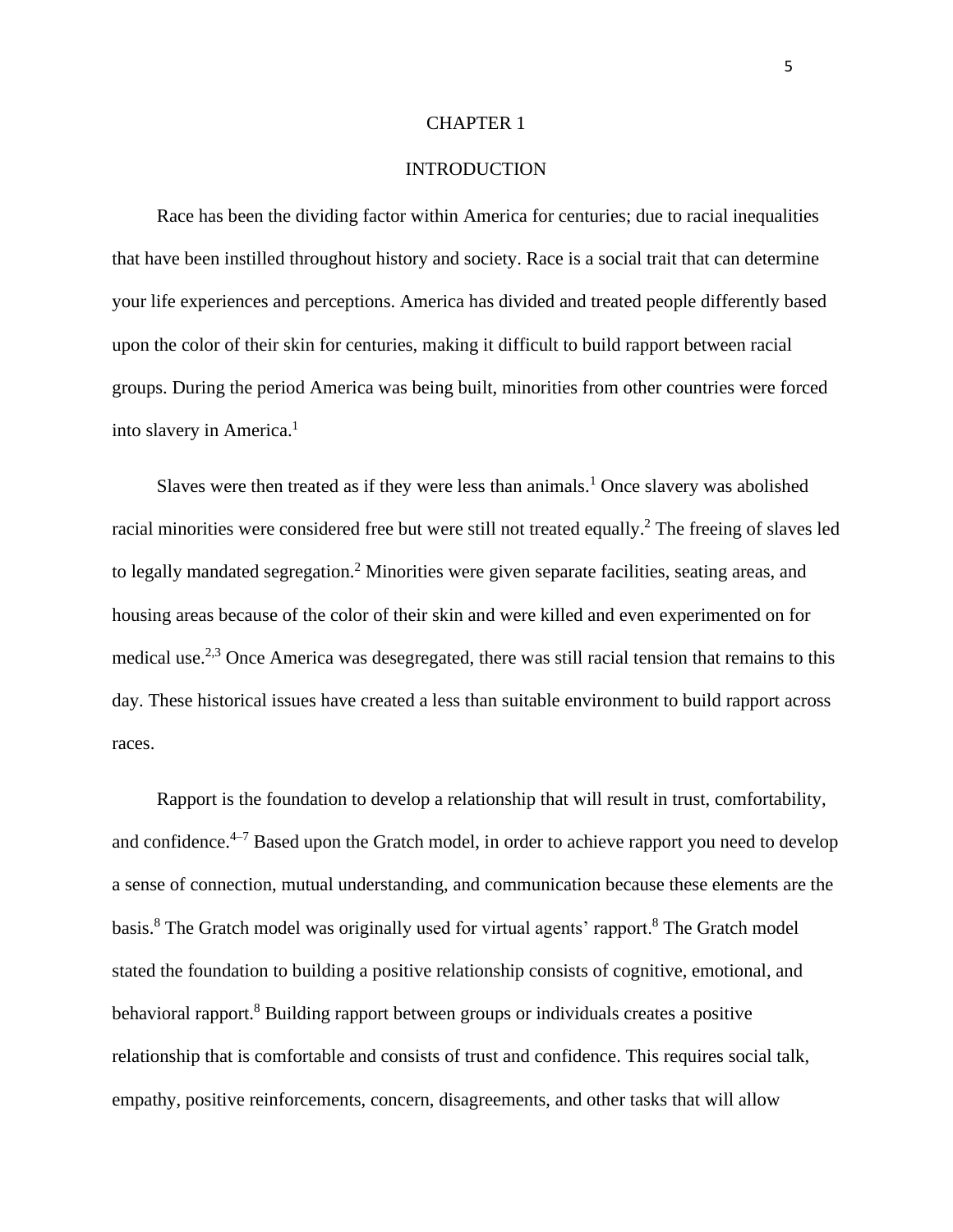individuals to create a relationship.<sup>9,10</sup> After various numbers of interactions, rapport building can start. The number of interactions and social exchanges will result in social talk that reveals whether rapport is in agreement or disagreement. Initially, humans tend to conform towards socially accepted behaviors and place themselves in favorable lighting, whereas the more interactions you have the more you are relaxed and begin to be "yourself ."<sup>11</sup> Building rapport, therefore, is important to achieving strong, healthy, interpersonal collegial relationships.

The most powerful interpersonal relationships are the ones you create with your colleagues.<sup>12</sup> Most people spend more time with their colleagues on a day-to-day basis than their friends and maybe even family.12,13 Within a collegial relationship, it is important to have positive foundation because a negative foundation will be "characterized by animosity, exclusion or avoidance of others" within the workplace.<sup>14</sup> Colleagues would prefer not to deal with animosity, exclusion, or avoidance, as it creates unwanted negative experiences within the workplace and creates an unpleasant environment.

The collegial relationship requires that individuals need to share one or more of the following: the same work content or domain activity, the same institutional affiliation or common purpose, and/ or the same status or level of responsibilities.<sup>12</sup> A sports medicine team is an example of colleagues, as they are a group of people who are all involved within athletics with a common goal of athlete health. The sports medicine team consists of the athletic director, team physician, athletic trainer, and coaches.15,16 Athletic trainers and coaches are considered colleagues that share the same hierarchy status within the sports medicine team. A coach's roles and responsibilities on the sports medicine team are to teach safe playing strategies and techniques, promote injury prevention, and promote appropriate attitude to injury management.<sup>17</sup> An athletic trainer's roles and responsibilities within the sports medicine team are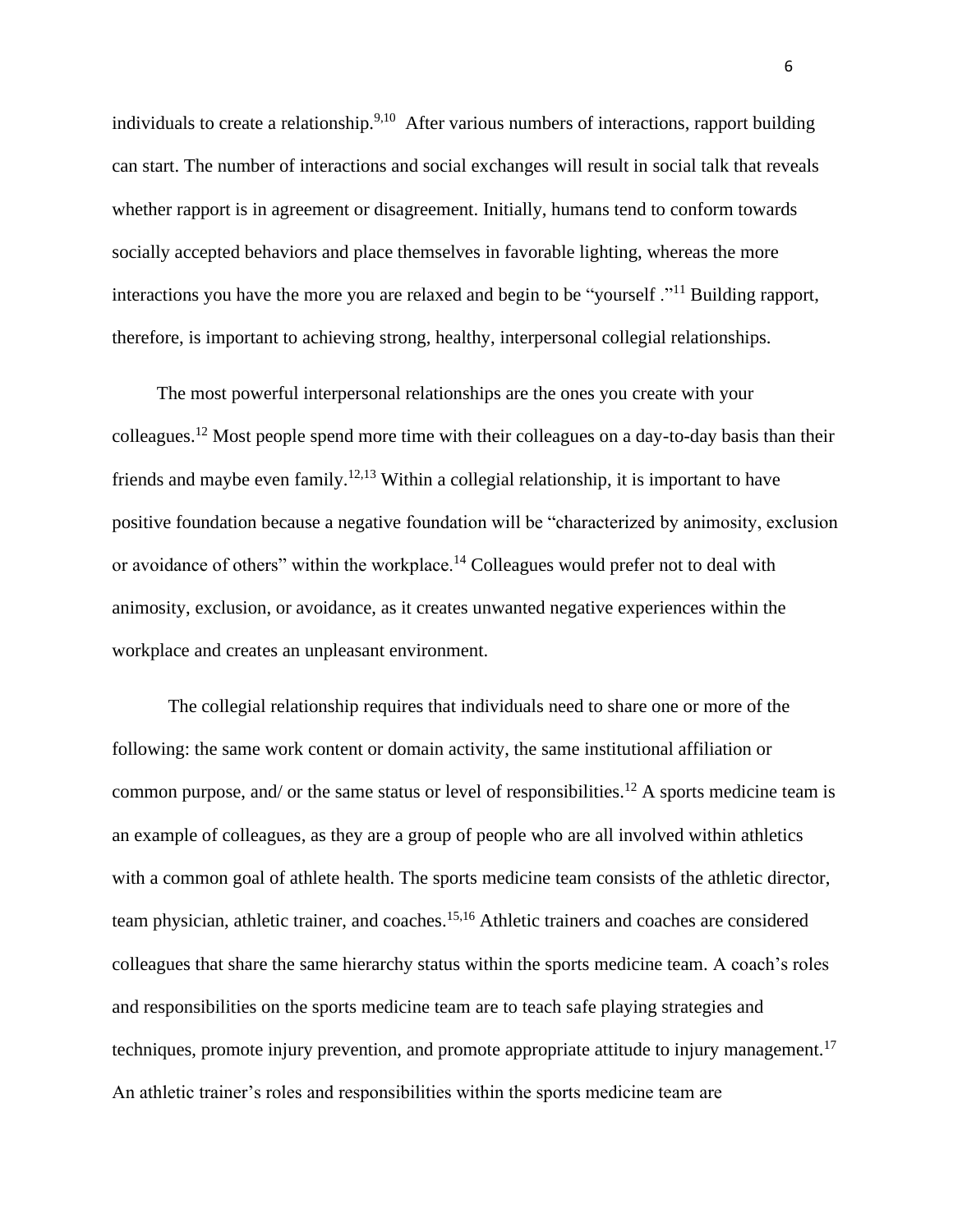implementation of various medical and environmental protocols, preventing, recognizing, diagnosing, referring, treating injuries, and communicating with coaches and team physicians.<sup>15</sup> Athletic trainers and coaches discuss practice and game schedules, an athlete's health, what restrictions an athlete may have, diagnosis, rehabilitation plans, and much more. The athletic trainer and coach should have a strong relationship because a dysfunctional relationship may put the athlete and their parents in a tough spot between the coach and athletic trainer.<sup>18</sup> Doing so, can result in putting an athlete's health on the line.

There is limited research involving building rapport between coaches and athletic trainers. The primary body of literature involving this relationship revolves around effective communication as a key component of the relationship.<sup>15,16,19–21</sup> Studies have found that effective communication and cooperative communication is key in this professional relationship.<sup>19–21</sup> Effective communication is considered when both individuals are open, respectful, and understanding.<sup>19–21</sup> Effective communication is needed between athletic trainers and coaches to avoid misunderstanding information and to ensure that each party is on the same page.<sup>22</sup> A lack of effective communication can create barriers to positive relationships.

Literature examining the barriers to the athletic trainer coach relationship suggests power struggles, mistrust, and differing goals are the most common barriers athletic trainers and coaches reported.23–27 These barriers are common elements within communication, trust, and confidence within the relationship. The coach-athletic trainer relationship has evolved over time as a result of the prominence of winning at all costs.<sup>23</sup> Coaches have been allowed to control more things than just their team dynamics.<sup>24</sup> They have been able to place demands upon athletic trainers to return athlete to participation to enable winning, especially in the professional setting and within the NCAA Division  $L^{24}$  This imbalance of power leaves athletic trainers in a position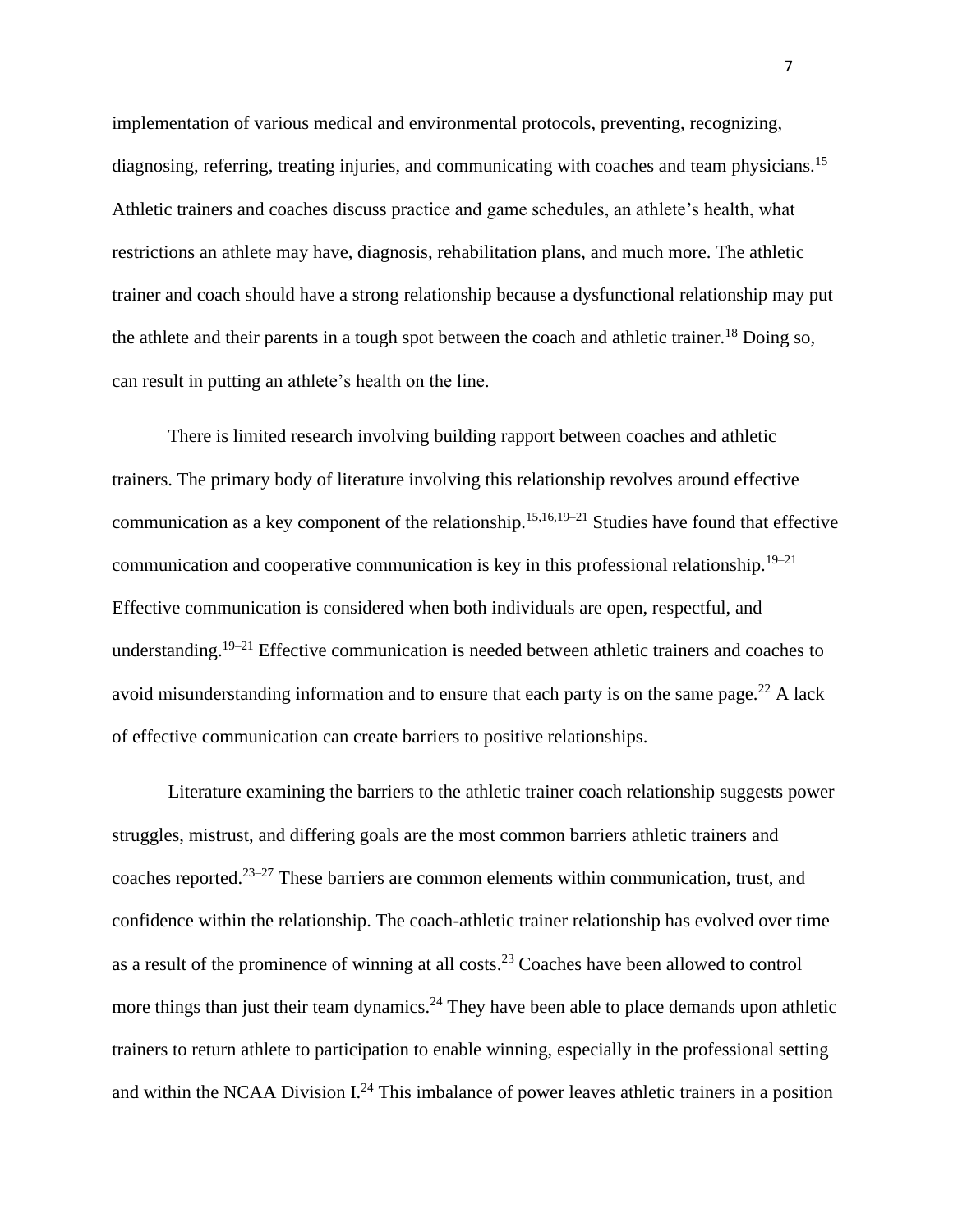to make a decision whether to act upon their job duty, but the decision may result in them losing their job.<sup>23,25</sup> Coaches are not supposed to supervise athletic trainers because it is a conflict of interest and becomes a huge barrier.<sup>15,16</sup> In some relationships, a portion of someone's identity can be a facilitator or barrier, such as race.

According to the NCAA demographics database, in all divisions and sports, 85% of head coaches and 75% of assistant coaches are White, providing an 85% chance that the head coach of the team will be White.<sup>28</sup> When the National Athletic Trainers' Association (NATA) was founded, it unintentionally developed a large body of predominantly White male athletic trainers; however over the last three years, NATA members that identify as ethnic minorities has increased to 18.55% of the membership.<sup>29</sup> While data is not available at the high school levels, similar numbers are expected. As the number of minorities entering the profession every year increases, the potential for increased race-discordance in the athletic trainer-coach relationship is inevitable.

There are many studies that look at same-race and cross-race relationships. Concordant is defined as "consonant, agreeing."<sup>30</sup> In same race relationships, race concordance is positively associated with interpersonal factors that impact rapport.<sup>31</sup> In relationships where healthcare providers are a part of the race concordant relationship, they report a mutual understanding of the situation at hand, feel more connected to each other, have improved communication, and both parties are more participatory within making certain decisions than in cross-race relationships.<sup>32–</sup> <sup>35</sup> Cross-race relationships also involve different expectations, less open conversations, and difficulty establishing interpersonal relationships.<sup>36,37</sup> However, many of these studies were examined in non-collegial relationships.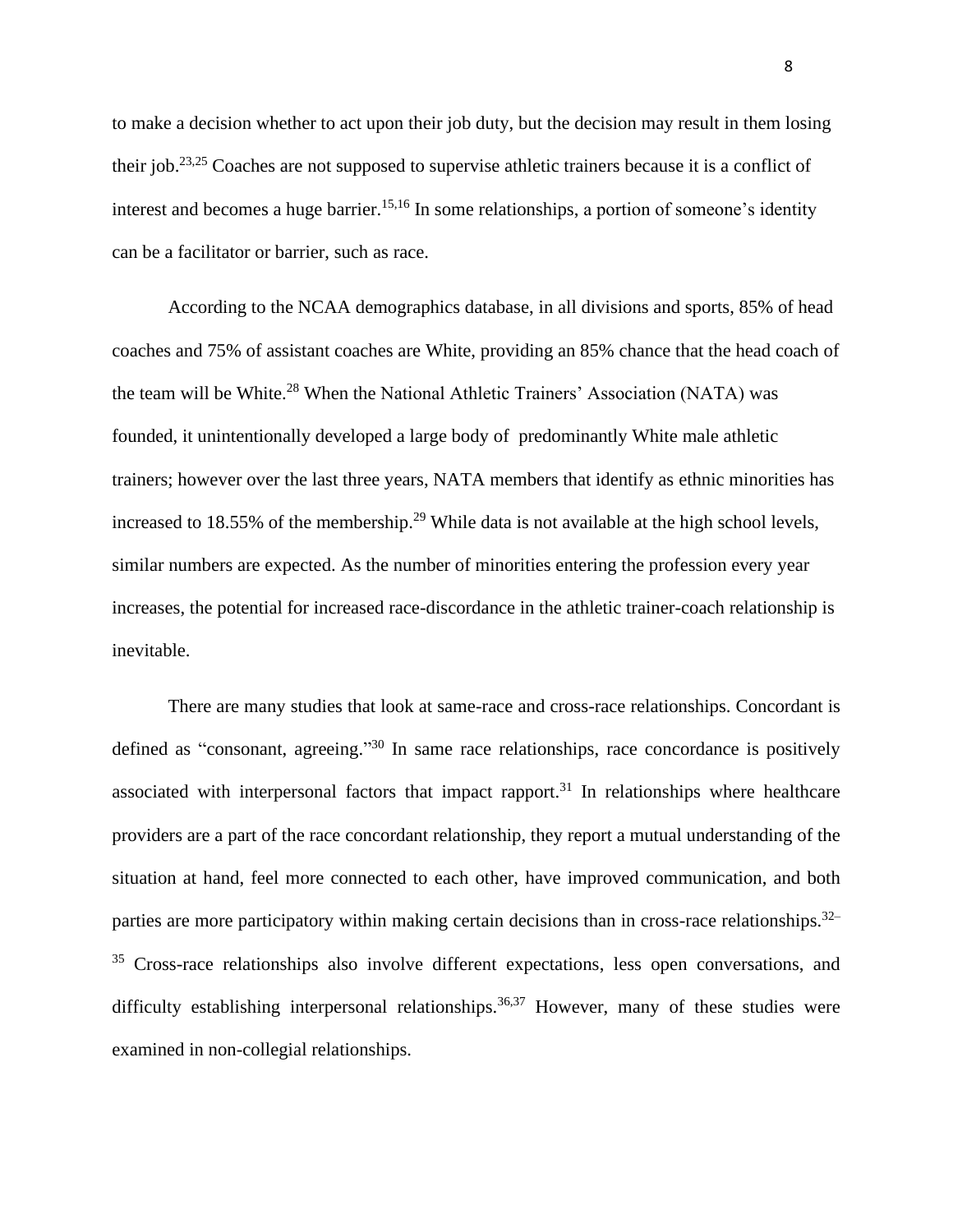Race concordant relationships are typically examined through the lens of the shared reality theory to explain opportunities to build better rapport. Shared reality is defined as "the product of the motivated process of experiencing a commonality of inner (mental) states with others about the world." <sup>38</sup> Shared reality between two people consists of an individual's thoughts, attitudes, and reasoning that are influenced by their interpersonal experiences and regulates the dynamics of interpersonal relationships.<sup>39</sup> Consensus about a topic or experience that shares beliefs, attitudes, or agreement is a foundation building block for relationships.  $40$ Relationships are strengthened when they have more agreement and shared perspectives, as opposed to when they have less consensus or shared perspectives they are weakened.<sup>40</sup> Race discordant interpersonal relationships can lack the feeling of connectedness because of the absences of social sharing or shared perspectives.<sup>38</sup>

Race has an effect on rapport in other relationships, such as the patient-physician relationship<sup>31,32,34,35,41</sup> and the counselor-client relationship<sup>42–44</sup>. Race has yet to be examined to affect rapport within the athletic trainer-coach relationship. This needs to be further explored because if a sense of connection, mutual understanding, and communication cannot be achieved then there is not a good foundation for a positive relationship. If the athletic trainer-coach relationship is not positive, it can result in multiple barriers causing misunderstandings and lack of communication on what is occurring with an athlete's health. It can also cause animosity, exclusion, or avoidance, creating a negative work environment. This can possibly cause further injury to an athlete, or put the athlete at risk of re-injury, or a career damaging injury by not having harmony, trust, or comfortability within each other's decisions. Therefore, the purpose of this study is to examine if race plays a role in rapport between athletic trainers and coaches.

9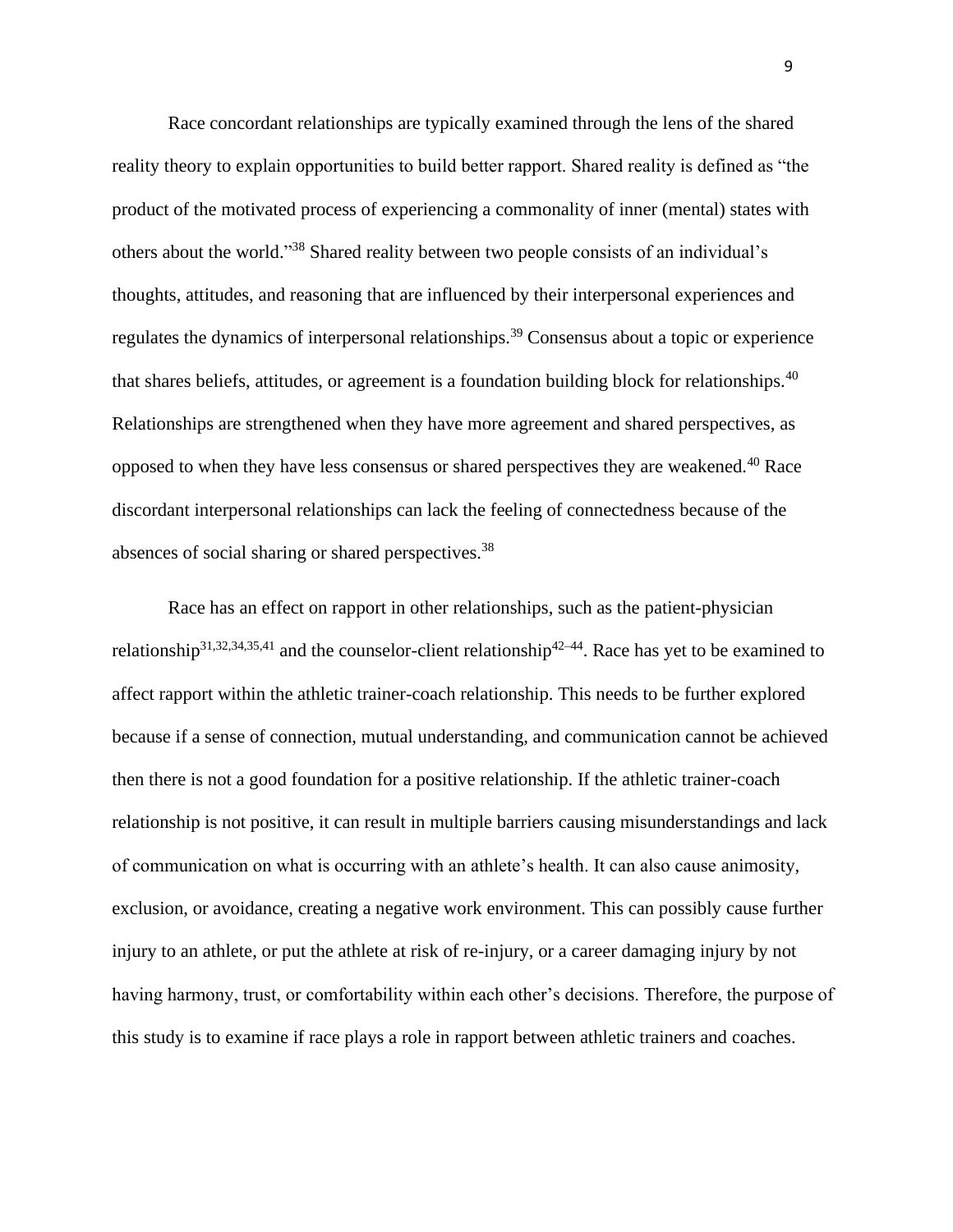#### CHAPTER 2

#### REVIEW OF LITERATURE

### **Rapport**

Rapport does not have just one definition, but rapport signifies an unconstrained relationship containing comfortability, trust, and confidence between 2 people in harmony.<sup>4,5</sup> When attempting to achieve comfortability, trust, and harmony within a relationship you have to first obtain a sense of connection, mutual understanding, communication. Rapport helps create bonds and is the foundation of developing a relationship.<sup>6,7</sup> Joe and colleagues found rapport to be at the center of a relationship in a therapeutic setting because it was important to develop bonds during the treatment process as it progresses.<sup>45</sup>

Rapport has also been shown to have various effects on outcomes.<sup>45–48</sup> Krupnick and colleagues found a significant relationship between the therapeutic relationship of the patient and their therapist and treatment outcomes.<sup>46</sup> Connors and colleagues found whether the relationship was rated from the client or therapists perspective it was consistent with treatment outcomes.<sup>47</sup> Cloitre and colleagues stated "a positive therapeutic relationship in the initial phase of treatment predicted PTSD symptom reduction at the end of treatment."<sup>48</sup> Joe and colleagues results stated, "counseling rapport as measured during drug abuse treatment was found to predict post-index treatment outcomes" similar to Cloitre and colleagues.<sup>45</sup> Blecher and Jones found once positive rapport was established the natural consequence of it was trust, creating positive outcomes in their patients treatment.<sup>49</sup> Theoretical models can propose different strategies to strengthen or weaken rapport.

#### **Rapport models**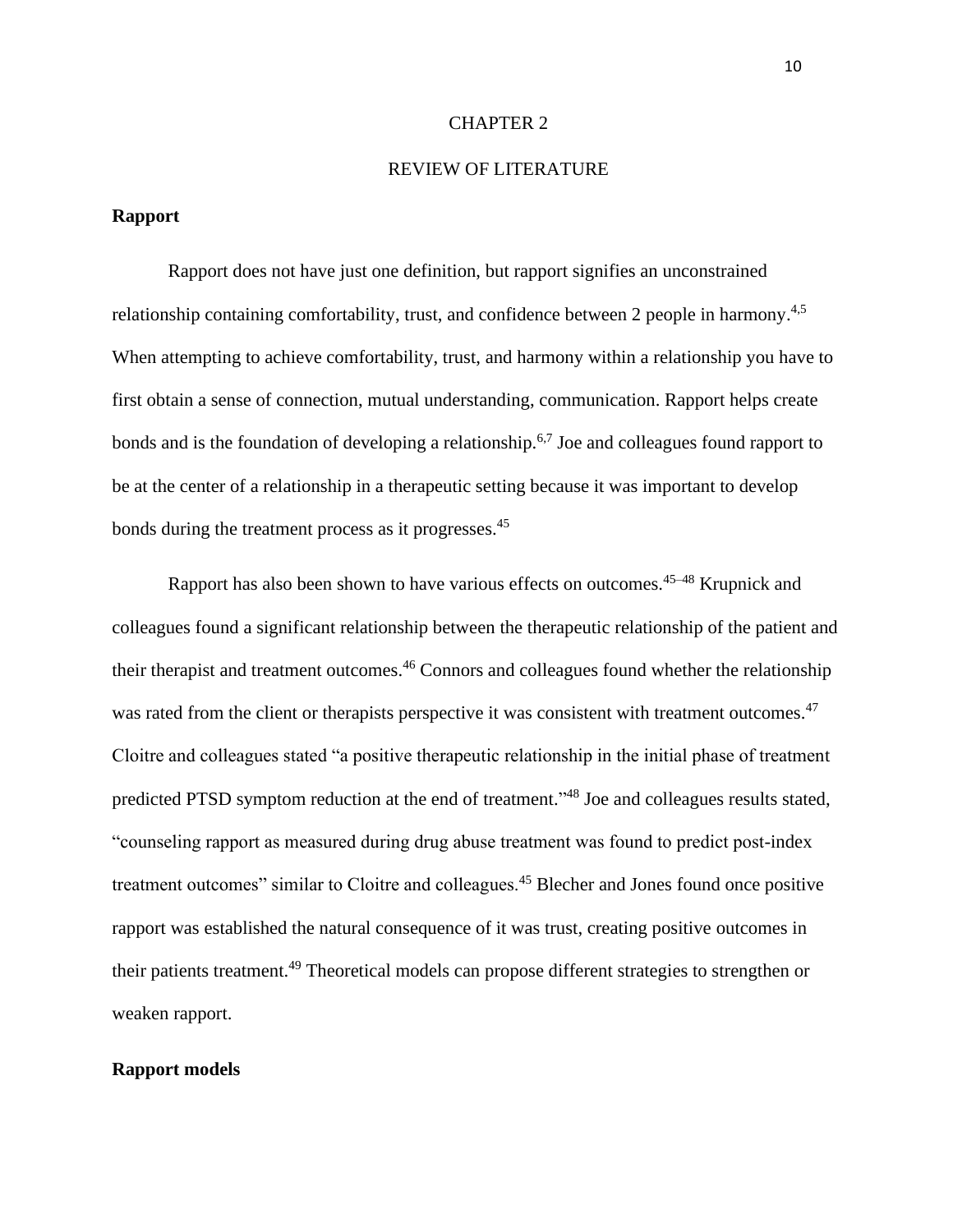Several theoretical models could be utilized to explain the influence of rapport on the Athletic Trainer-Coach relationship. For the purposes of this study, the researchers will utilize the Gratch model to define rapport and examine the influence of race on rapport and relationship building through the lens of the shared reality theory. Gratch model helps us break rapport up into three components, to be able to understand what makes up rapport.

# *Gratch Model*

The Gratch model was developed to evaluate if virtual agents can generate behavior that facilitates feelings of rapport in humans comparable to human listeners.<sup>8</sup> The responsive virtual agent was found to be as good as a human listener in creating rapport.<sup>8</sup> With these findings from the Gratch model, the researchers extended it to human-to-human interactions. The Gratch model consists of three rapport dimensions: emotional rapport, cognitive rapport, and behavioral rapport. Emotional rapport is defined as "an inherently rewarding experience; we feel a harmony, a flow."<sup>8</sup> When individuals are in harmony and flow, there is a connection. When discussing emotional rapport, the researchers will be discussing a sense of connection between individuals. Cognitive rapport is defined as "an understanding with our conversation partner; there is a convergence of beliefs or views, a bridging of ideas or perspectives." <sup>8</sup> When individuals are in consensus about a topic or situation, it is a mutual understanding between individuals. Behavioral rapport is defined as "a convergence of movements with our conversational partner; observers report increased synchrony, fluidity and coordination in partners' movements."<sup>8</sup> When discussing synchrony, fluidity, and coordination with a conversational partner, it is discussing the way in which individuals communicate and the different verbal and non-verbal properties each individuals uses to communicate. Individuals with shared reality experiences and shared ethnic or racial groups may have very similar communication processes.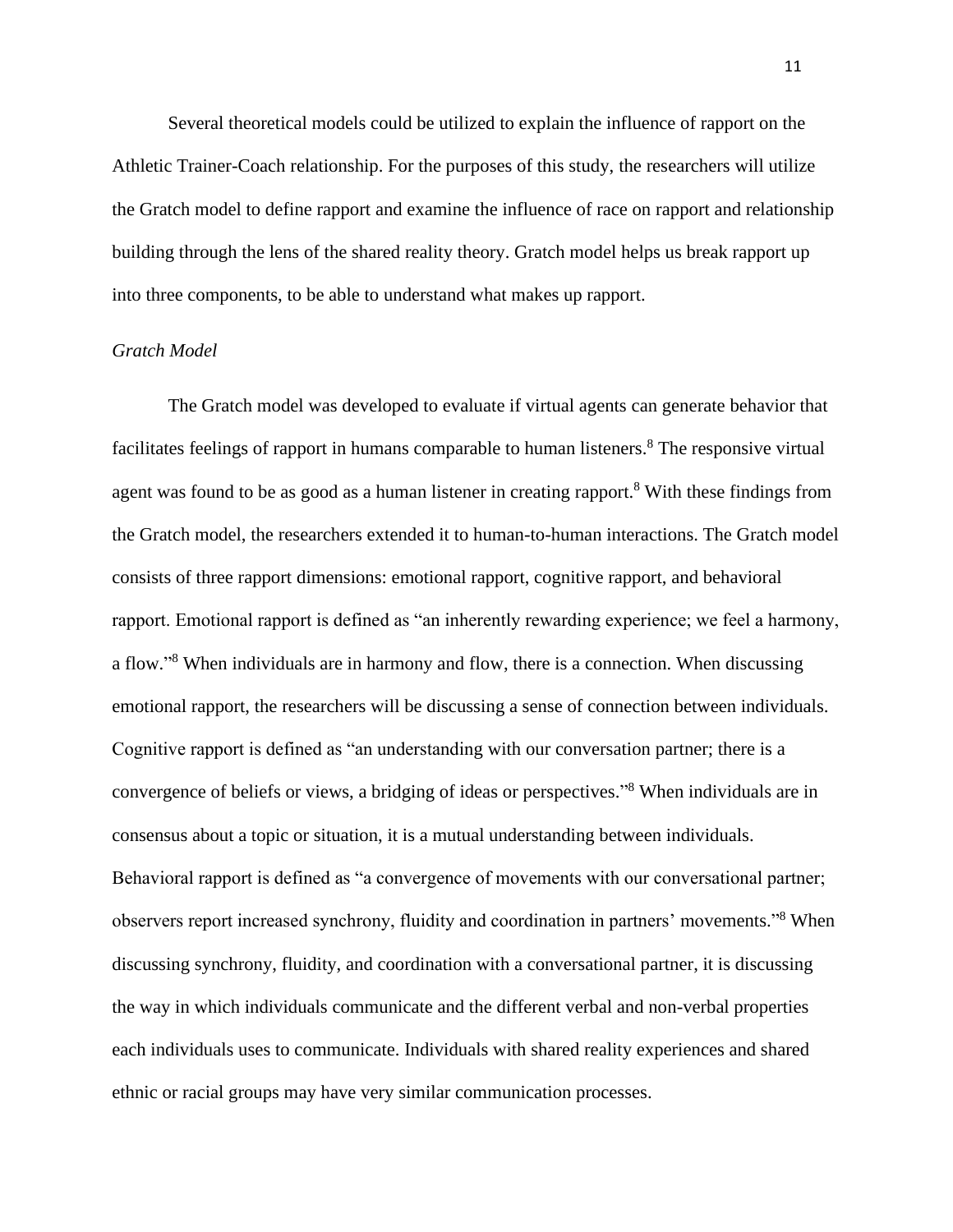Shared reality theory states when individuals have shared elements of their identity, the individuals experience similar issues within society.<sup>50</sup> Shared reality theory incorporates a commonality between individual's inner states, which include their feelings, judgements, beliefs, and evaluations.<sup>51</sup> There are four conditions that underlie shared reality.<sup>52</sup> The first conditions is "commonality between individuals refers to their inner states rather than just their overt behaviors."<sup>52</sup> The second condition, "shared reality is about something, it implies a referent or object of inner states."<sup>52</sup> The third condition is "shared reality creation is assumed to be driven by fundamental human needs, specifically the (epistemic) need for a confident understanding of the world and the (affiliative-relational) need to connect with others." <sup>53</sup> The last condition is "the experience of being connected and having common inner states."<sup>52</sup>

The process of sharing experiences directly shows the experience is not unique.<sup>50</sup> It shows that the experience is reality and is "broader and more general than the immediate moment."<sup>50</sup> People value shared reality especially in significant others, to verify their own views and beliefs about an issue or experience.<sup>51</sup> People develop a relationship with different individuals by establishing a consensus about what is reality and true.<sup>39</sup> Conley and colleagues state "according to shared reality, relationships cannot begin or be maintained without relationship partners acknowledging each other's reality."<sup>39</sup> Shared reality theory has determined the extent to which shared aspects control a relationship between individuals who belong to different groups or same groups within their identity.<sup>39</sup>

*Examining Gratch's components of rapport through the lens of the shared reality theory.*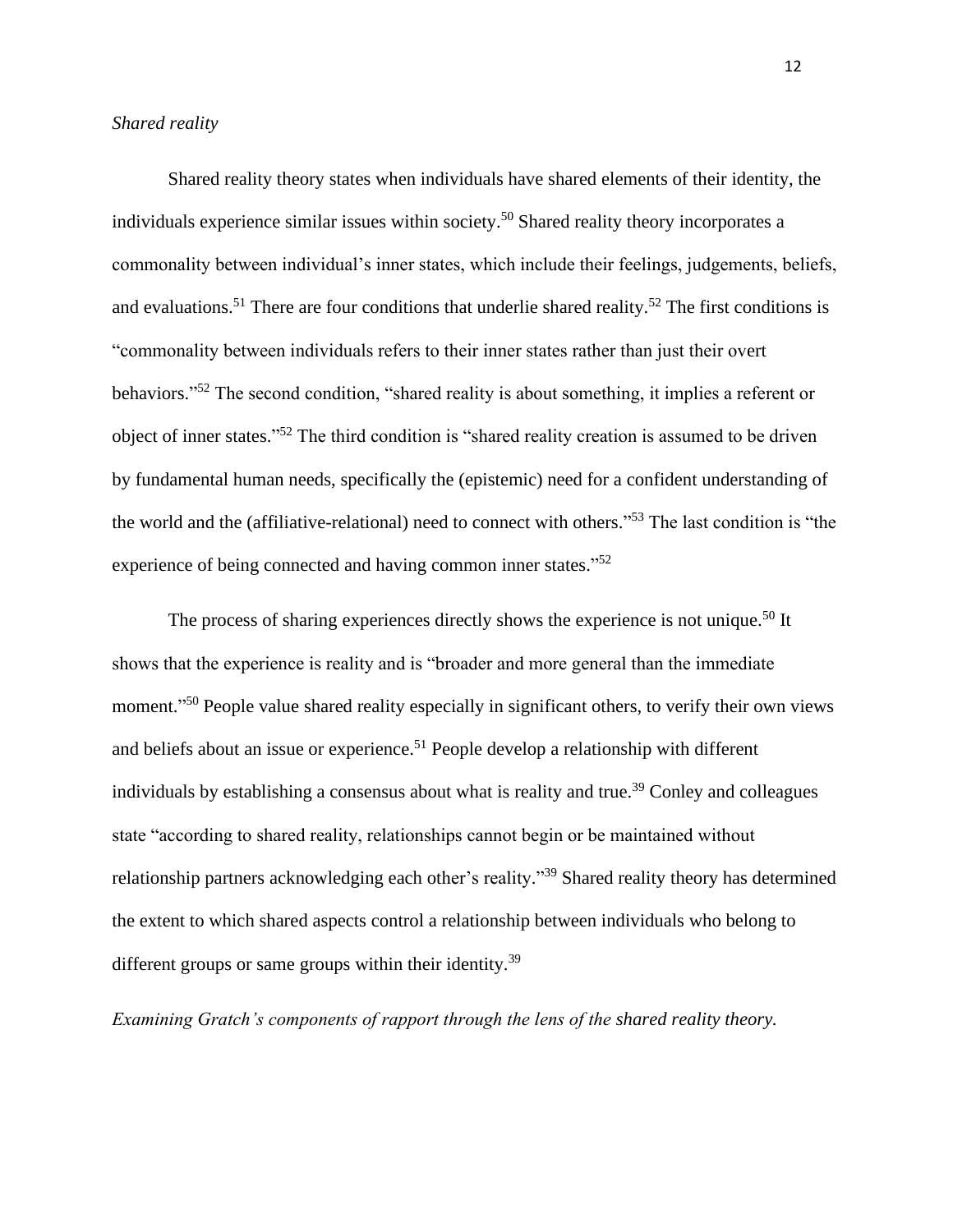As the researchers examine each component of the Gratch model, they will discuss how it appears through the lens of shared reality theory. Cognitive rapport is "a sense of mutual understanding."<sup>54</sup> Exploring cognitive rapport through the shared reality who explores the mutual understanding of the world or a situation that affects the shared elements of your identities. The individuals who have shared elements may be able to understand any issues, beliefs, or experiences you may have encountered within that element. Establishing shared understandings form an important basis for building diverse relationships.<sup>55</sup> In the patient-provider relationship, mutual understandings can be affected by the race and ethnicity of both individuals involved.<sup>31</sup> Healthcare professionals must understand a patient's beliefs, health knowledge, and behavior to effectively manage prevalent conditions.<sup>56</sup> When healthcare providers are culturally competent, they are able to show their patients they understand the importance of their culture and be able to develop rapport with their clients. When you have a sense of understanding about an individual's culture you are able to use it as a guide and also capture the importance of the variance within the individuals identity.<sup>55</sup> Margaret stated "mutual understanding is a state that arises from effective communication processes."<sup>57</sup>

Behavioral rapport is rooted in communication properties.<sup>8</sup> Various aspects of an individual's identity affect their communication properties, whether that is the tone, dialect, speed, gestures, etc. Components of individuals' lives that they share will cause them to have very similar verbal properties and communication processes.

Communication is a key component in any interpersonal relationship, but there are various properties that make up communication. Language is the main component of communication. Gao stated "learning a language is an intricate process involving not only learning the alphabet, the meaning and arrangement of words, the rules of grammar, and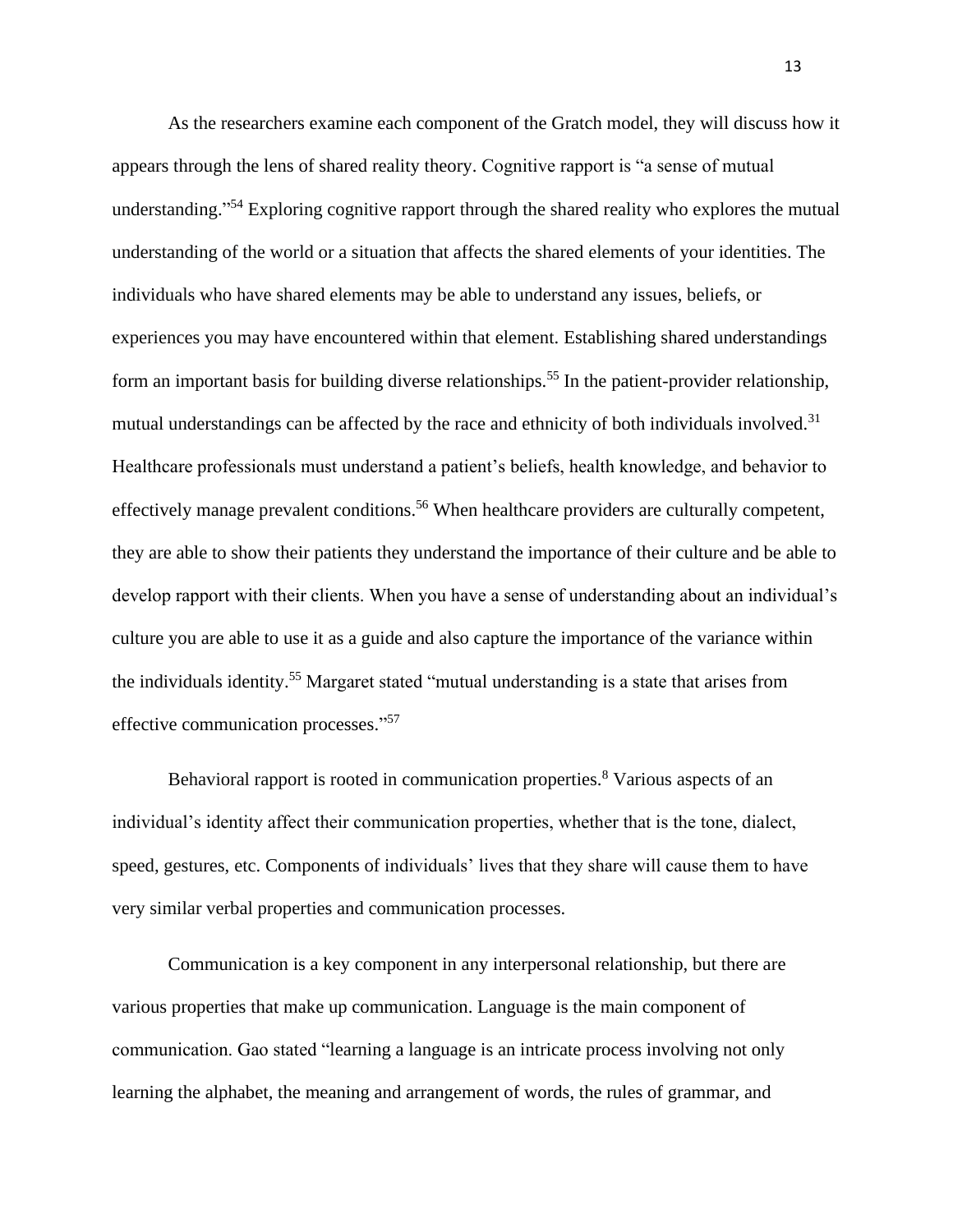understanding of literature, but also learning the new languages of the body, behavior, and cultural customs." <sup>58</sup> When two individuals have different cultures, it is considered cross culture communication or intercultural communication.

In various cultures there are differences in nonverbal behaviors, such as eye contact and hand and arm gestures, in communication.<sup>58</sup> These differences can cause and contribute to misunderstandings between two individuals.<sup>58</sup> Eye contact has a variety of uses with in communication across different cultures.<sup>59</sup> In some cultures eye contact is improper and disrespectful to an older or important individual, especially for young women.<sup>58</sup> Even communicative purposes of hand and arm motions vary between cultures such as Americans use it towards activity, Italians use it for illustration and display, Jewish individuals use it to emphasize, Germans use it for attitudes and commitment, and French use it for style expression and containment.<sup>58</sup>

Cooper- Patrick found racial and ethnic differences are an important barrier when it comes to communication between patients and physicians.<sup>35</sup> "Ethnic differences between physician and patients are often barriers to partnership and effective communication." <sup>35</sup> Sue and Sue found therapists who differ in language and cultures from their patients may encounter inaccurate results due to the client not understanding the verbal or written communication.<sup>60</sup>

When individuals share cultures, their language and ways of communication are nearly identical with little differences. Flaskerud and Liu found when client and therapist shared common language or a common ethnic origin, the number of sessions significantly increase.<sup>42</sup> Cooper-Patrick and colleagues stated "physicians and patients belonging to the same race or ethnic group are more likely to share cultural beliefs, values, and experiences in the society,

14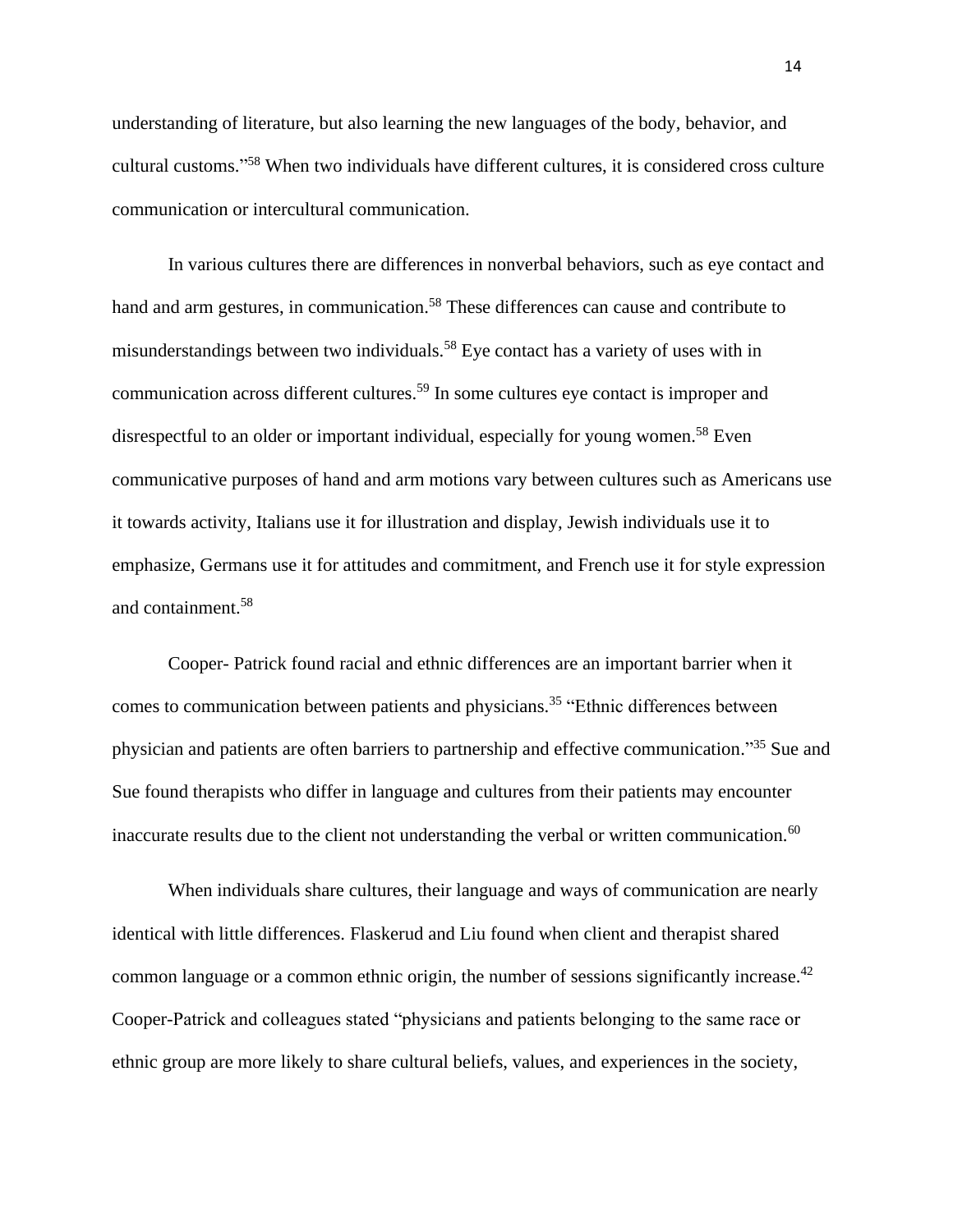allowing them to communicate more effectively and to feel more comfortable with one another." 35

Cooper and colleagues stated "interpersonal communication is sensitive to race concordance." <sup>33</sup> Where race-concordant relationships were characterized by a different communication process than discordant relationship.<sup>33</sup> Hausman and colleagues found discussions with African American patients involved more rapport building statements than visits with White patients.<sup>9</sup> Stevens and colleagues found communication, trust, and mutual understanding of cultural differences in healthcare in this interpersonal relationship may be affected by the race and ethnicity of both individuals in this relationship.<sup>31</sup> Positive words that are warm, friendly and understanding have a significant impact on relationships.<sup>61</sup> Individuals that share the same race or ethnicity will have some sense of connection.

Emotional rapport is defined as "the sense of connection."<sup>54</sup> Exploring this sense of connection through the shared reality lens explains that the portion of your life that you share in common with other individuals will enable a sense of connection with those individuals. Echterhoff and colleagues stated "the absence of social sharing can have detrimental consequences not only for people's physical well-being and feelings of connectedness, but also for their sense of reality."<sup>51</sup>

Emotional rapport is deemed the sense of connection with other people in various interactions. Within the initial interaction of meeting people, individuals may feel awkward and constrained.11,62 Individuals only initiate socially appropriate behaviors because the base of initial interactions are limited to culturally accepted and stereotyped behaviors.<sup>11</sup> Several studies have stated individuals present themselves in favorable lightening initially, unless motives were to not create a favorable relationship with the individual.<sup>11,62,63</sup> Whereas during more

15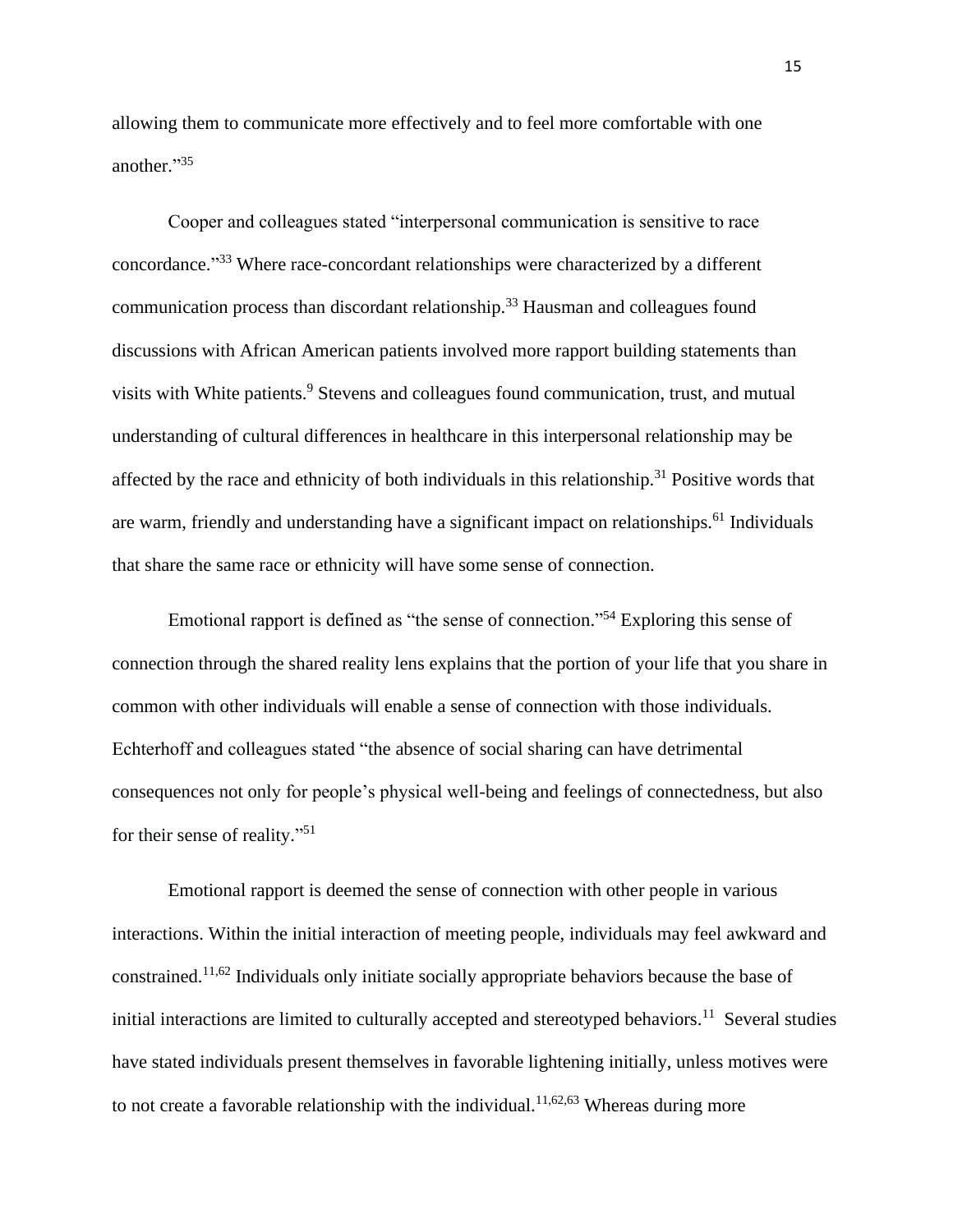interactions, individuals tend to be more relaxed and freer because you have more familiarity with the other individual. $11$ 

When individuals have more familiarity with one another they begin to show their true selves and not feel that it is a necessity to show themselves in a pleasant or favorable light.<sup>11</sup> Taylor found conversations that revealed more about each individual produced more social exchanges than when less is revealed.<sup>63</sup> The level of rapport in later interactions will be judged on the degree of coordination rather the initial interaction is judged upon feelings and behaviors.<sup>11</sup> Determine the level and strength of rapport between individuals, building rapport within your interactions has to occur. Rapport building can consist of "positive (e.g., compliments and laughter), emotional (e.g., empathic or concern statements), negative (e.g., criticisms and disagreements) and/or social (e.g., chit chat) talk."<sup>9,10</sup> When building rapport there are various types of relationships where rapport is an important aspect to have and influences the relationship, such as interpersonal relationships.

There is not a conclusive definition of interpersonal relationships. Oxford English dictionary defines interpersonal as "between persons" and relationship is defined as "a connection formed between two or more people or groups based on social interactions, or feelings."<sup>64,65</sup> Interpersonal relationships are typically the relationships individuals deal with more frequently than others.<sup>13</sup> Interpersonal relationships are family, friendship, romantic, and professional relationships.

Family relationships are the relationships you have with people that you are related to such as your parents, grandparents, siblings, etc. These relationships are typically the very first relationships individuals develop with people. Individuals typically can't choose their family relationships but do have control over choosing friend relationships or friendships.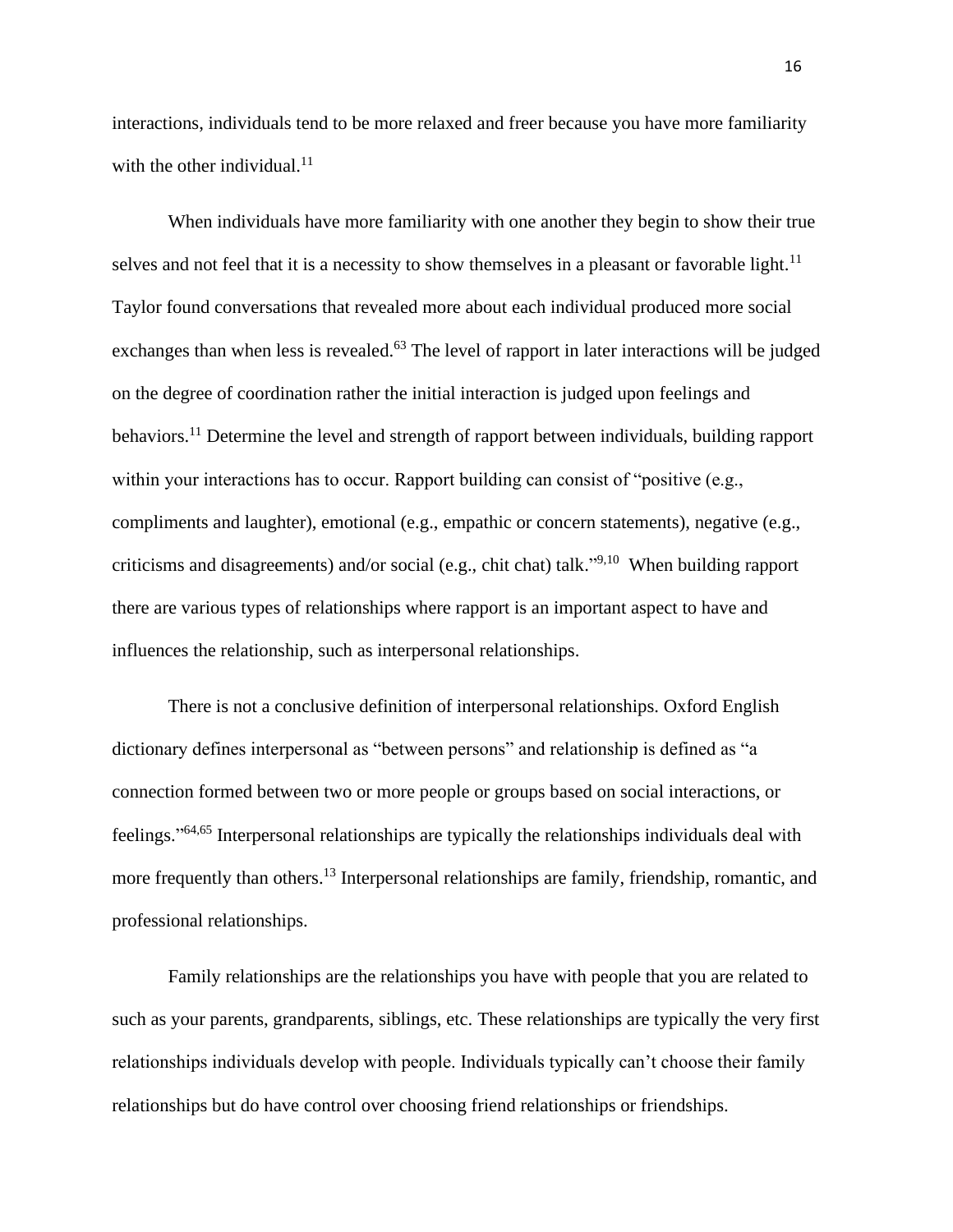Friendships are typically based on the level of connection you have created with a person over various interactions and a certain amount of time whether it is a short period of time or for most of an individual's life.<sup>13</sup> Friendships are very complex because there are various levels of friendships, and they can also last for various time periods as well. Some friendship connections will be more important and show stronger effects to an individual than certain family relationships.<sup>66</sup> Friends are sometimes more important within an individual's life because some family members may not always provide support and you still have that relationship.<sup>66</sup> Whereas with friends an individual can remove that relationship if it is not providing support within an individual's life. If a friendship constantly evolves and becomes more important than certain family, it can evolve to much more than just friends and become romantic.

Romantic relationships can evolve from friendships but are completely different from friendships.<sup>67</sup> When you are in a romantic relationship with an individual, they tend to demonstrate their feelings towards them differently than they would their friends and family members. Individuals tend to express their love and affection physically and sexually with an individual when they are in a romantic relationship.<sup>67</sup> The professional relationship is where the actions of a romantic relationship would be deemed inappropriate.

Professional relationships are the relationships individuals develop within their work setting and typically are with their colleagues. Colleagues are defined as "one who is associated with another (or others) in office, or special employment; strictly, said of those who stand in the same relationship to their electors, or to the office which they jointly discharge."<sup>68</sup> Specifically, to be considered colleagues, the individuals need to share one or more of the following: the same work content or domain activity, the same institutional affiliation or common purpose, and/ or the same status or level of responsibilities.<sup>12</sup> The relationship between colleagues is one of the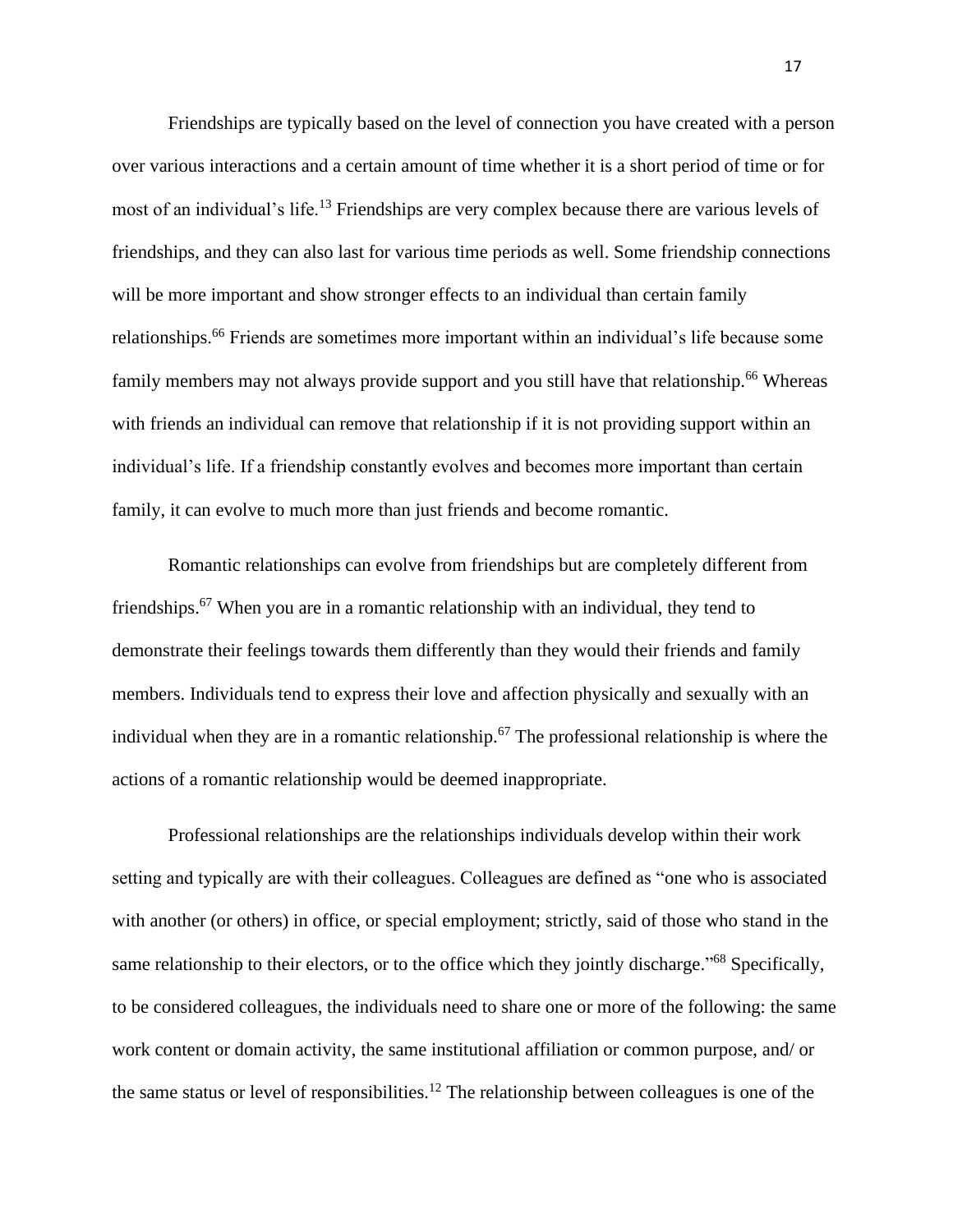most prevalent interpersonal relationships.<sup>12,13</sup> Within a collegial relationship it is important to have positive foundation because if you have a negative foundation the collegial relationship will be "characterized by animosity, exclusion or avoidance of others" within the workplace.<sup>14</sup> In adult life, individuals tend to spend more time with their colleagues than their friends and family members.<sup>12,13</sup> If individuals have been colleagues for years and they have daily interactions that relationship can develop into a friendship.<sup>69</sup>

Within each type of interpersonal relationship there are different things that contribute to developing good rapport between the individuals. Specifically, within the professional relationship between colleagues, there needs to be collegial solidarity and collegial recognition to build good rapport.<sup>12</sup> Collegial solidarity can also be deemed as a sense of belonging .<sup>69</sup> Collegial solidarity can also lead to collegial recognition, especially when dealing with a sense of belonging.

Collegial recognition is when colleagues reassure and recognize their colleague's workrelated abilities, contributions, and experience.<sup>12</sup> Betzler and Loschke stated "to engage in a successful collegial relationship, one should respect one's colleague as well as do one's work."<sup>12</sup> Estlund stated a collegial relationship requires "at least minimally constructive and cooperative relations" between the colleagues to develop a relationship with good rapport.<sup>69</sup> Without a couple of these aspects within the collegial relationship it is hard to develop good rapport. The athletic trainer-coach relationship is a unique collegial relationship.

# **Athletic Trainer-Coach Relationship**

Athletic trainers and coaches are both members of the sports medicine team. Everyone within the sports medicine team have unique roles and responsibilities. A coach's roles and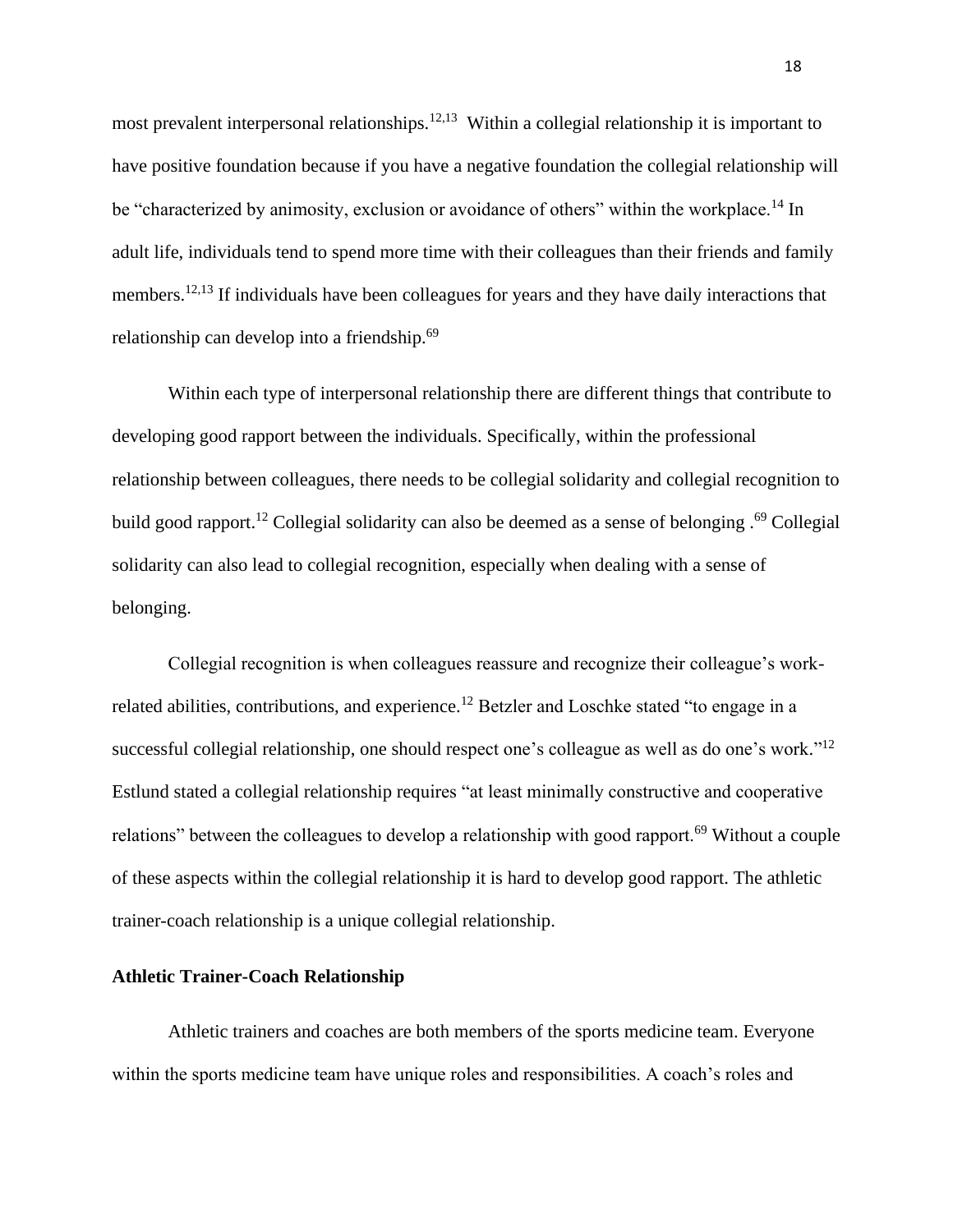responsibilities on the sports medicine team is to teach safe playing strategies and techniques, promote injury prevention, and promote appropriate attitude to injury management.<sup>17</sup> An athletic trainer's roles and responsibilities within the sports medicine team are implementation of various medical and environmental protocols, preventing, recognizing, diagnosing, referring, treating injuries, and communicating with coaches and team physicians.<sup>15</sup> As a unit, the sports medicine team works together to help athletes.

The athletic trainer's role on the sports medicine team is typically directly supervised by the athletic director in regards to administrative tasks.<sup>15</sup> In regards to medical competence, the athletic trainer is directed and supervised by the team physician.<sup>15,16</sup> A coach has no authority over any sports medicine providers on the sports medicine team.<sup>15</sup> The athletic trainer works with the coach as colleagues. Within this unique collegial relationship, the primary expectations are frequent communication and autonomy.15,16 "A strong working relationship with open communication is necessary between the medical staff and the coaches to optimize care for the athlete. It should be clear to all parties that they share a common objective."<sup>16</sup> The team physician and athletic trainer should meet with the coach frequently both during the season and in the off season to discuss athletes injuries and treatments.<sup>15,16</sup> These meetings are typically regarding decisions involving the athlete and everyone must be give a certain level of autonomy to work together as a team.<sup>16</sup> It gives everyone a sense of contribution to the overall care of the athlete and the common goal of keeping the athlete healthy and safe.15,16 There are certain facilitators that will help the athletic trainer-coach relationship that applies to a interpersonal relationship in general.

# **Facilitators to rapport**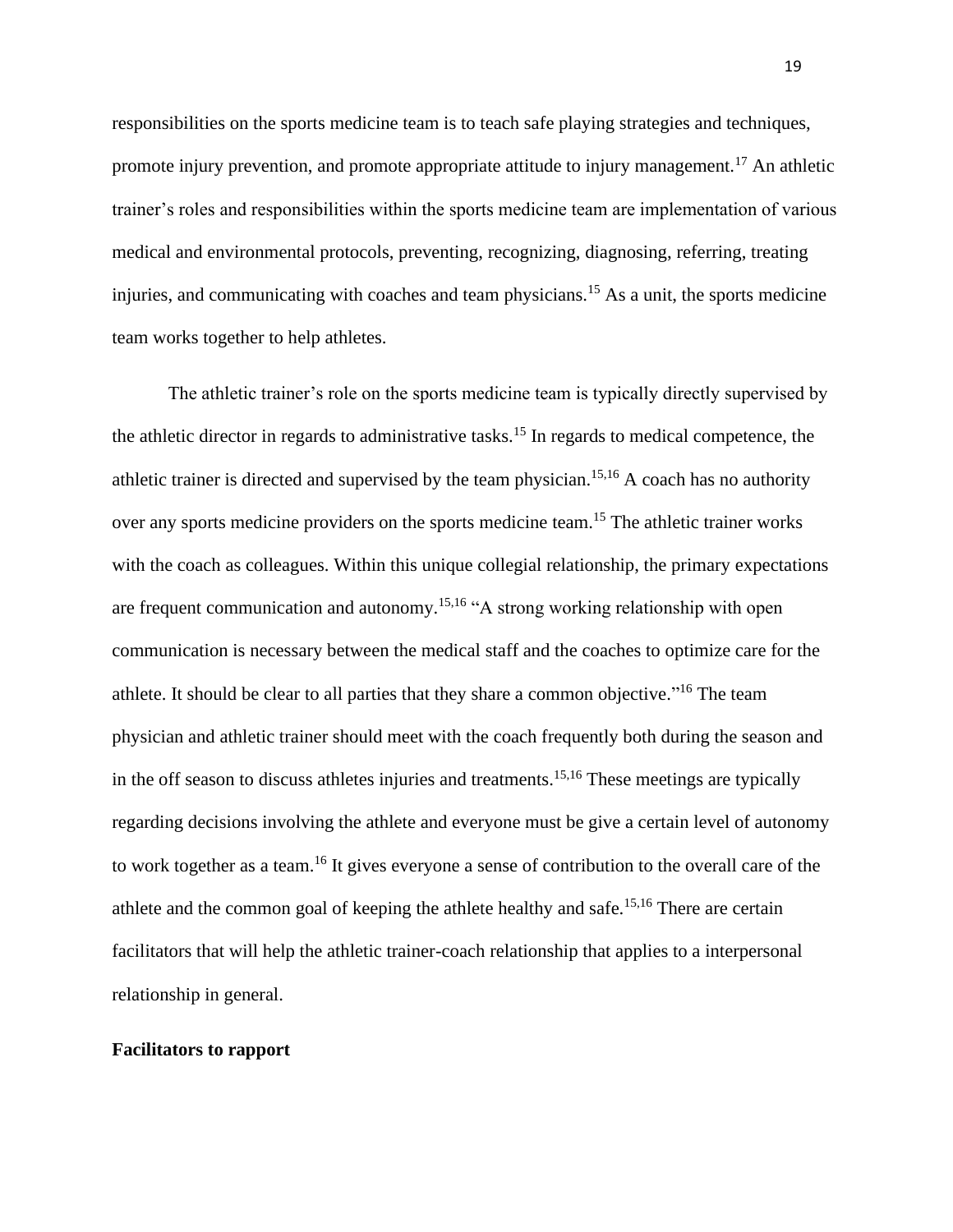When trying to build rapport in an interpersonal relationship communication, selfdisclosure, and common ground are a part of the foundation of building rapport. As previously stated, communication has multiple layers. Communication is very important to rapport, no matter the differences between the individuals. Communication can cause the relationship to be successful or problematic based on the communication and the knowledge gained from the communication.<sup>70</sup> Allareddy and colleagues found "according to MDs, the key to establishing positive relationships among physicians is communication."<sup>71</sup> Lasater stated "when used effectively, active listening skills allow others to feel heard and understood—thus building rapport and establishing trust."<sup>72</sup> Leach found in practitioner-client relationships, communication and behavior has a significant impact on the relationship.<sup>73</sup> Within communication selfdisclosing personal information may come about.

Self-disclosure helps personalize the relationship and build rapport between the individuals.<sup>74</sup> Vallano and Compo found therapist self-disclosure will successfully build rapport in the therapist-client relationship.<sup>75</sup> Trust, rapport, satisfaction, likeability, and behavioral intention perceptions increased from self-disclosure in provider-client relationships.<sup>32</sup> Selfdisclosure has been found to increase liking, feeling of closeness, rapport, and perceived similarities between individuals.<sup>76–78</sup> Gabbert and colleagues found when interviewers selfdisclosed information about themselves participants perceived the rapport with the interviewer increased.<sup>7</sup> Self-disclosure can help individuals discover common ground, finding overlapping identities or interests between one another.<sup>74</sup>

Echterhoff and colleagues defined common ground as "the background information that participants in a conversation take for granted as being mutually understood."<sup>51</sup> Gabbert and colleagues found common ground and highlighting similarities useful in facilitation of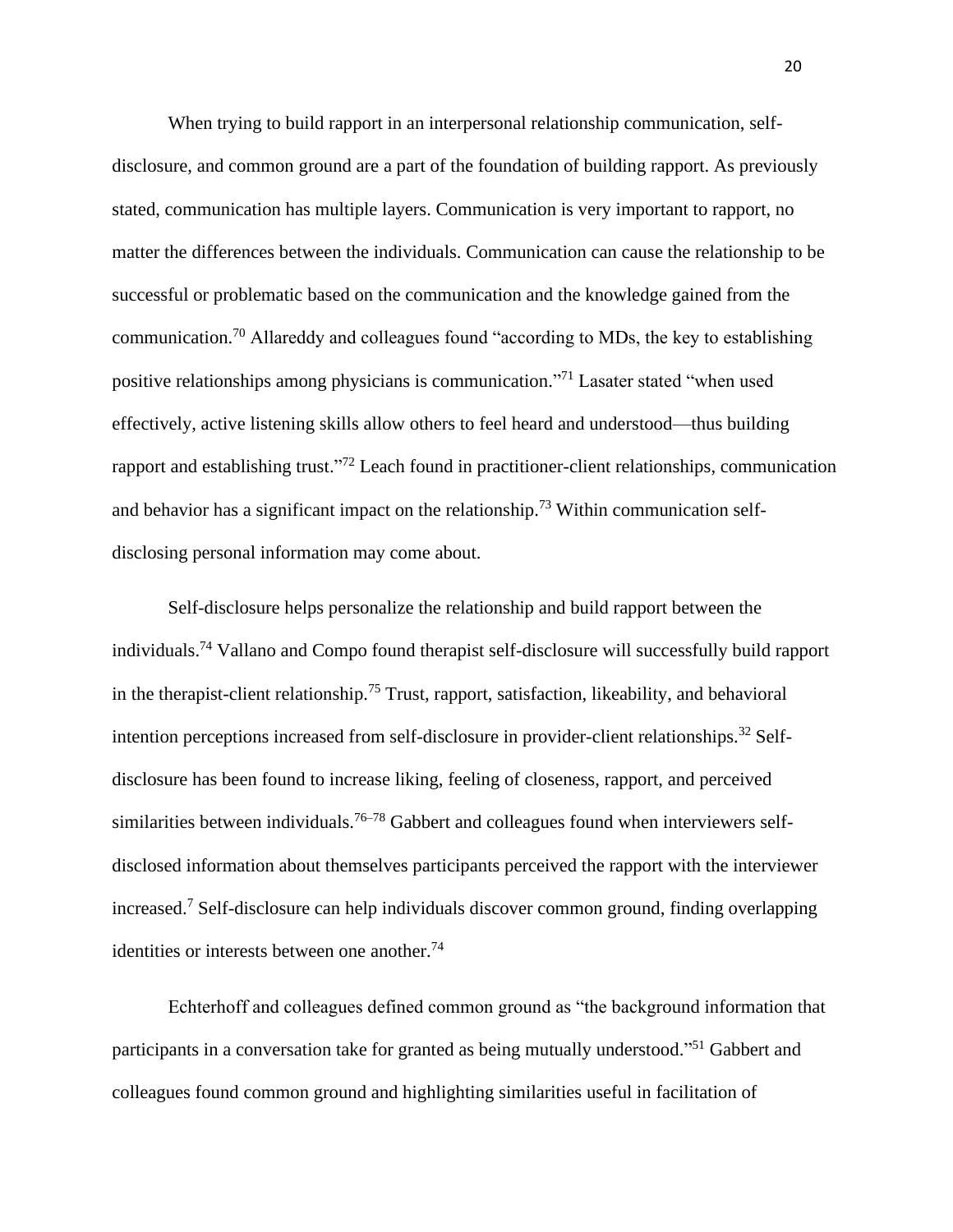rapport.7,76 Common ground also facilitates conversation because of shared background knowledge.<sup>51</sup> Lack of common ground would then be a barrier to the relationship. When a relationship lacks a facilitator, it often becomes a barrier to that relationship and makes it harder for the individuals to build rapport.

### **Barriers to Building Rapport**

Relationship conflicts can evolve and create barriers in building rapport. Barriers to building good rapport between two individuals that can result in conflict are lack of communication, perception, behavior, previous interactions, and sex and culture. Not every relationship between individuals will have an issue within these areas. Lack of communication is a major barrier to building rapport. Too little communication can result in parties not being coordinated in what is or is supposed to occur.<sup>79</sup> If the parties aren't coordinated or on the same page it can cause conflict depending on how severe or important is the topic.<sup>22</sup> Lack of communication can also lead to conflict because it can result into misunderstanding of each other and their perception.<sup>22</sup>

Perception typically causes issues when they have differing goals, misinterpretation, or misunderstanding of other's intentions.<sup>79</sup> Individuals tend to infer the other's intentions and when intentions are not directly communicated parties might have differing intentions that may cause conflict because they are opposing intentions.<sup>80</sup> If each party communicate their intentions there would be minimal misinterpretation or misunderstandings and each party would be able to discuss their intentions thoroughly if there are opposing intentions that may cause conflict. Opposing intentions can be advertent and then an individuals' behavior can be a barrier to building rapport.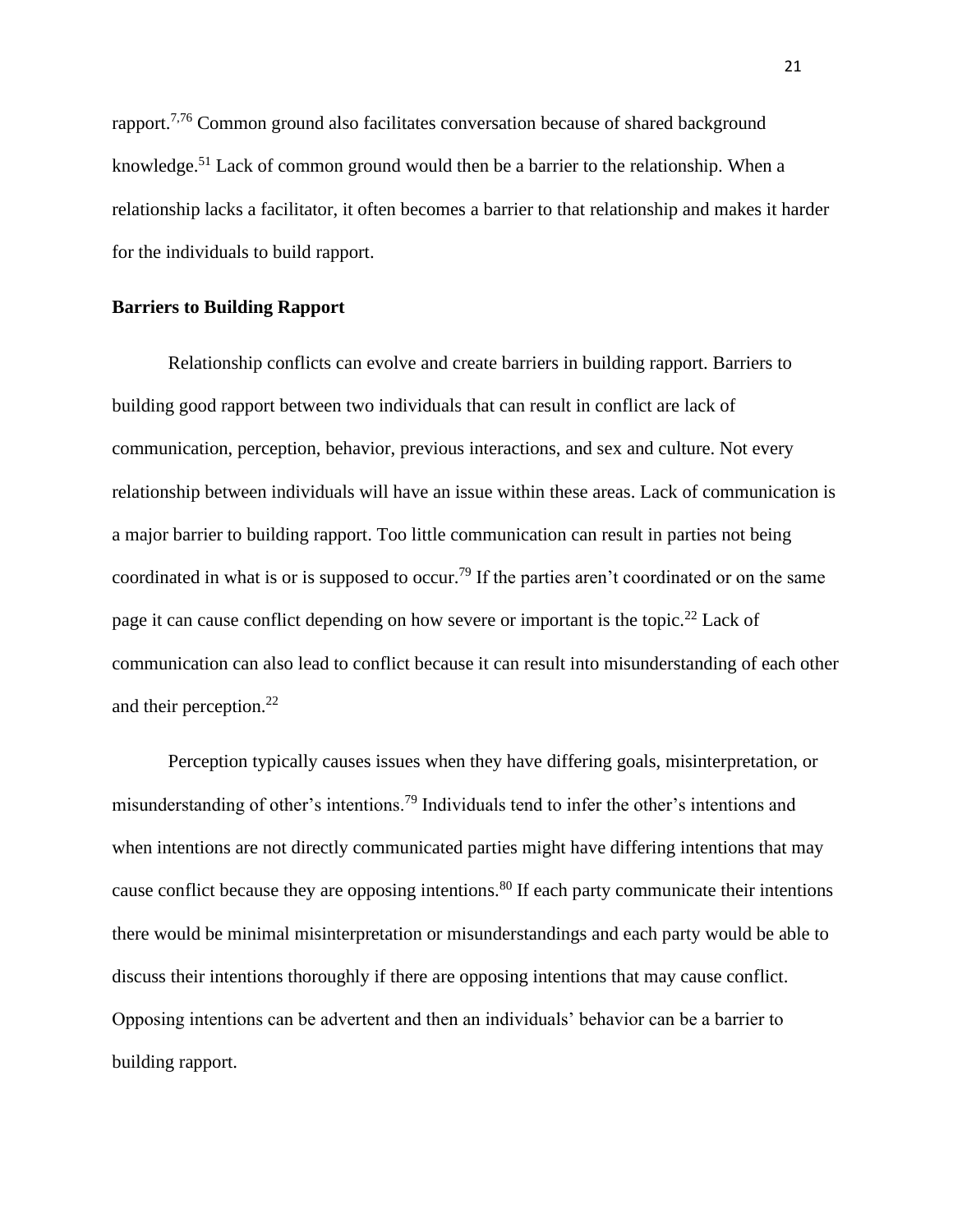Behavior can be a barrier to building rapport. If an individual's actions are stopping a party from achieving their goals or aspirations it can cause a conflict.<sup>81</sup> This behavior can be purposeful or inadvertent. If an individual's behavior is purposeful rather than inadvertent the barrier can be intense to navigate. Another behavior barrier that may cause conflict is power struggle. When an individual's power is minimized, it may cause conflict. The reduction of someone's power can be advertent or in-advertent.<sup>82</sup> Power reduction is perceived as attacks by the party whose power was reduced and the party whose power increases is guilty.<sup>82</sup> When someone's power is reduced that individual is going to restore their power by counterattacking.<sup>82</sup>

Previous interactions can be barriers as well. At the beginning of every relationship there is no previous interactions between the individuals. Without any previous interactions the individuals have to go off of their past interactions with other individuals and their past experiences.<sup>79</sup> If the individual has had issues with another individual that is in the same position as the new individual it may cause them to put up a barrier. If one's past was filled with conflict then their expectation is conflict.<sup>79</sup> An individual's past can impact the present and how they act or deal with other individuals.<sup>79</sup> There are some barriers and facilitators specific to specific interpersonal relationships, such as the collegial relationship between athletic trainers and coaches.

# **Facilitators and Barriers to the Athletic Trainer-Coach Relationship**

The research about coach and athletic trainer's relationship all states that effective and cooperative communication is key to the athletic trainer-coach relationship.<sup>15,19–21</sup> Courson and colleagues stated "communication is essential among the athlete, team physician, athletic trainer, coaches, strength coaches, parents or guardians, spouse, and administration regarding the approval for participation and injury and illness management".<sup>15</sup> Good communication is crucial when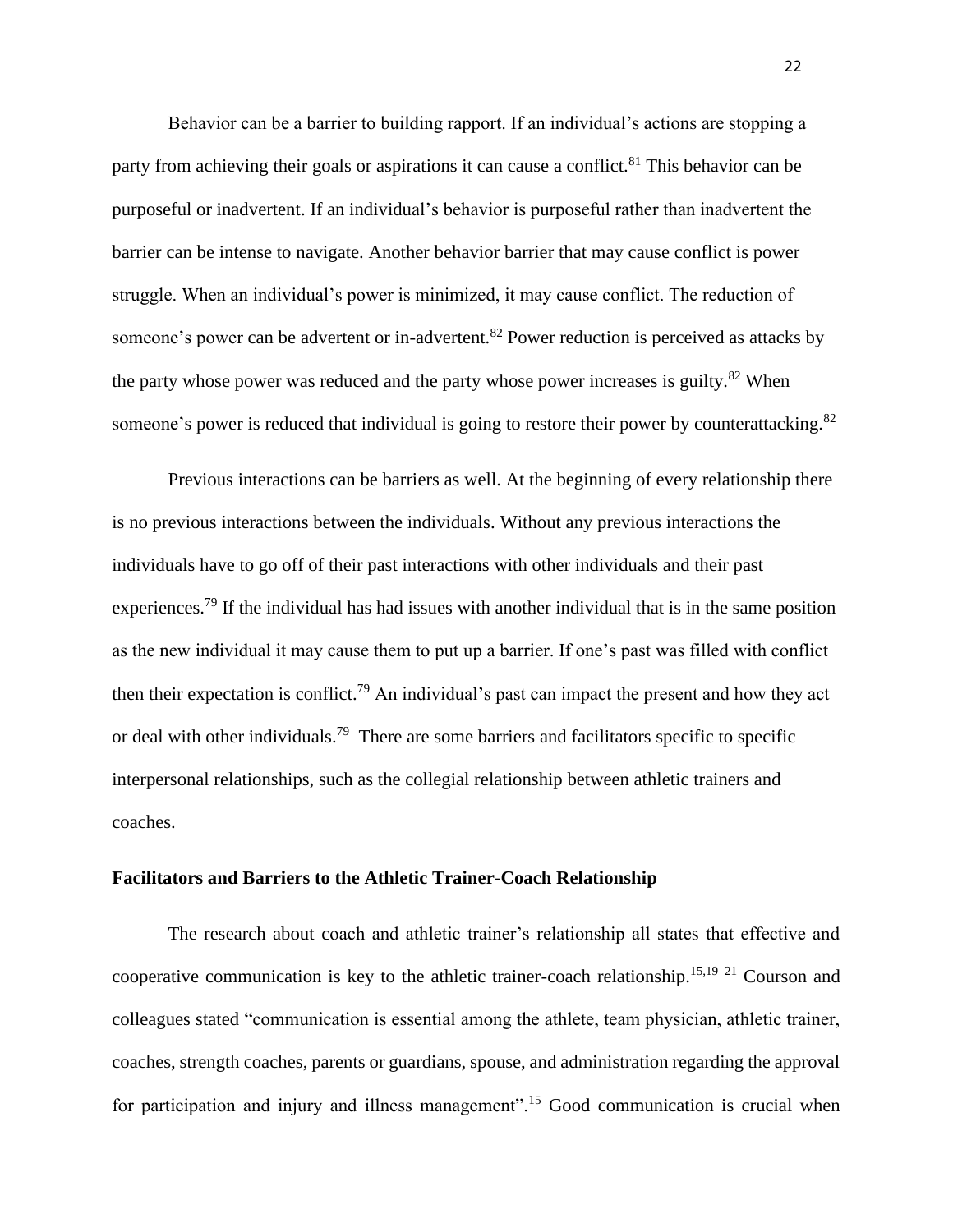developing a good relationship between coaches and athletic trainers because it is how they get a mutual understanding of what decisions are being made and what is better and safest for the athlete within the sports medicine realm.<sup>20</sup> Adam and colleagues found it was important the coach and athletic trainer respected each other and understood the medical decisions as long as it was in the best interest of the athlete.<sup>19</sup> Larson and colleagues stated, "communication is necessary between members of the sports medicine team to maintain the safety and promote the recovery of the athlete."<sup>21</sup> Communication is a specific facilitator to this unique collegial relationship but there is limited research on specific barriers.

There are very prominent barriers to this collegial relationship. Specifically, the barriers to this relationship are power struggle, mistrust, and differing expectations and goals. $23-27$ Athletic trainers expect a degree of autonomy, so they can make their own decisions and notify the coach about their decision, but that is not always the case and causes power struggle within the relationship. $23$ 

Sports are evolving and getting more competitive as time goes on and coaches are gaining more control than their role entails.23,25 In the athletic setting coaches are in control of the team and may place demands on the athletic trainer to return the athlete to play when the athletic trainer may feel otherwise.<sup>24</sup> Which in return could lead to a power imbalance.<sup>24</sup> Athletic trainers and coaches are colleagues and contain the same level of responsibility and status, but when there is a power imbalance the athletic trainer is left with a decision that could possibly result in them losing their job.<sup>23,25</sup> The athletic trainer's degree of autonomy is important to make their own decisions and keep the athletes from further injuring themselves, but the political aspect of the sports culture, the unspoken aspect of the personnel hierarchy, and the increase of pressure to win creates an environment that devalues the athletic trainer's role.<sup>23</sup> The power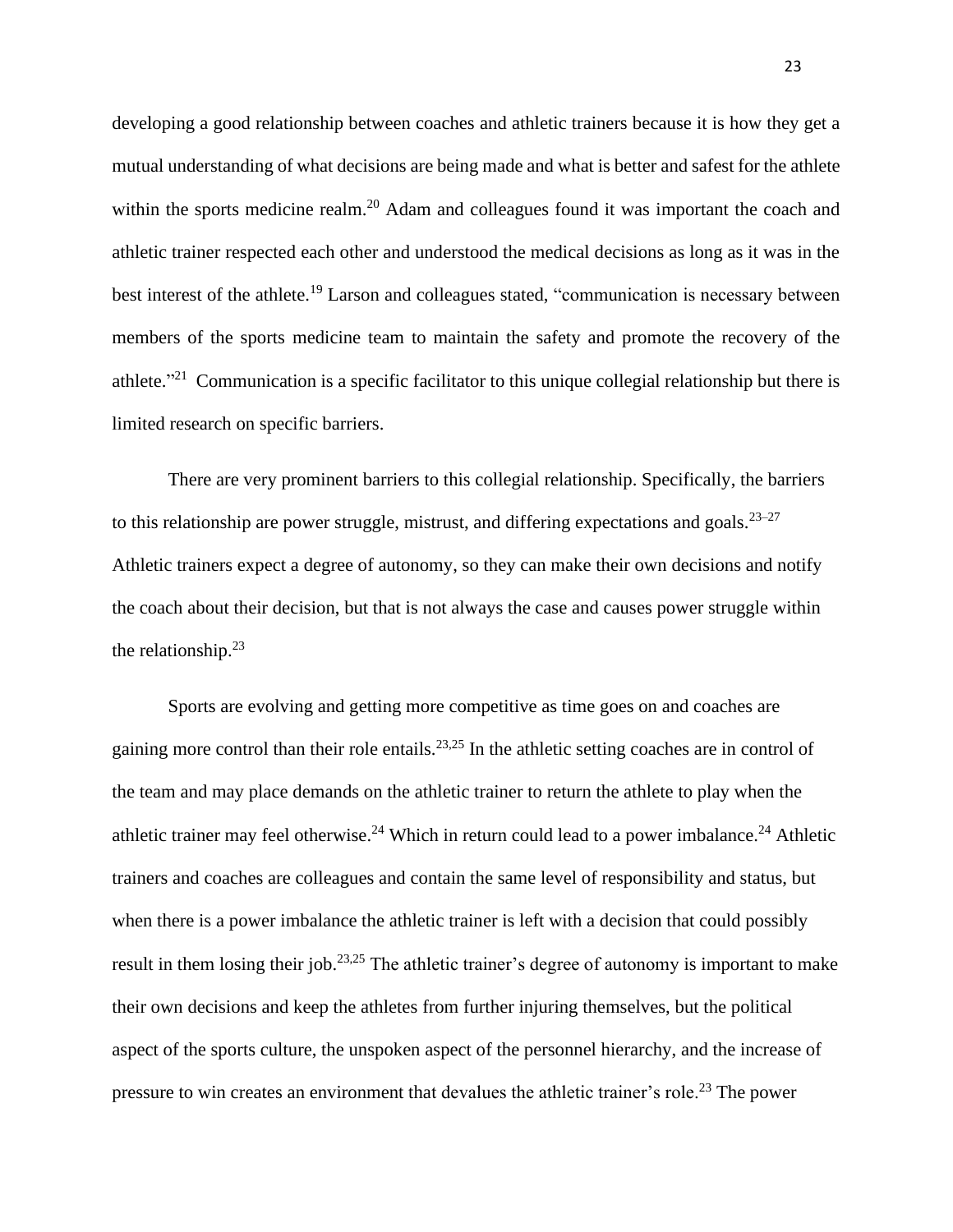struggle is one of the biggest barriers in the athletic trainer and coach relationship because the athletic trainer is unable to do their job as they wish, which can lead to or can be a result of mistrust within the dyad.

Mistrust between coaches and athletic trainers tend to involve an athlete and the return to play process.<sup>83</sup> Some coaches feel that athletic trainers are being too conservative with returning the athlete.<sup>27</sup> Coaches feel as though athletic trainers may err on the side of caution and that the athlete isn't doing enough in their down time.<sup>27</sup> Goodman and colleagues found that mistrust stems from the coach questioning the athletic trainer's judgement and medical decision when dealing with an athlete's injury;<sup>26</sup> Especially when there is a new coach, athletic trainers feel as if they have to reprove their selves, judgement, and medical decisions because of the coach basing their interactions off of previous interactions with other athletic trainers.<sup>19</sup> Mistrust can also be a barrier when the coach has the win at all cost mentality because the coach tends to disregard the athletic trainer's decision if the player is a high valued player.<sup>19</sup> When a coach and athletic trainer have differing goals or expectations it can become a barrier as well.

Typically, when the athletic trainer and coach have differing goals or expectations it involves the return to play process and cause a strain on the relationship.<sup>83</sup> Athletic trainers feel as if coaches with the win at all cost mentality are more concerned with the team winning rather than the athlete's health and welfare.<sup>19</sup> When it comes down to winning, if the athlete is a high valued player, the dyad will have differing opinions if the athlete should play while injured and risk further injury or not.<sup>24</sup> There are some factors that can be a facilitator or a barrier depending on the relationship and the individuals involved, such as race.

#### **Role of race in rapport**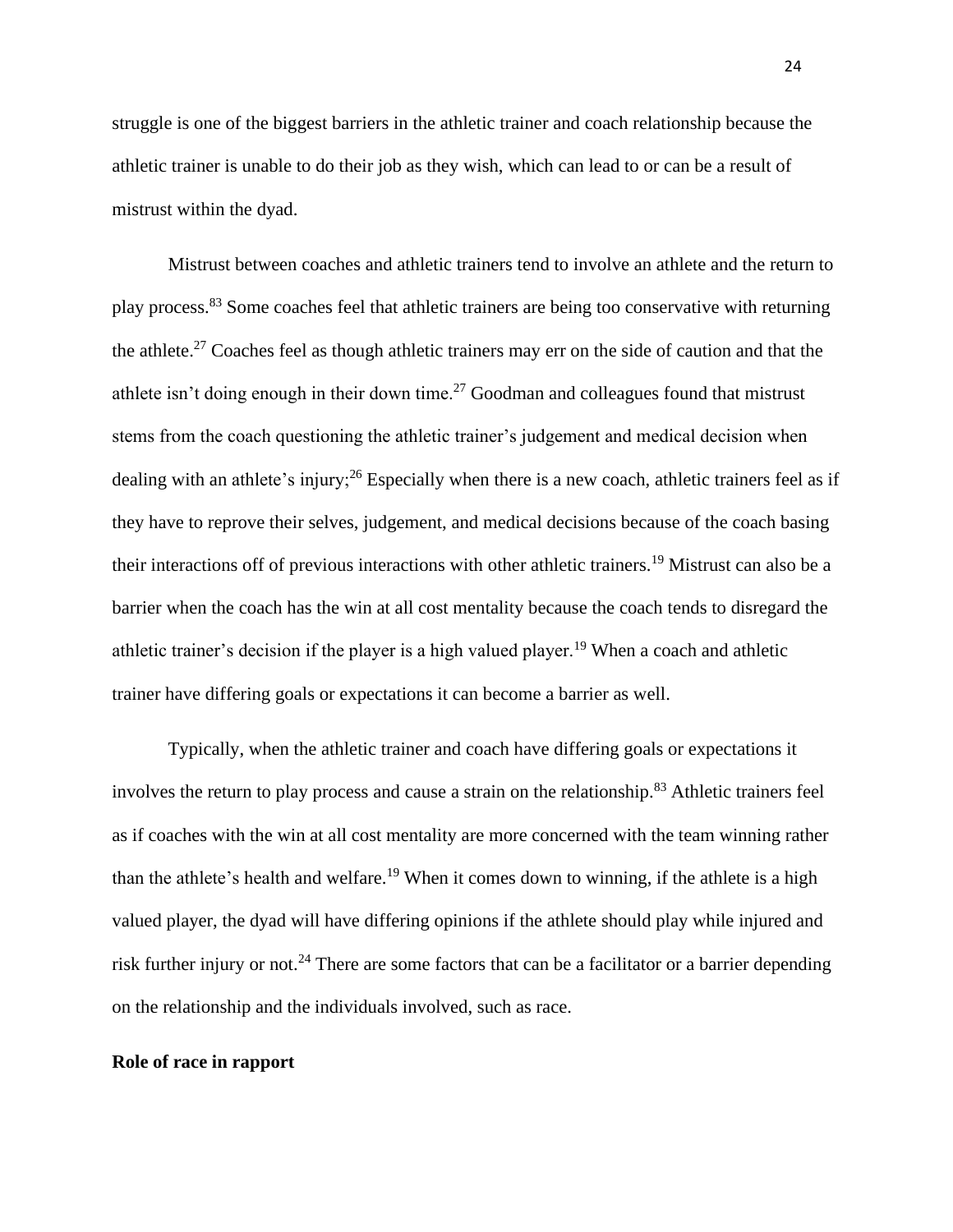Within different relationships, race can be a facilitator or a barrier. Race influences almost all life experiences and shapes our life's perspectives.<sup>84</sup> Same race relationships are more likely to build rapport and become close because the pair is more likely to generate a sense of connection from their backgrounds.<sup>85</sup>

Studies have shown that race can play various roles in certain relationships such as the physician-patient relationship, counselor-counselee relationship, mentor-mentee relationship, and athlete-coach relationship. Within these relationships there can be race concordance or race discordance. Cooper & Powe defined concordance as a state of agreement or harmony meaning they share the same of something.<sup>41</sup> Discordance is the state of disagreement meaning they do not share the same of something.<sup>41</sup> The research on race-concordance and discordance is primarily in the physician-patient relationship.

### *Physician-patient*

Several studies have examined race concordance and discordance within the physicianpatient relationship. In race-concordant relationships, patients rated their healthcare providers' participatory decision-making styles as significantly more participatory than race-discordant patients.35,41 Ferguson and Candib found that racial minority patients are more likely to choose a race-concordant physician because they will feel more connected with the physician and involved in the decisions making process.<sup>34</sup> Nazione and colleagues found "Black concordant" relationships perceived greater similarities to their provider than participants in any other conditions" and "Black participants were more likely intended to keep their provider than participants in White concordant conditions."<sup>32</sup> Cooper and Powe also found Black patients with a concordant physician were more likely than patients in discordant relationships to rate their physician as excellent overall, excellent at treating them with respect, being accessible, listening,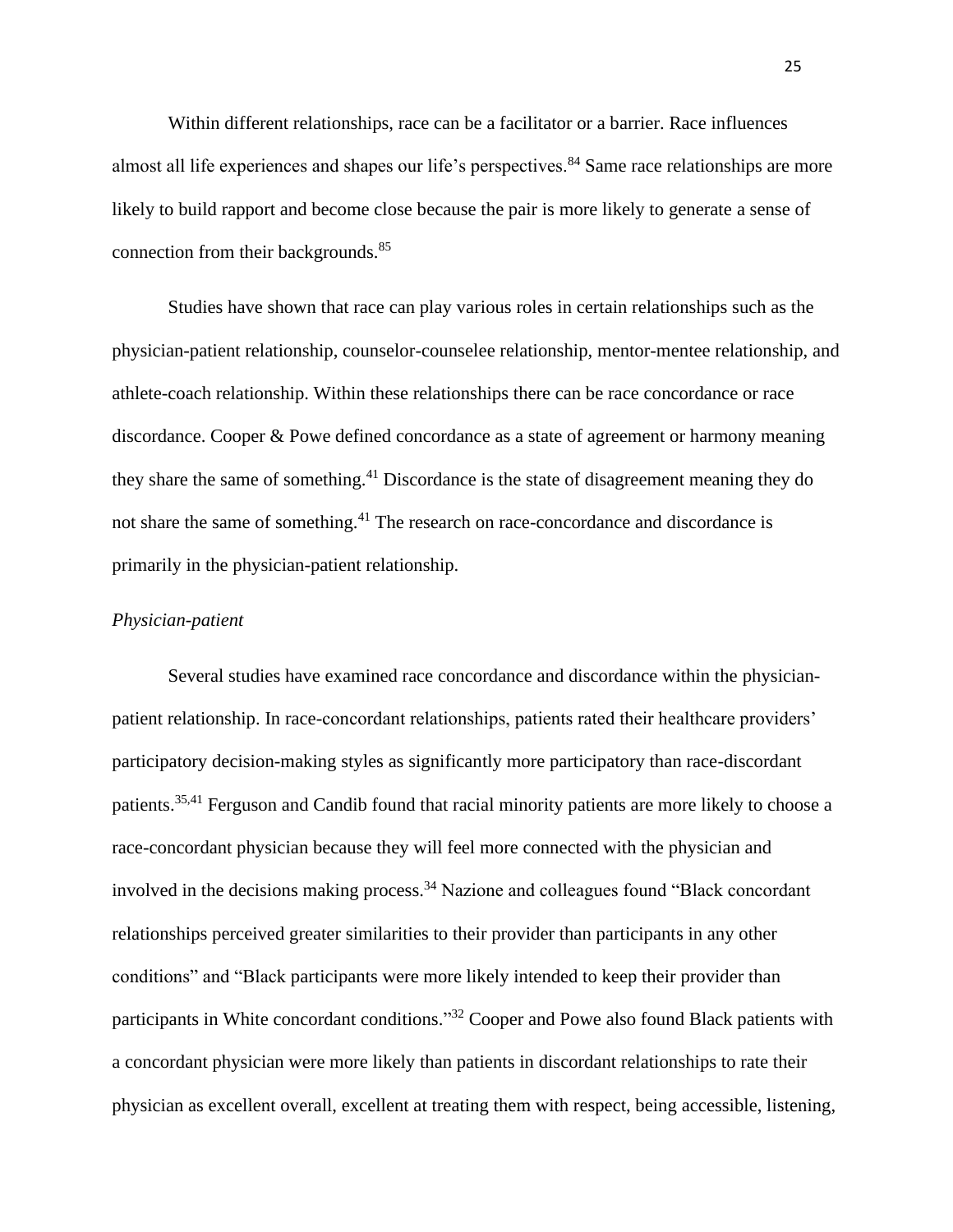and explaining problems.<sup>41</sup> Cooper and Powe also found Hispanic patients in race-concordant relationship were more likely than in race-discordant relationship to be very satisfied with the healthcare overall but were not more likely to rate their physician as excellent.<sup>41</sup> Within this relationship race is primarily a barrier. Race concordant and discordant studies have been also done in the counselor-counselee relationship.

### *Counselor-counselee*

Harrison found that counselors feel the relationship is better when they and their patients' personal characteristic resemble each other.<sup>43</sup> Atkinson found same-race pairings had no effect on the counseling process.<sup>86</sup> Atkinson also found in the limited numbers of American, Indian, Asian, and White subjects, 50% found that ethnic similarity had an effect.<sup>86</sup> Among concordant Hispanics there was no ethnic similarity effect found.<sup>86</sup> Flaskerud and Liu found Black and Asian clients increased significantly their utilization of counseling if the therapist were of the same race, but Latinx and American Indian clients did not.<sup>42</sup> They also discovered that ethnicity concordance had a significant effect on dropout rate within counseling.<sup>42</sup> Participants were less likely to drop out if the relationship was concordant. In Black concordant patients, relationships with counselors allowed a greater depth in exploring the patient.<sup>43</sup> Gardner found that in a raceconcordance of African Americans in a counselor-counselee relationship Black therapists treating Black patients were accused of being an "uncle tom" due to the therapists' education and profession status.<sup>44</sup> This created tension and a disconnect of shared reality within the relationship causing a negative effect.

Harrison found Black counselees showed more negative affect in a race discordant relationship than concordant relationship.<sup>43</sup> Gardner stated "if the White therapist gets hung- up on racial issues in a race discordant relationship then the relationship has limited effectiveness"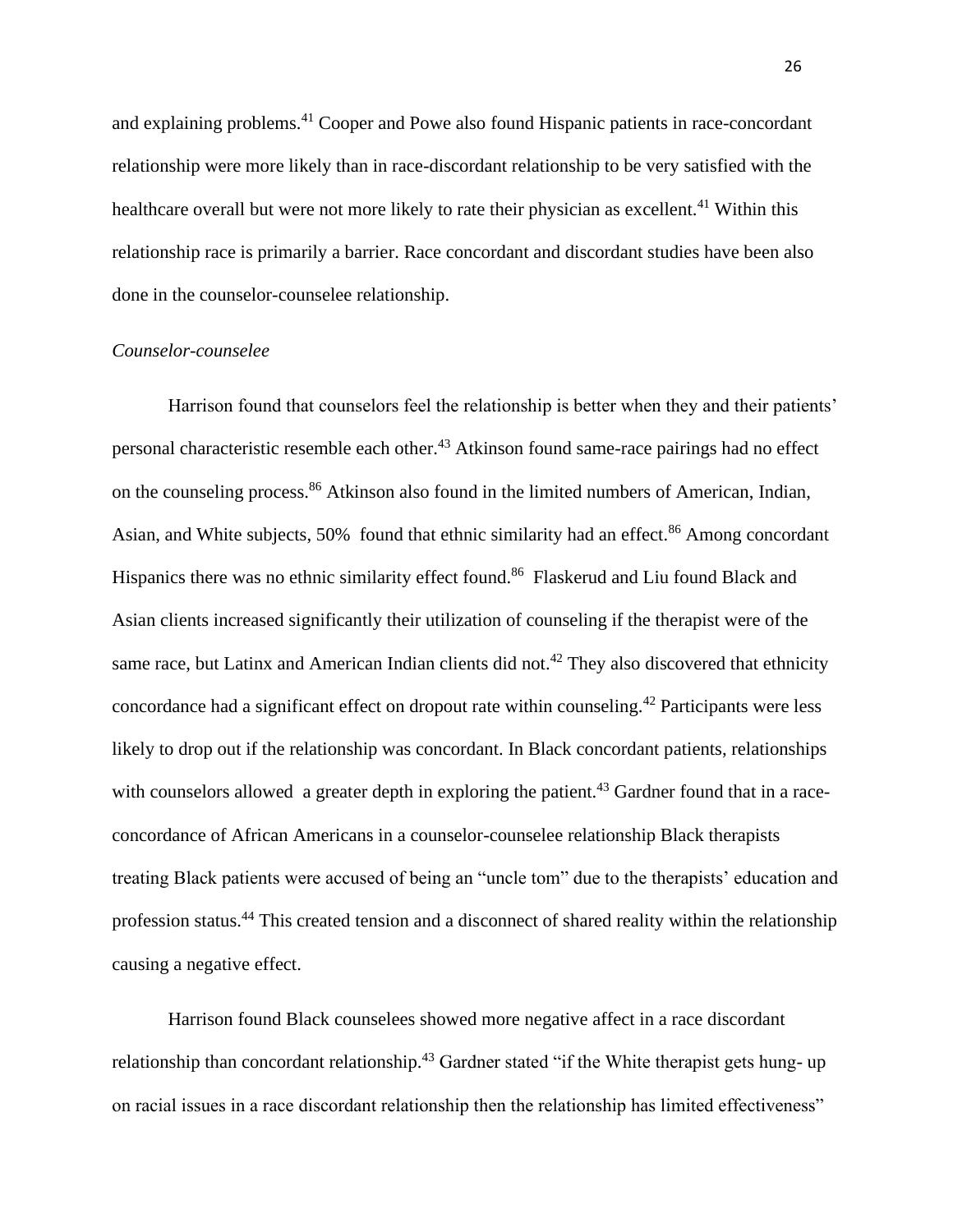due to the therapist not understanding how to help the patient through the issue.<sup>44</sup> Within the counselor-counselee relationship, the majority of the research states race as a barrier in disconcordant relationships, but a facilitator in race-concordant relationships. There is limited research about race within the mentor-mentee and athlete-coach relationship.

#### *Mentor-Mentee and Athlete-coach*

A study looked at race discordance or concordance mentor-mentee relationship found "minority racial and ethnic groups less often become proteges (mentees) because they can have difficulty in establishing developmental relationships, especially cross-racial one in predominantly White organizations."<sup>36</sup> This study also found mentees in race concordant relationships reported higher levels of psychosocial mentoring than race discordant relationships.<sup>36</sup> Within the athlete-coach relationship a study found the participants that identified with a race that did use the word British (i.e. Black British, British West-Indian) perceived their relationship as more satisfying and more open relationship than if they identified with a race that did not (i.e. Black African, Black Caribbean)  $^{37}$  The participants within this study also stated, "coaches have different expectations of athletes from diverse backgrounds and treat athletes of particular ethnic groups differently as a result."<sup>37</sup> There is limited research on race within the collegial relationship.

In this study, researchers want to determine if race is a factor in building rapport in a positive collegial relationship. Race has been a huge factor that plays a part in the success of various relationships. Carter stated "without a genuine regard for a patient's race, culture, and life-style rapport is never established."<sup>87</sup> American society has a history of racial disparities creating negative perceptions of each other.<sup>88</sup> Common news outlets and reports can create societal perceptions of individuals within one racial group that may be incorrect, leading to a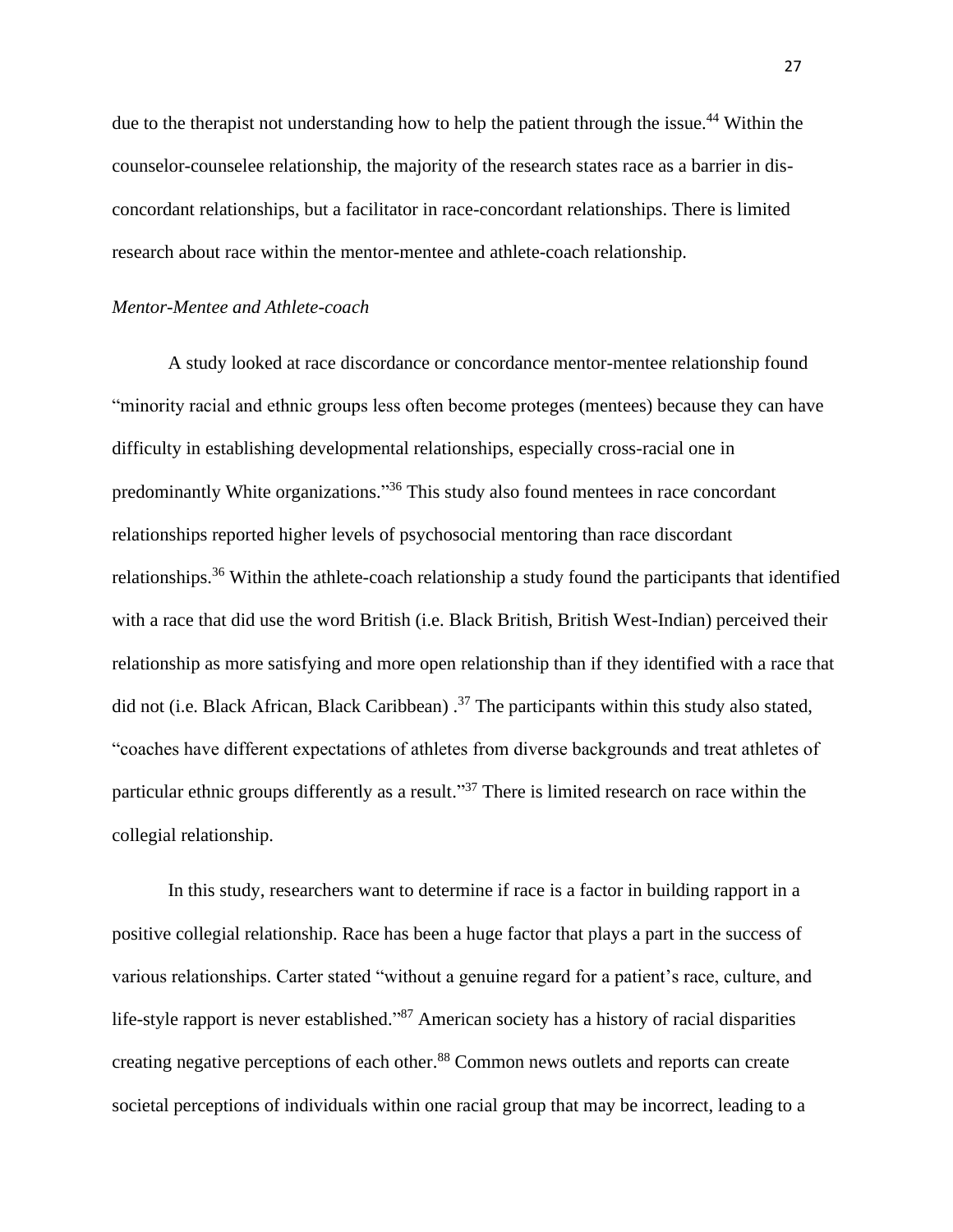change in views of the entire racial group influencing cross-race relationships. Race can influence a variety of aspects that affect building rapport in any interpersonal professional relationship. Depending on the individuals involved and the type of relationship, race may be a facilitator or barrier, but what is the effect of race in a cross-racial athletic trainer-coach relationship?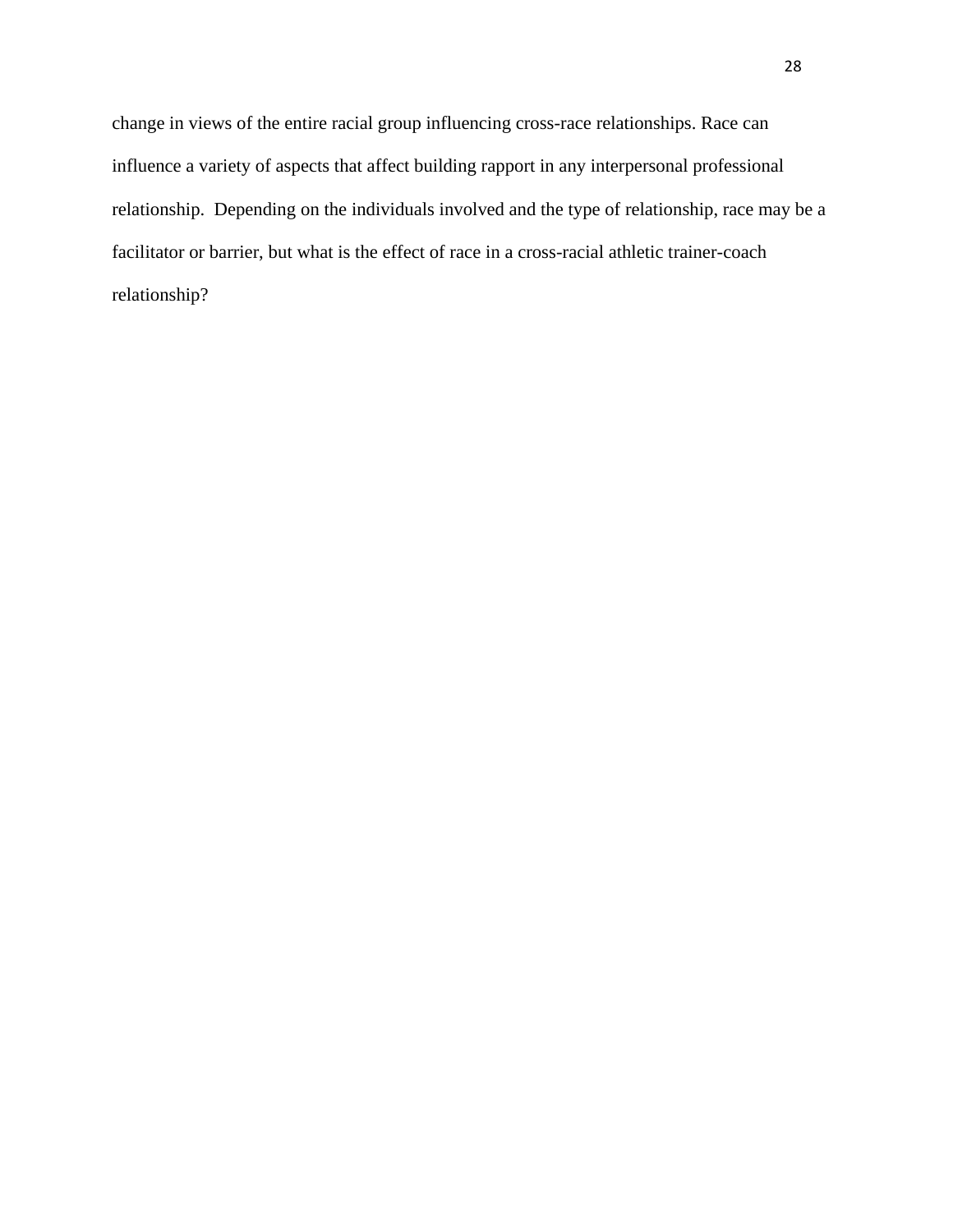#### CHAPTER 3

#### **METHODS**

# **Participants**

Ten African American secondary school setting athletic trainers within a convenience sample with various number of years within the setting completed interviews (See Table 1 for respondent demographics). The target sample consisted of a convenience sample of racial minority athletic trainers working in the secondary school setting. Racial minority athletic trainers make up 18.69% of total athletic trainers.<sup>29</sup> There are a total of 6,994 minority athletic trainers, with plurality  $(21.37%)$  of them working in the secondary school setting.<sup>29</sup> Athletic Trainers in the secondary school setting were of interest these athletic trainers have multiple head coaches and assistant coaches in one setting, whereas in the collegiate setting they have one head coach and a few assistant coaches.

Recruitment for the sample population was done through personal contacts, social network platforms, various groups on the Group Me app, opportunities such as The Think Tank and Ethnic Diversity Advisory Committee [EDAC], and additional snowball recruitment techniques. The Think Tank is a message board for racial minority athletic trainers to network and troubleshoot various issues within society and athletic training. EDAC is a committee within the National Athletic Trainers' Association that identifies and addresses issues relevant to the ethnically diverse patients and athletic trainers' needs. These platforms were used because they host a large pool of racial minority athletic trainers. Snowball recruitment was completed by asking participants at the end of their interviews if they knew any individuals that fit the study's criteria. The researcher obtained personal contacts and continued social networking through each participant. Participant recruitment ended once data saturation was obtained.<sup>89</sup> Data saturation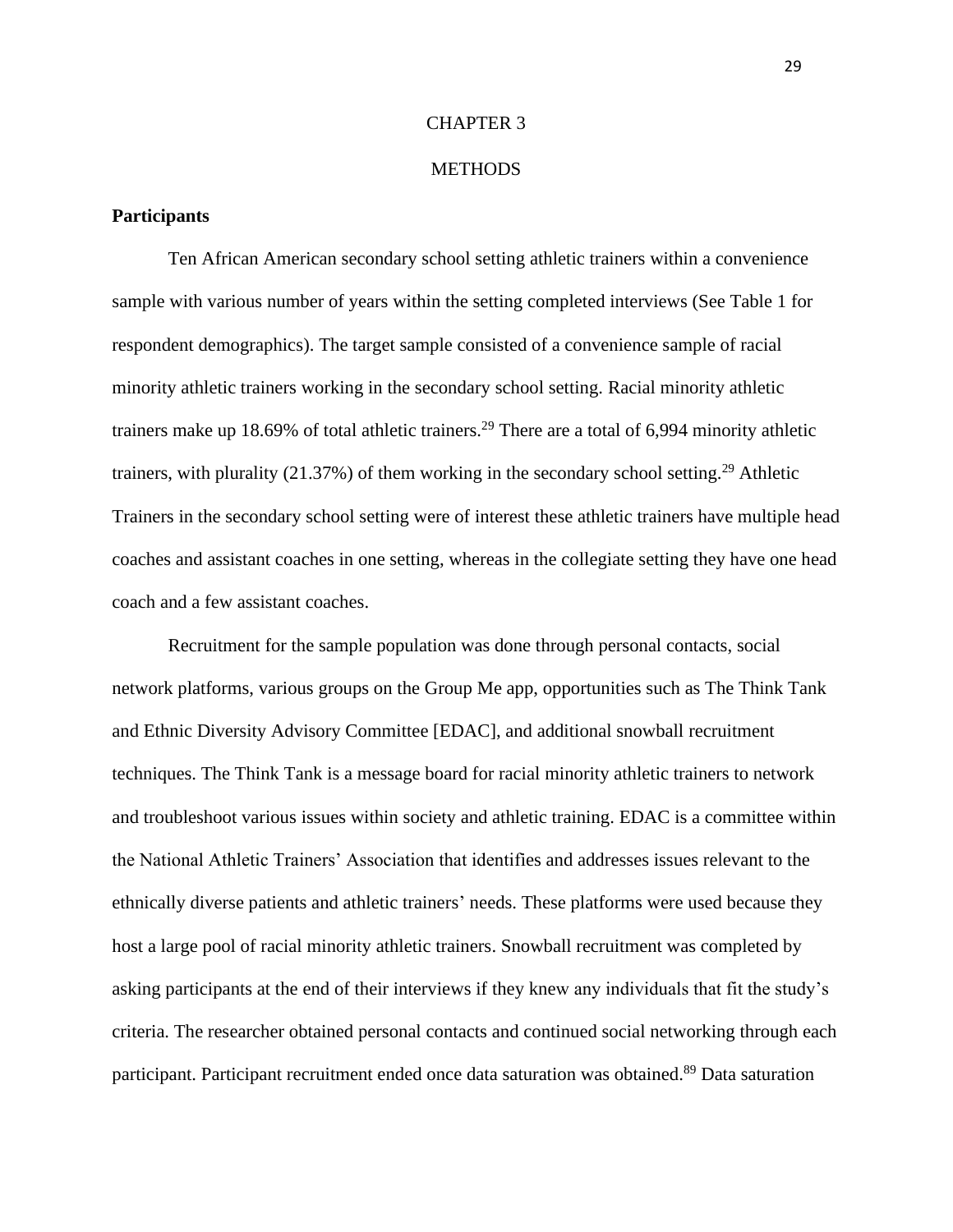was determined when themes were redundant and could completely answer all of the research questions and the researcher was not encountering new information.<sup>89</sup>

### *Inclusion Criteria*

Participants were included in the study if they; were a certified Athletic Trainer by the Board of Certification; had at least one year of experience being an athletic trainer within the secondary school setting; currently worked within the secondary school setting; identified as a racial and/or ethnic minority and had at least one coach that did not identify as their same race. *Exclusion criteria* 

Participants were excluded if they were categorized as students; identified as White or Caucasian; primarily worked with middle school or coaches other than high school.

### *Recruitment*

Recruitment consisted of several methods. First, the primary investigator reached out to members of their personal network that fit the inclusion criteria. Second, the primary investigator contacted the leaders of two networking sites for racial minority athletic trainers (The Think Tank and Ethnic Diversity Advisory Committee [EDAC]. Both groups focus on developing a viable network for racial minority athletic trainers to support through their career. In addition, snowball sampling was utilized to identify additional participants.

Once participants who fit the inclusion criteria were identified, the informed consent sheet was provided as well as the link to the demographic form via email.

#### **Instruments**

*Interview Guide*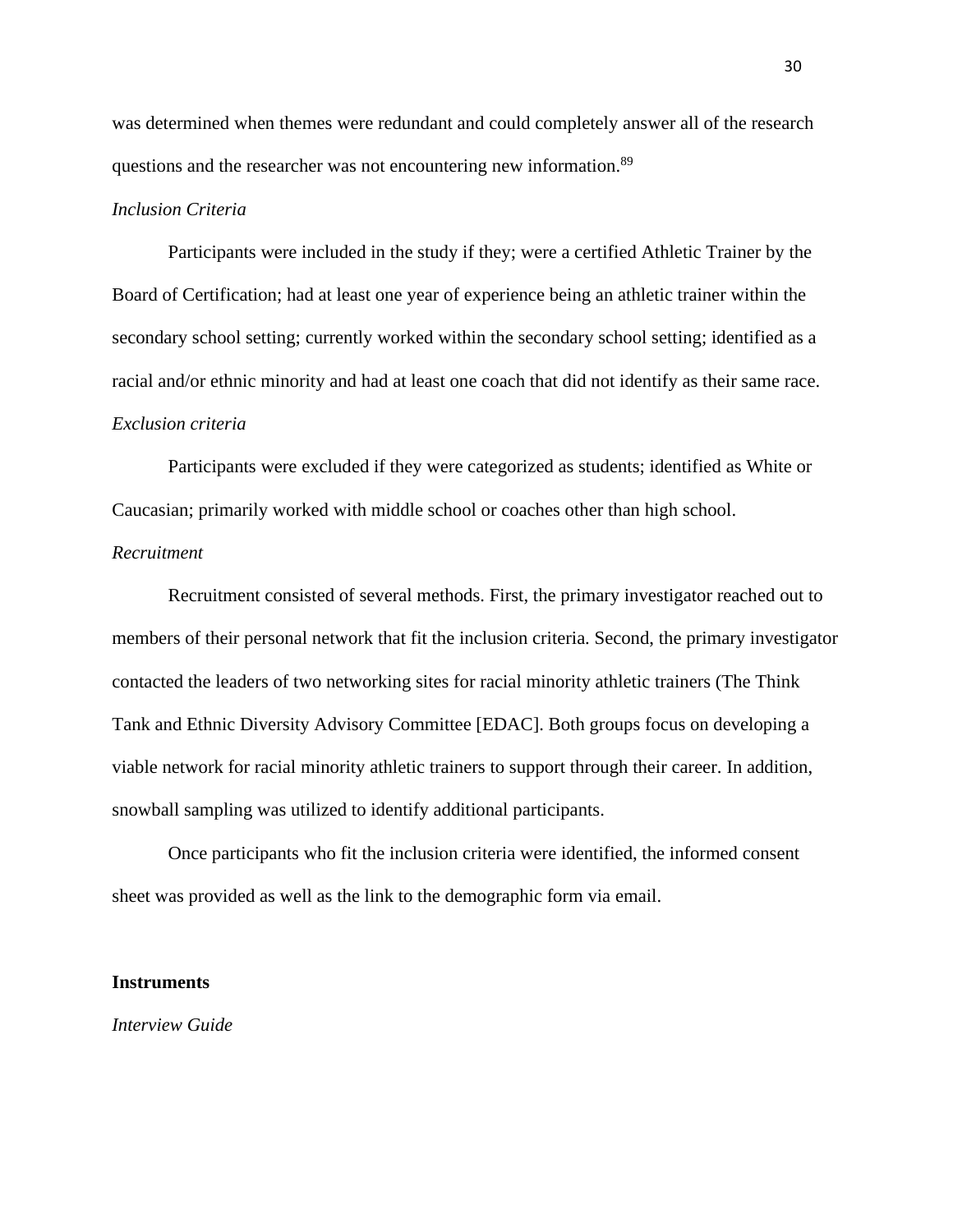The interview questions were designed to explore race concordant and discordant ATcoach relationships. The interview guide was based on the Gratch theoretical model of rapport, gaps within the literature, and personal experience. The guide was reviewed by experts in sociology, feminist theory, and athletic training to assure the questions were interpreted the way they were intended and answered the research questions thus establishing content validity.<sup>89</sup> See Appendix 1 for interview guide.

#### *Researcher as an Instrument*

The lead researcher has a vested interest within the topic as a minority athletic trainer working in the secondary school setting. As such, she acknowledged her biases associated with previous experience working with coaches of the same and different racial backgrounds. The primary investigator's personal experiences and shared identity with the participants provide opportunities for the researcher to relate to the participants experiences and understand their point of view regarding cross-race athletic trainer-coach relationships. However, all attempts were made to ask questions from a neutral position, actively listening to participants with an open mind and ensuring that coding is interpreted from the participant's perspectives and not the researchers.

### **Procedures**

After Institutional Review Board (IRB) approval was obtained, the research team began the recruitment process as previously outlined. The research team contacted potential participants that identified within the inclusion criteria. The qualified participants then filled out a demographic form via google forms. After all screening questions were answered, the primary investigator set up a date and time for the individual interview. The primary researcher conducted the individual interviews via Zoom using a semi-structured interview format to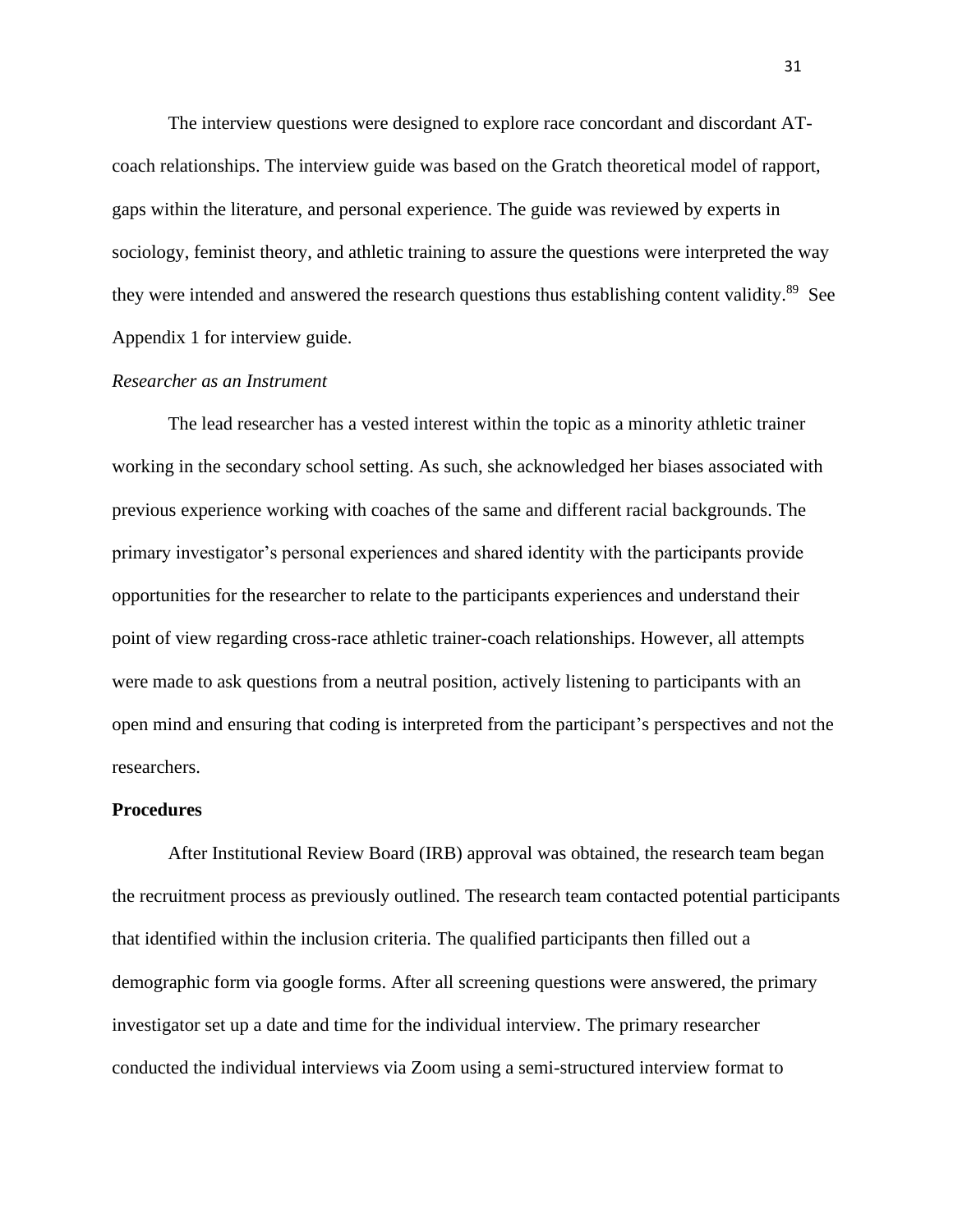facilitate detailed responses and allow probing questions during the interview process. Zoom access was provided to the participants which included a passcode to ensure confidentiality. Once the interview started, the participants verbally consented prior to any interview questions were asked.

Pilot interviews were conducted to provide the researcher the opportunity to practice using the semi-structured interviewing. The researcher interviewed 2 racial minority athletic trainers that worked within the collegiate setting to avoid limiting the pool of possible participants. The data collected during the pilot study was not used for the final data analysis.

#### **Data Analysis**

Trustworthiness was developed through the use of clarification of research bias and member checks.<sup>89</sup> Clarification of researcher bias provided an opportunity to reduce influencing the participants and impacting the results of the study.<sup>89</sup> All participants were given the opportunity to review the transcripts after the interview to ensure accuracy of information through member checks. Peer debriefing allowed multiple observations and conclusions of coding the data to ensure conformation of interpretation without bias and every perspective was evaluated.<sup>89</sup>

A code book was developed using an iterative process. Interviews one and two were coded independently by the researchers. The researchers identified relevant codes that were consistent between interviews one and two at which time, initial creation of the codebook began. The first two interviews were transcribed by all the researchers to ensure the primary researcher was interpreting the data correctly. After the initial codes were developed, the codebook was revised to further align race with facilitators and barriers. The primary researcher then coded interviews three through five based upon the revised code book. Finally, the researchers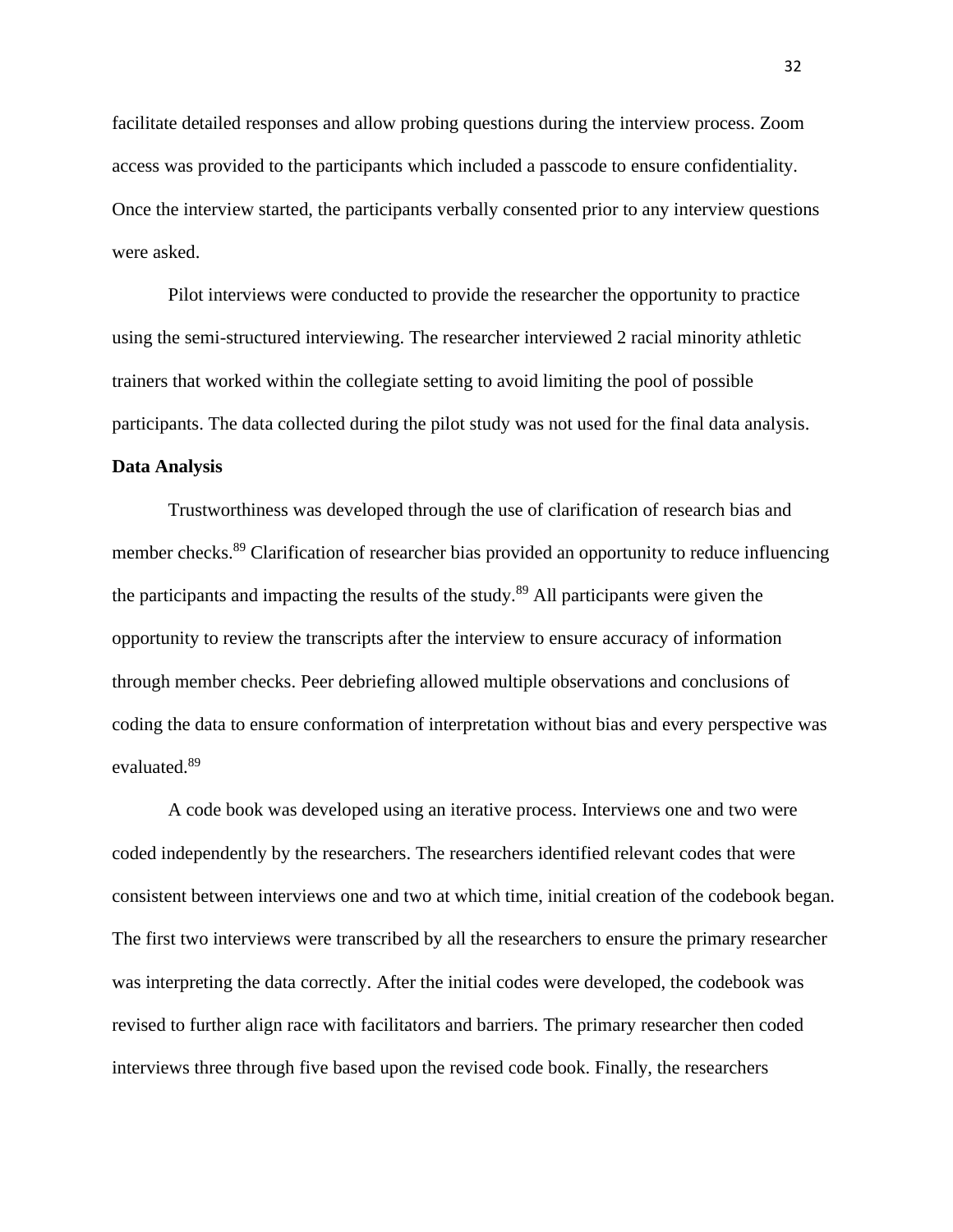discussed the findings and themes from interviews three through five and revised the code book. The primary researcher coded the rest of the interviews using the revised code book.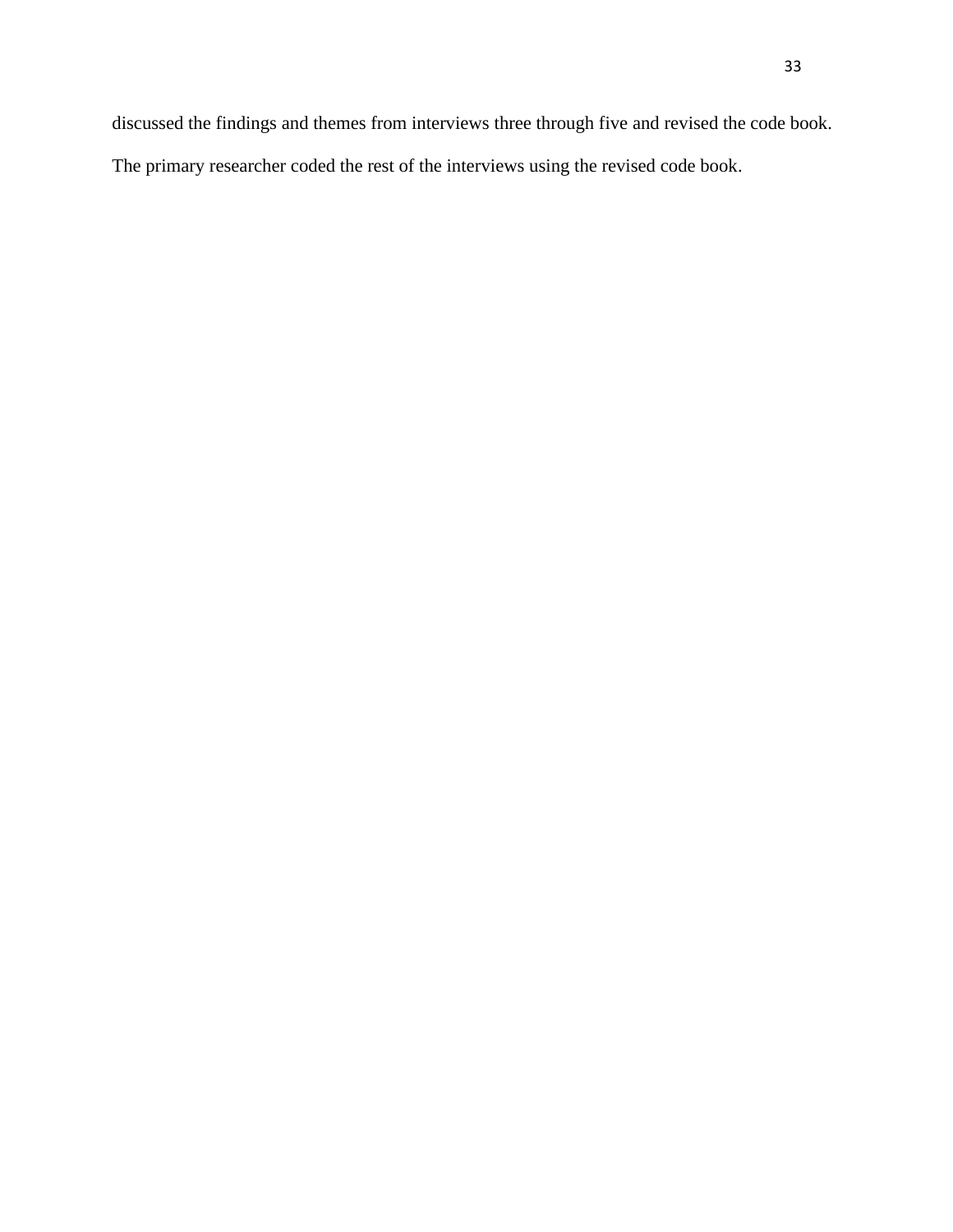# CHAPTER 4 RESULTS

Ten respondents that identified as racial minority athletic trainers completed interviews. (See Table 1 for respondent demographics) Themes were developed through a Gratch theoretical model of rapport perspective with additional factors based upon the research questions. The seven themes include: (1) same race mutual understanding, (2) cross-race mutual understanding, (3) same race connectedness, (4) same race communication, (5) cross-race communication, (6) same race barriers, and (7) cross-race barriers.

#### *Theme # 1: Same race mutual understanding*

Mutual understanding evolved within same race relationships through the discussion of shared experiences within their culture and society. Within this theme, participants described having an understanding of their lifestyle, cultural experiences, and issues faced within society.

> "It's just, it's, I guess, it's the understanding of how we grew up you know, it's the understanding of how our kids are whether it's mental or physical like we understand where they come from, we understand what they're going through in so many ways, so I think that's where it comes from, for the most part". (Ashley)

> "When we are talking about the same, I think just those cultural experiences makes the relationship right, I mean obviously the day to day and the conversations and your beliefs, my beliefs like that stuff also makes the relationship, I think when we first meet each other, like there's that Okay, you know we cool we cool like we you know we have that understanding." (Tiana)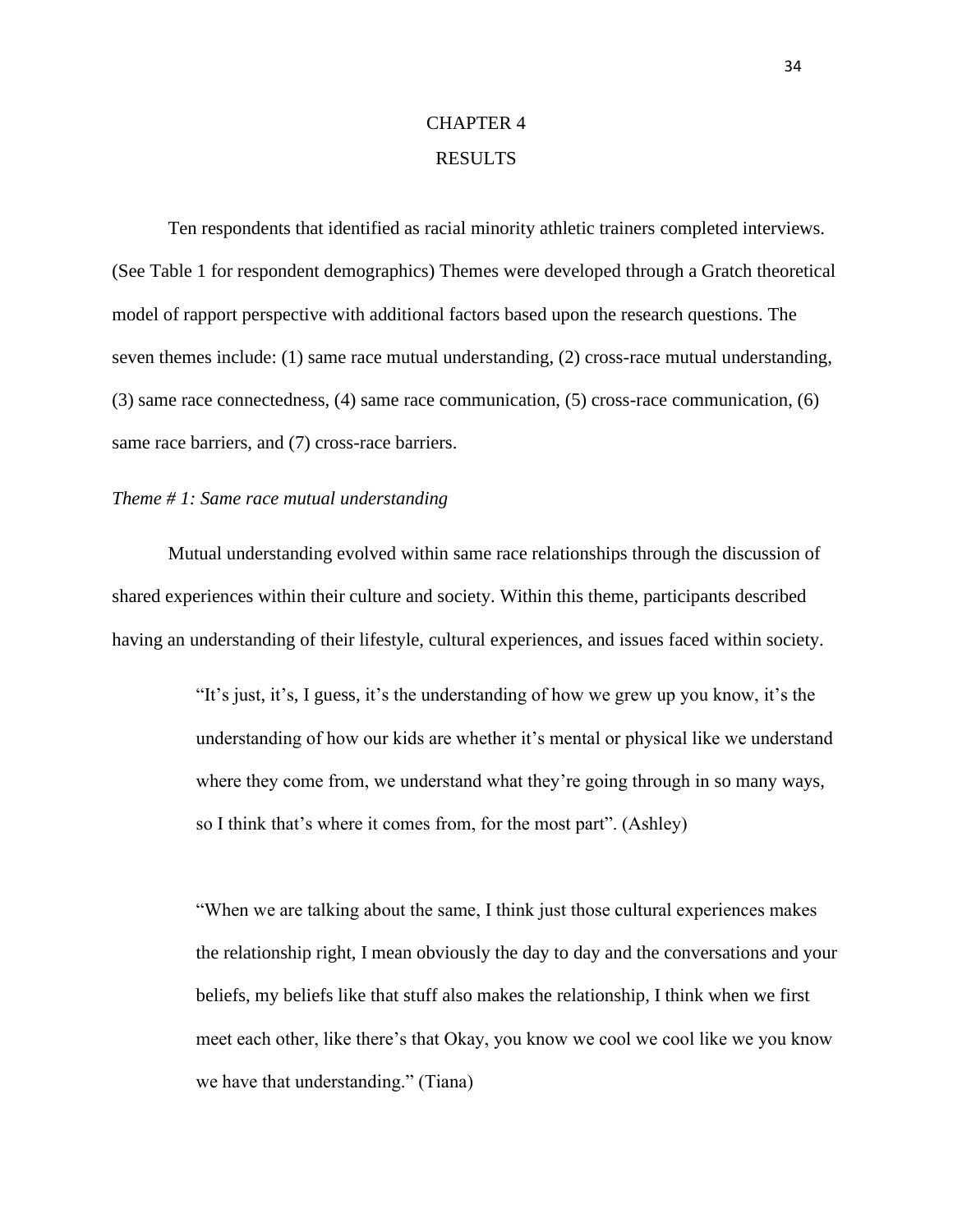A participant stated:

"Oh, it's like family is easy it's is not hard at all the communication is there is that's where the mutual understanding comes from that's where the proper communication comes from its perfect, for the most part it's perfect." (Ashley)

*Theme # 2: Cross race mutual understanding*

Overall, mutual understanding within the cross-race relationship focused on professional boundaries and alignment of their job duties and roles. Within this theme, many participants supported the discussion of keeping the relationship "strictly business" and independent roles of each partner in the relationship. Participants described what the relationship entailed and the parameters of the relationship:

> "They much more respect my professional boundaries. And that's probably the biggest difference, I think I experienced and appreciate they don't ask me to go out with them, they don't. Often text me outside of hours, but like when they do text me outside of the hours that I know I tell them that I'm working. They don't expect an answer, like if they text me at 10 o'clock they know I'm not going to answer until 8am the next day, and they are all fine with that and if they're not." (Erin)

"It's like hey let's just keep it professional you know your viewpoints are your viewpoints mine are mine let's just keep it that way you know, and nobody really came outspoken or hey, this is what we're going to do, I think it's almost one of those things understood on both parts." (Steve)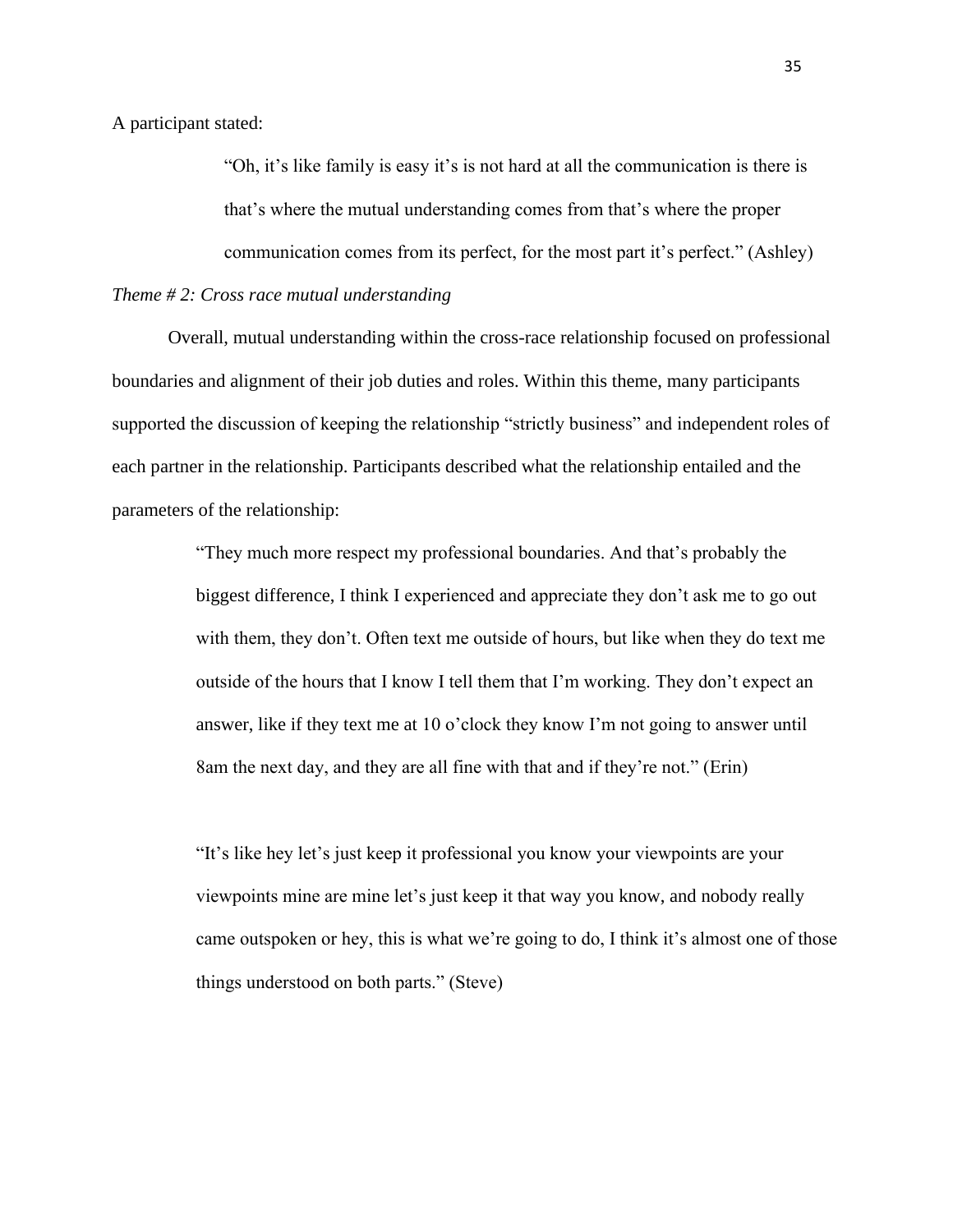Overall, when discussing connectedness within the same race relationship, many participants described the feeling of connectedness within this relationship as the feeling of a family, without being relatives. Participants expressed the relationship being extremely close and the relationship containing the family feel.

> "So, since we're talking about basketball season I'll start with that staff. I'm superduper close with that staff that is entirely black staff, and they literally treat me more so, like another coach or a sister like it's very familial with that coaching staff." (Stacey)

"I think having a sense of it's almost like a brotherhood you know um. We all kind of look out for each other, not just physically but emotionally and mentally like hey you know. If I know one of my coaches hasn't 16-year-old boy something happening news to the 16 young kids somewhere else hey how you doing you know how's your son doing how's your family doing how yall dealing with this, so we have those tough conversations." (Steve)

### *Theme # 4: Same race communication*

Same race communication was described as conversations exchanging shared experiences and mutual understandings. Participants stated their communication with their same race coaches was focused on their understanding of their shared cultural experiences, beliefs, and perspectives.

"When we are talking about same, I think just those cultural experiences makes the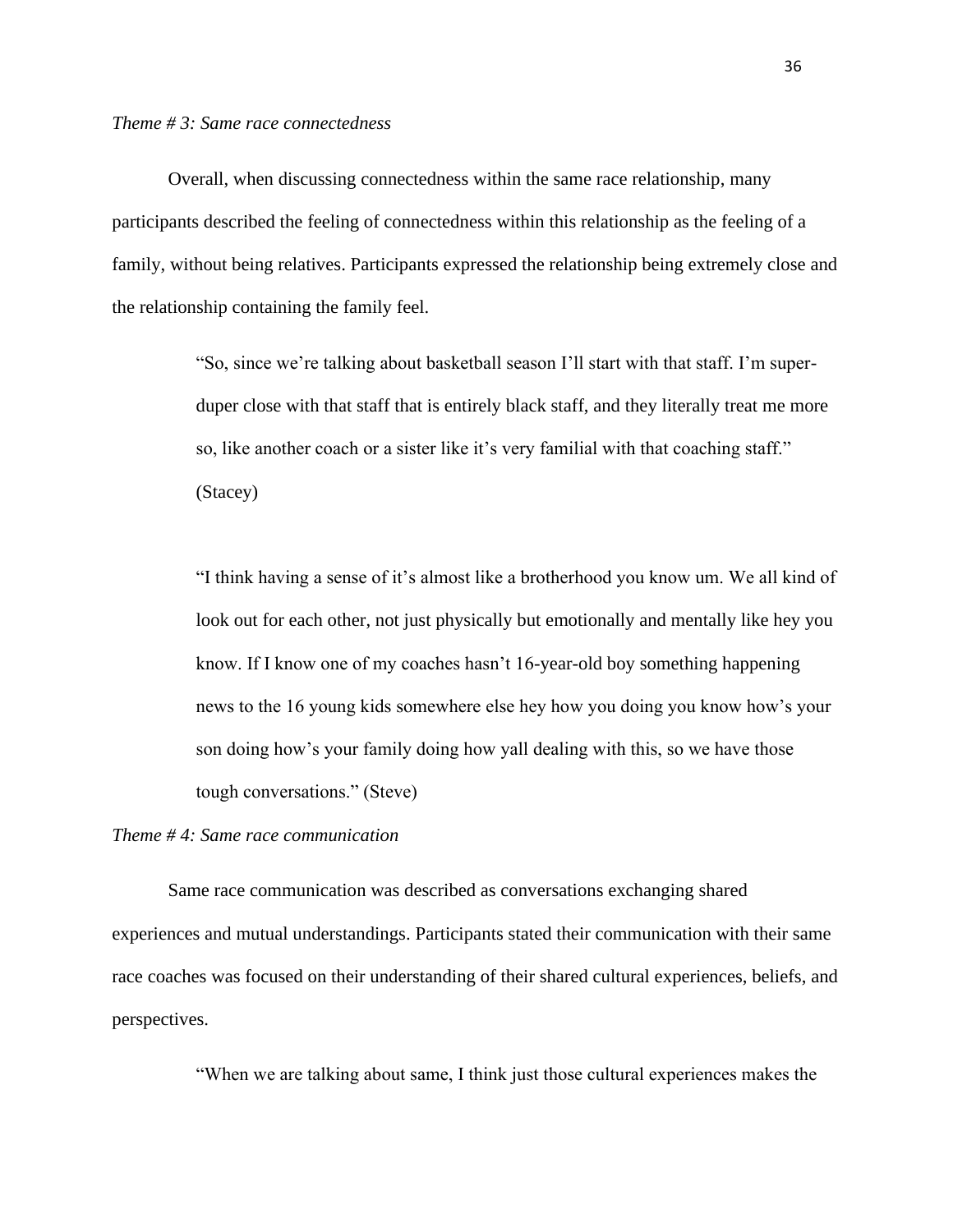relationship right, I mean obviously the day to day and the conversations and your beliefs my beliefs like that stuff also makes the relationship." (Tiana)

"It works really well, there are sometimes, where I feel like I can relate to them more naturally, but we definitely connect and we're able to talk about different movies and different foods that we eat, and we all just during certain times and that's how we relate to different cultures and traditions that we have and so it's really good to be able to bond with them." (Susan)

#### *Theme # 5: Cross-race communication*

Cross-race communication was described as being predominantly related to the business of the coach/athletic trainer relationship. These subthemes revolved around the type of communication that is occurring within the cross-race relationships. The first sub theme was described as communication about athletic training tasks. Participants noted with cross-race relationships they predominantly communicated about items directly relating to work and athletic training services such as player injuries, practice, and game status, etc.

> "The coach may want to prepare or have pregame meals or something and typically I am like hey maybe we shouldn't have Pupusas before a game you know. This is real life stuff you know what I'm saying, like maybe we should try something you know, a different protein and lighter. Maybe some electrolytes or some just little stuff like that may be a little different because my guys are used to, and you may have to communicate with them and say, maybe let's try something a little different." (Jared)

Within cross-race communications, participants also described conversations about non-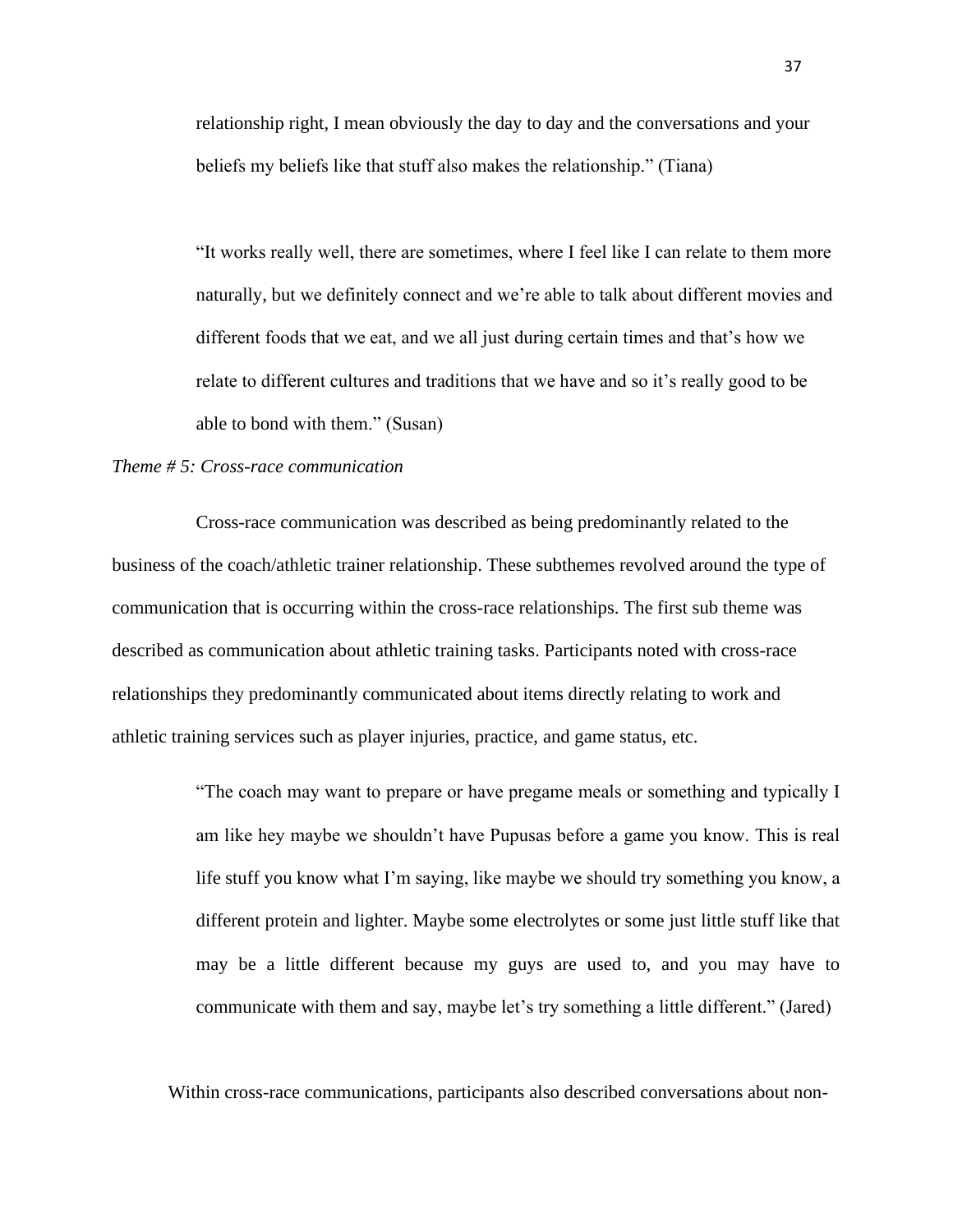serious topics. Most participants stated casual conversations with their cross-race coaches help build rapport within their relationship.

> "Some of the guys, you know, obviously I still ask like I said earlier, I build a relationship with all, my coaches so I still ask about their families and things like that." (Steve)

#### *Theme #6: Same race barriers*

Barriers to building rapport within same race relationships revolves around being easy going or too casual with coaches and athletic trainers. Participants noted being too casual, relaxed, or tolerant in a manner or approach was a barrier.

> "I think being too comfortable those. A comfortability thing because you know, there is a time for where we can play around or joke around and then there's a time where you know we got to get down business like you know. We gotta be professional we got a game to prepare for like you know I would say, those situations will probably be the most hindering." (Tiana)

"I have to reinforce that boundary because you get so comfortable being around people that look like you sometimes that you forget we're not at the cookout like playing spades like we are at work and we just happen to be eating dinner all at same table, or something like that so that's kind of what I mean like just having the solid professional solid personal lines, I feel like for me they get a little bit more misconstrued when I'm dealing with black coaches." (Stacey)

*Theme #7: Cross-race barriers*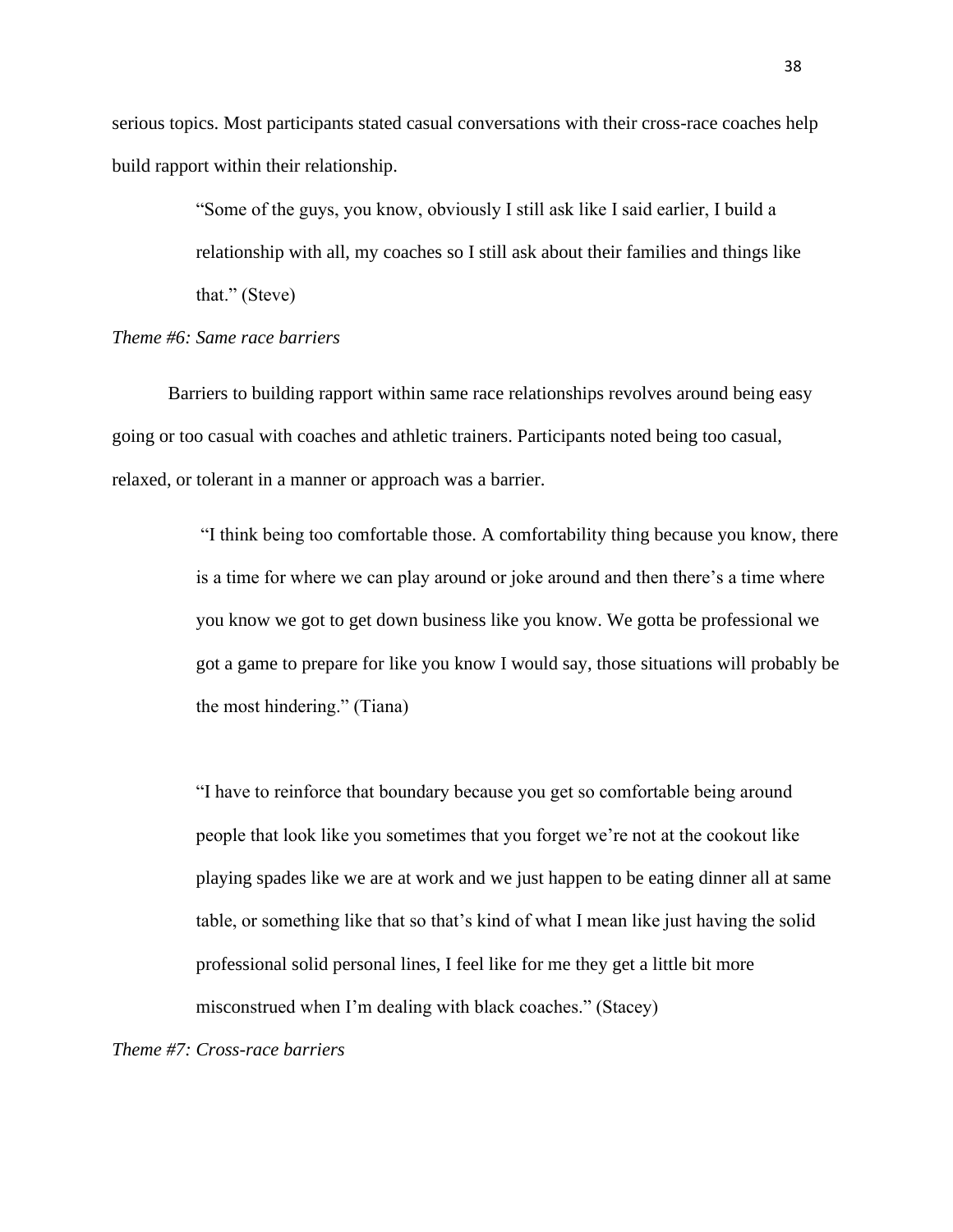Barriers to building rapport existed in the cross-race relationship and was demonstrated through 1) communication, 2) mistrust, and 3) knowledge about the role*.*  Communication appears to serve as a barrier within the cross-race relationship as the inability to have an open conversation, questioning decisions, actions and behaviors, or the absence of communication between parties. Generally, the participants stated being questioned and not being able or open to having conversations about certain topics posed as a barrier.

> "With my white coaches… they respect me, but they questioned me a lot more. And they're quicker to shut down a conversation, and maybe like tell me what they want, and then like not necessarily listen to what my job is what my role is when they're asking you to do something." (Erin)

"You got to prove to me that you are somebody bad before I you know just like write you off, but you know it, it is especially with how race is, you know being portrayed in the media and the differences, I do think both parties tend to kind of tiptoe around certain things and certain conversations are not had or certain things are not said about a certain kid because he's my race and he is not yours." (Steve)

Another subtheme evolved as mistrust that hindered their relationship. The respondents defined mistrust as, "being suspicious of or having no confidence in each other". This mistrust within the relationship arose from both parties. It appears that both parties were concerned with making a mistake or contributing to mistrust which played a barrier within the rapport building.

> "I think it's a combination of Prejudice and mistrust on both sides because I do have a history of having not being able to see eye to eye with my middle aged Caucasian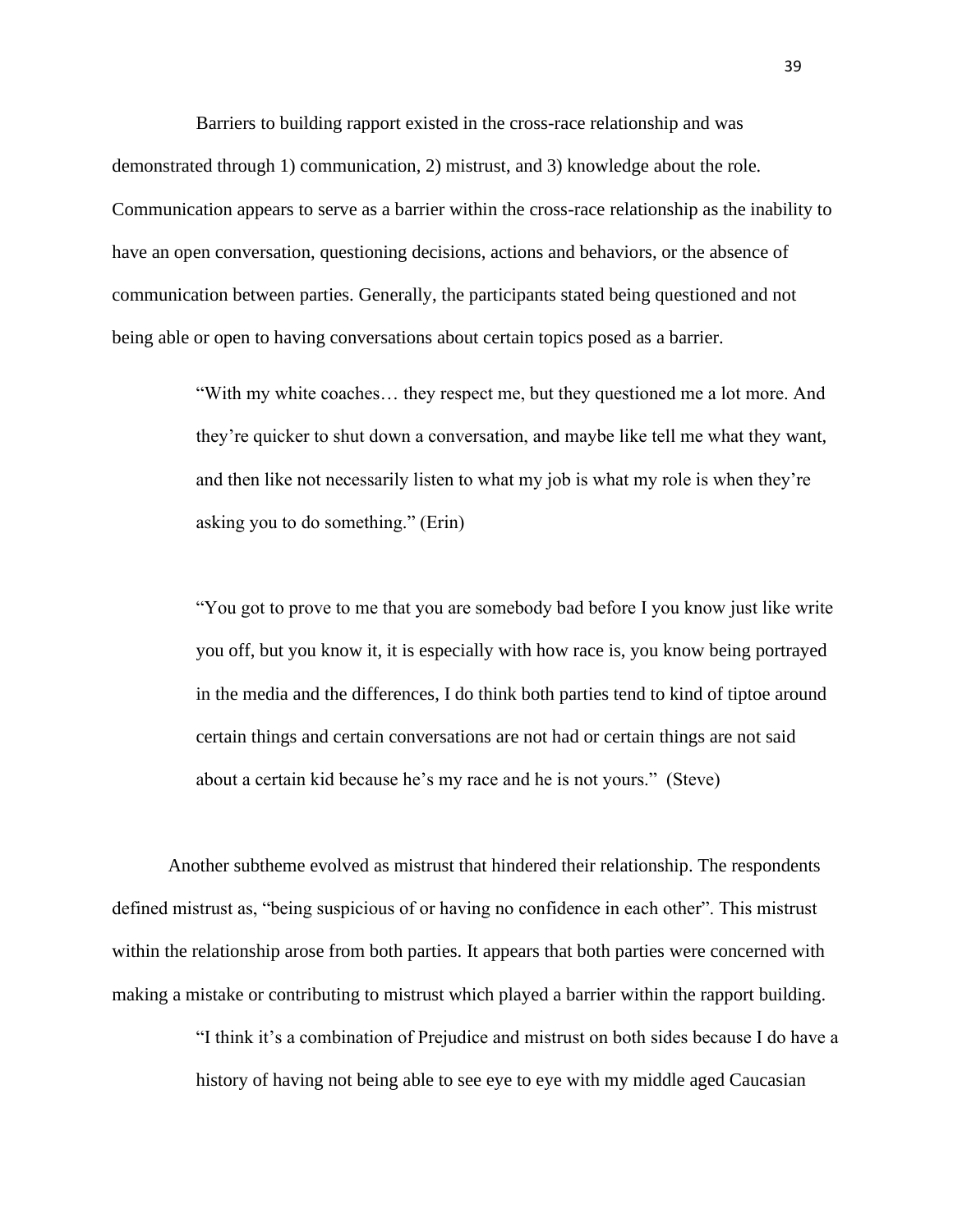counterparts, every time I see one automatically my defenses go up into place, and I mean, I know that about me like that is a mutual mistrust, because I feel like you're going to try to come for me in some way, shape or form during this working relationship, like every time that's how I go into it. And I also think that the same thing happens on the other side. Right okay well we've worked with black women before and they get this attitude, or they just be walking around not looking friendly blah blah blah. And so, we're both just kind of sitting back waiting for the other one to have a misstep so we can prove ourselves right I think that's like a huge part of it." (Stacey)

Understanding the athletic trainers' role, cultural misunderstanding from the AT perspective and issues that racial minority Athletic Trainers' face when working in cross-race rapport was termed knowledge. The participants felt their cross-race coaches did not have knowledge about their roles as an athletic trainer and the issues they face within the athletic training realm which hindered the relationship.

> "The lack of respect or lack respect for sure um. Ignorance as far as which would be the lack of knowledge of knowing certain things that may be offensive or certain attitudes and actions they may not, they may not know are offensive or knowing being silent isn't okay about certain things, having to address certain issues. When they arise, instead of letting them build up." (Susan)

"No, I think it was truly because of his ignorance, I mean he was in his late 50s. Early 50s late 50s during his tenure, and not knowing you know, like I said, or even being considered or knowing African American history, especially here in Alabama. You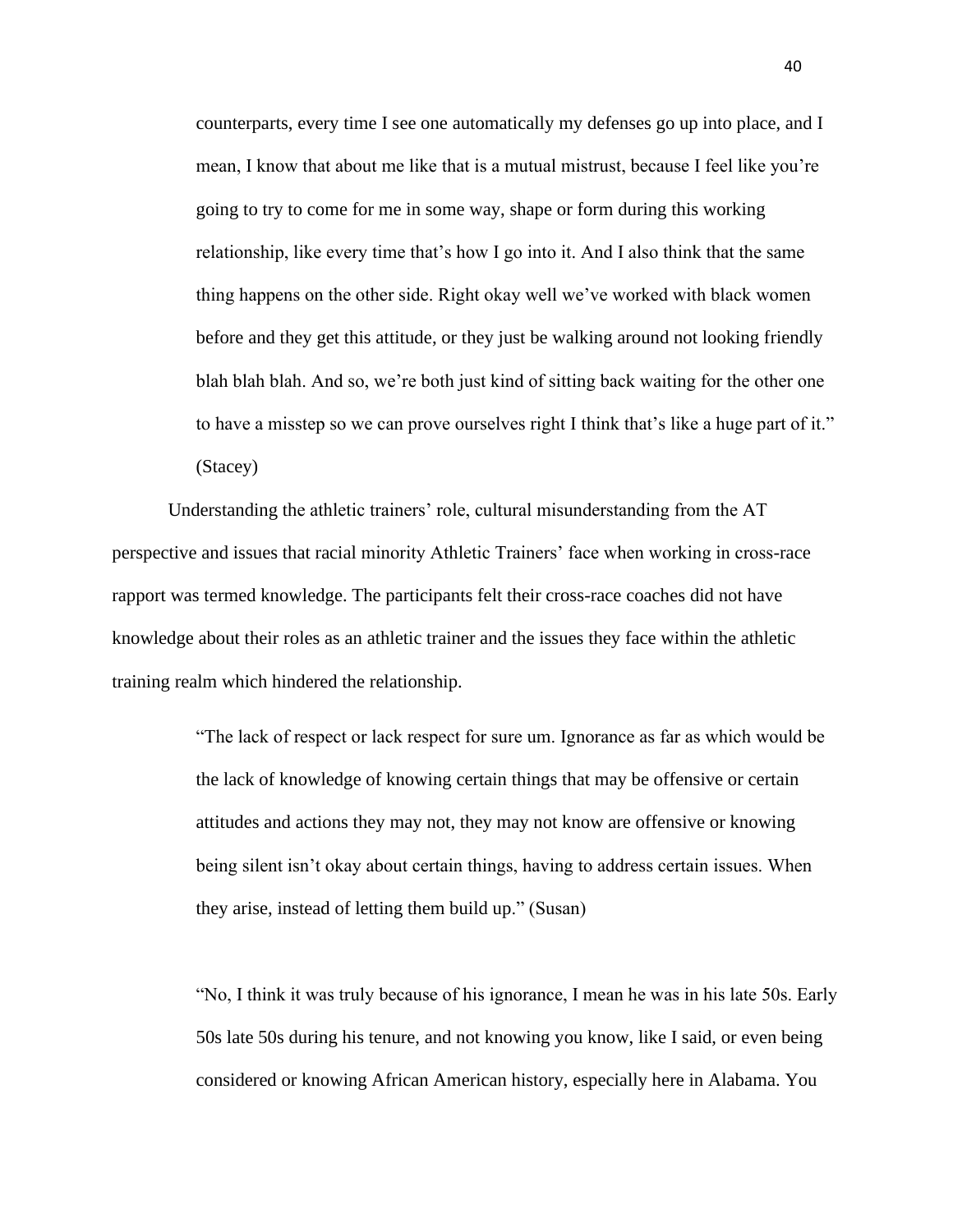know, he wasn't from here so I'm like I said he just didn't know." (Carol)

"They umm you know you may come back and they try to question your knowledge question, which you know, or question what you umm what you know about the injury or you know, or sometimes you know you know they may treat you know more like being a. Water like a like a water boy than being than Seeing what the profession than seeing the true profession that you are and respecting your certification and the hard work you put in to get to where you are." (Mark)

Overall, based upon the Gratch model of rapport 7 themes emerged within the participants. This supported the model of virtual rapport building in a physical relationship. It appears that while mutual understanding (cognitive rapport), connectedness (emotional rapport) and communication (behavioral rapport) appear to serve as facilitators within cross-race and same race relationships. However, lack of these facilitators as well as other barriers also existed within both cross and same race relationships.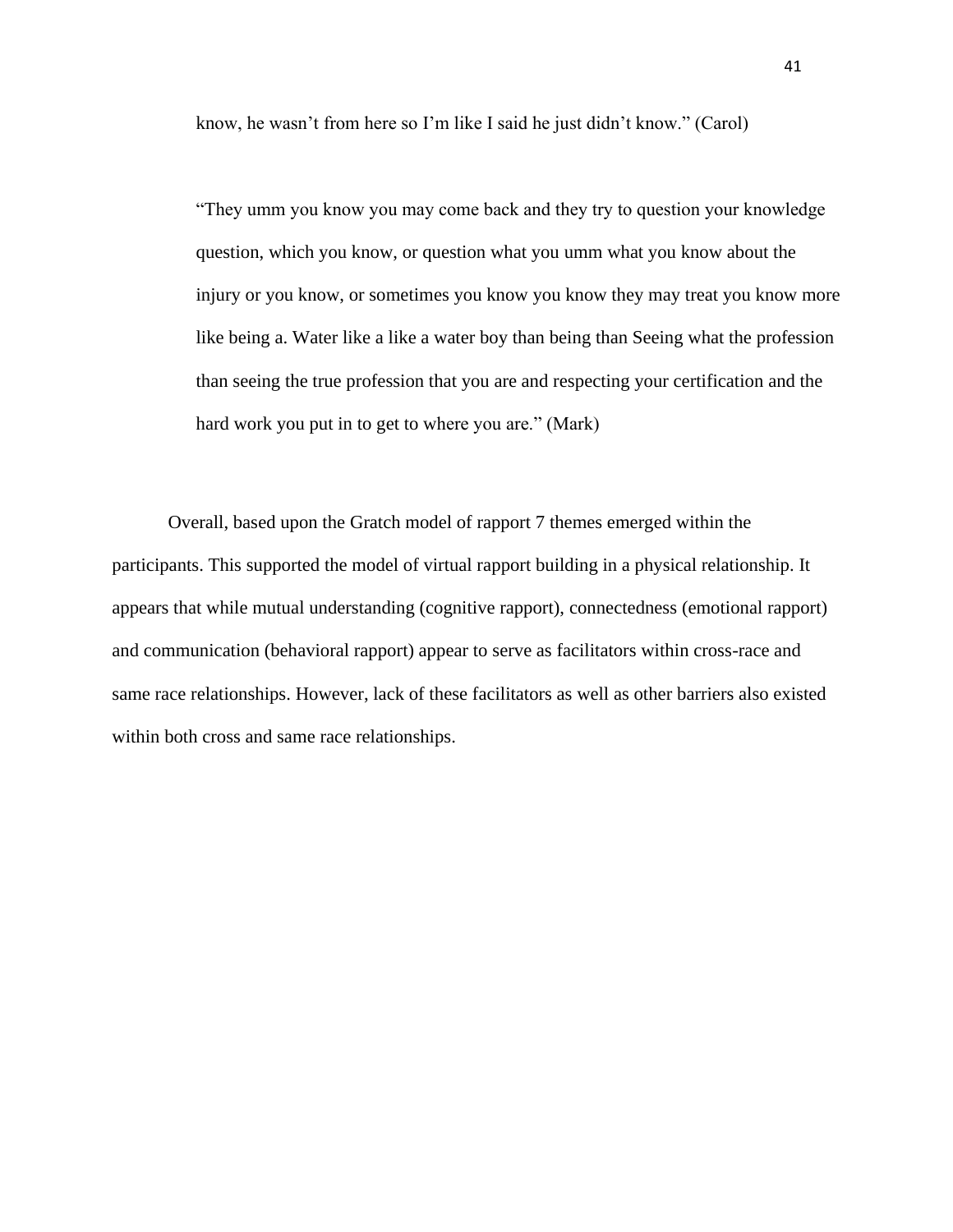# Demographic Table

| Name          | Age $ $ Race                         | Ethnicity                            | Preferred<br>Pronouns | How<br>many<br>years<br>have<br>you<br>been a<br>Athletic<br>Trainer? setting? | How<br>many<br>years<br>have you<br>been in<br>the<br>Certified secondary<br>school | How many<br>coaches do you the same race<br>have on<br>average? | What<br>percentage of<br>your coaches<br>identify as<br>or ethnicity<br>as you? |
|---------------|--------------------------------------|--------------------------------------|-----------------------|--------------------------------------------------------------------------------|-------------------------------------------------------------------------------------|-----------------------------------------------------------------|---------------------------------------------------------------------------------|
| Erin          | African<br>American<br>27 or Black   | Non-<br>Hispanic/Latino She/her      |                       | 5                                                                              | $\overline{4}$                                                                      | 40                                                              | 65%                                                                             |
| <b>Stacey</b> | African<br>American<br>36 or Black   | Non-<br>Hispanic/Latino She/her/hers |                       | 7                                                                              | 7                                                                                   | 35                                                              | 25%                                                                             |
| Carol         | African<br>American<br>$39$ or Black | Non-<br>Hispanic/Latino she/her      |                       | 15                                                                             | 12                                                                                  | 40                                                              | 1%                                                                              |
| Susan         | African<br>American<br>37 or Black   | Non-<br>Hispanic/Latino she/her/hers |                       | 13                                                                             | 13                                                                                  | 40                                                              | 10%                                                                             |
| <b>Steve</b>  | African<br>American<br>$32$ or Black | African<br>American                  | He/Him                | 7                                                                              | 5                                                                                   | 65                                                              | 50-60%                                                                          |
| Mark          | African<br>American<br>57 or Black   | Non-<br>Hispanic/Latino He           |                       | 31                                                                             | 10                                                                                  | 12                                                              | 45%                                                                             |
| Tiana         | African<br>American<br>$34$ or Black | Non-<br>Hispanic/Latino she/ her     |                       | 13                                                                             | 11                                                                                  | 49                                                              | 90%                                                                             |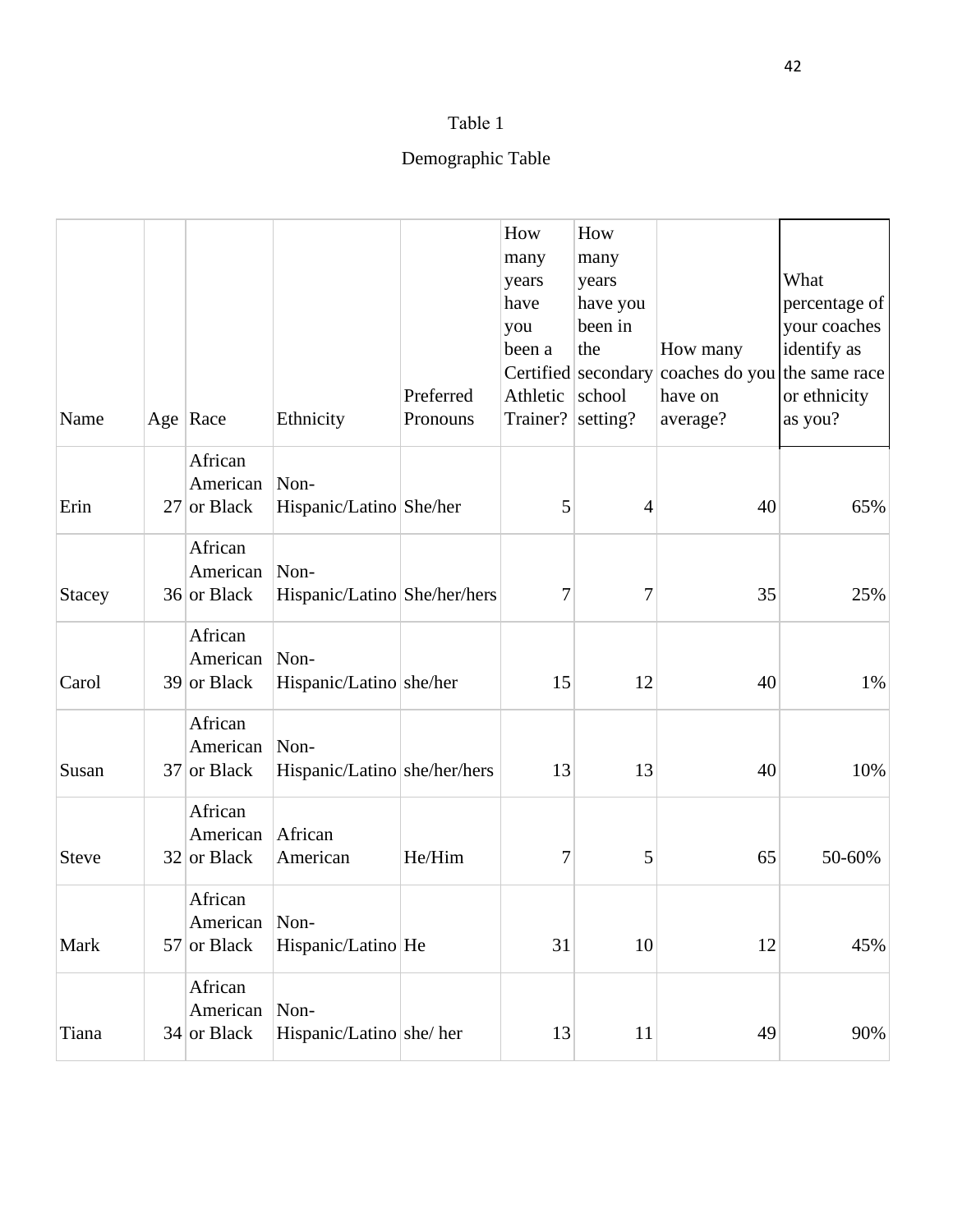| Ashley | African<br>American<br>$35$ or Black | Non-<br>Hispanic/Latino She/Her        |           | 9  | 9  | 20              | 90% |
|--------|--------------------------------------|----------------------------------------|-----------|----|----|-----------------|-----|
| Jessie | African<br>American<br>$47$ or Black | $\mathbf{Non}$<br>Hispanic/Latino hers | she, her, | 20 |    | $20/25$ /season | 85% |
| Jared  | African<br>American<br>$42$ or Black | Non-<br>Hispanic/Latino Him / he       |           | 18 | 17 | 40              | 90% |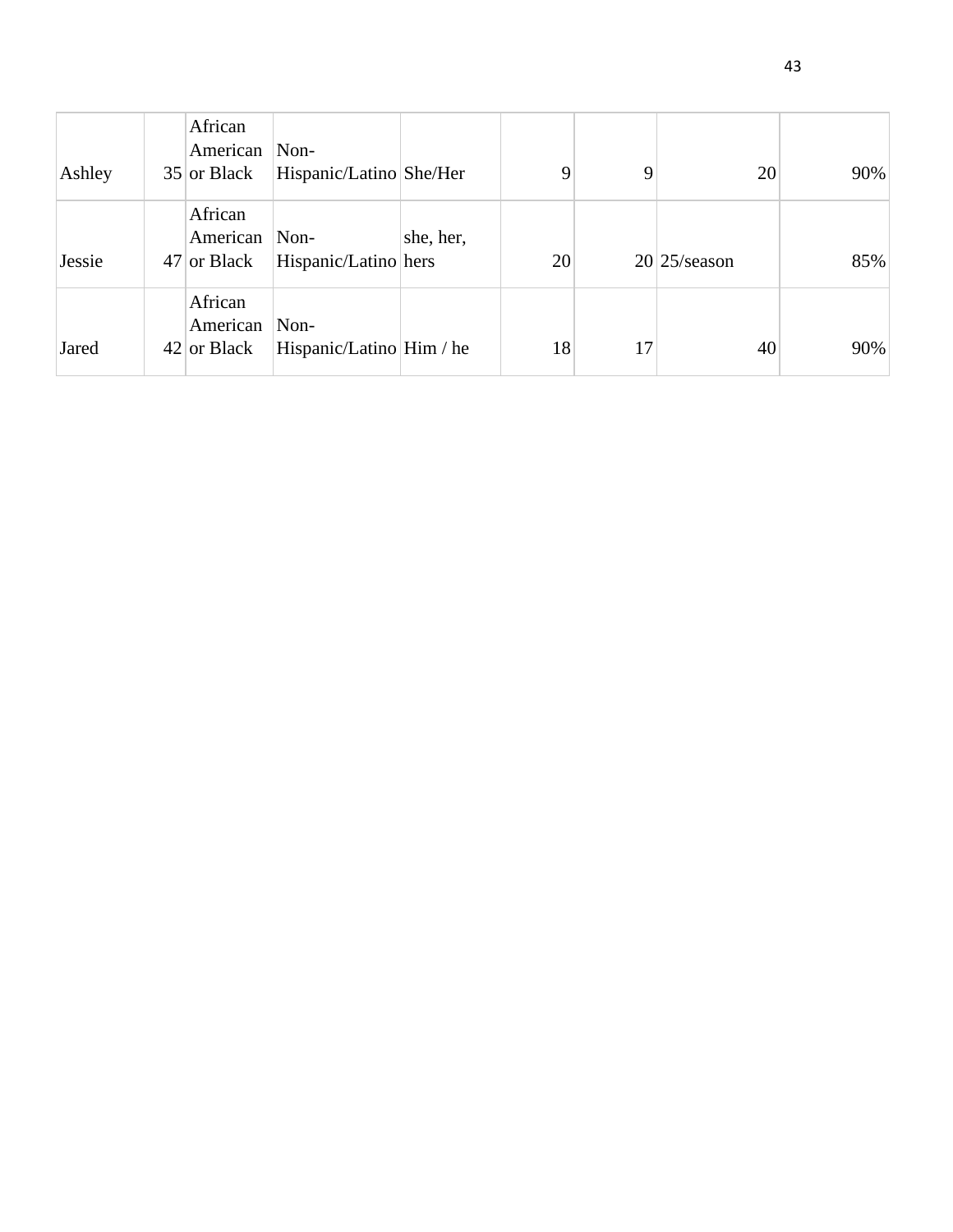| v |  |
|---|--|
|---|--|

### Cross-race Barriers

| Domain                     | Subdomain     | Definition                                                                                                                                                  | Quotes                                                                                                                                                                                                                                                                                                                                                                                                                                                                            |
|----------------------------|---------------|-------------------------------------------------------------------------------------------------------------------------------------------------------------|-----------------------------------------------------------------------------------------------------------------------------------------------------------------------------------------------------------------------------------------------------------------------------------------------------------------------------------------------------------------------------------------------------------------------------------------------------------------------------------|
| <b>Cross race Barriers</b> |               |                                                                                                                                                             |                                                                                                                                                                                                                                                                                                                                                                                                                                                                                   |
|                            | Communication | Inability to have an<br>open conversation,<br>questioning<br>decisions, actions,<br>and behaviors, or the<br>absence of<br>communication<br>between parties | "With my white coaches"<br>is like they respect me,<br>but they questioned me a<br>lot more. And they're<br>quicker to shut down a<br>conversation, and maybe<br>like tell me what they<br>want, and then like not<br>necessarily listen to what<br>my job is what my role is<br>when they're asking you<br>to do something." $\sim$ Erin                                                                                                                                         |
|                            |               |                                                                                                                                                             | "You got to prove to me<br>that you are somebody<br>bad before I you know<br>just like write you off,<br>but you know it, it is<br>especially with how race<br>is, you know being<br>portrayed in the media<br>and the differences, I do<br>think both parties tend to<br>kind of tiptoe around<br>certain things and certain<br>conversations are not had<br>or certain things are not<br>said about a certain kid<br>because he's my race and<br>he is not yours." $\sim$ Steve |
|                            | Mistrust      | Be suspicious of;<br>have no confidence<br>in each other                                                                                                    | "I think it's a<br>combination of Prejudice<br>and mistrust on both<br>sides because I do have a                                                                                                                                                                                                                                                                                                                                                                                  |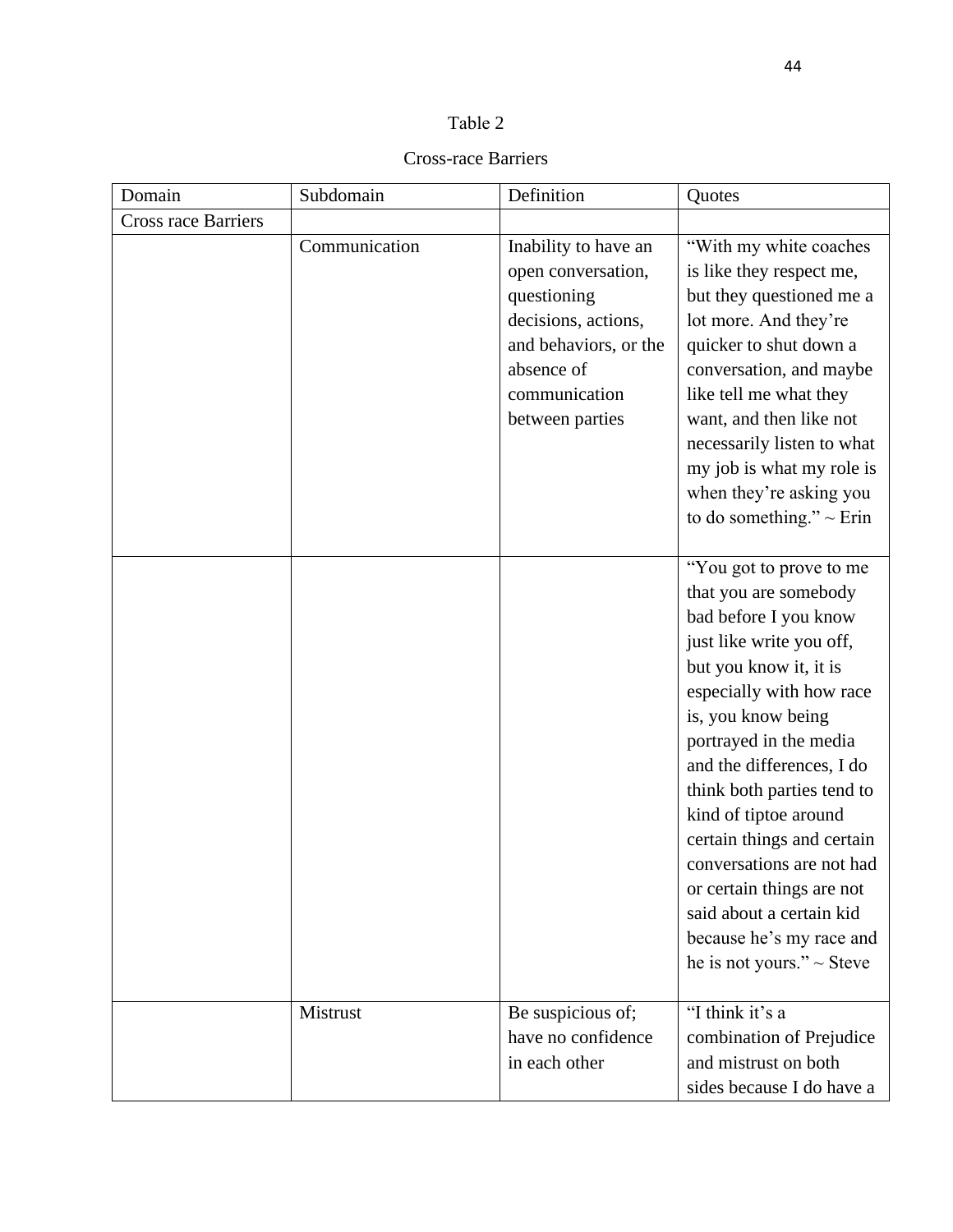|           |                          | history of having not       |
|-----------|--------------------------|-----------------------------|
|           |                          | being able to see eye to    |
|           |                          | eye with my middle aged     |
|           |                          | Caucasian counterparts,     |
|           |                          | every time I see one        |
|           |                          | automatically my            |
|           |                          | defenses go up into place,  |
|           |                          | and I mean, I know that     |
|           |                          | about me like that is a     |
|           |                          | mutual mistrust, because    |
|           |                          | I feel like you're going to |
|           |                          | try to come for me in       |
|           |                          | some way, shape or form     |
|           |                          | during this working         |
|           |                          | relationship, like every    |
|           |                          | time that's how I go into   |
|           |                          | it. And I also think that   |
|           |                          | the same thing happens      |
|           |                          | on the other side. Right    |
|           |                          | okay well we've worked      |
|           |                          | with black women before     |
|           |                          | and they get this attitude, |
|           |                          | or they just be walking     |
|           |                          | around not looking          |
|           |                          | friendly blah blah blah.    |
|           |                          | And so, we're both just     |
|           |                          | kind of sitting back        |
|           |                          | waiting for the other one   |
|           |                          | to have a misstep so we     |
|           |                          | can prove ourselves right   |
|           |                          | I think that's like a huge  |
|           |                          | part of it." ~ Stacey       |
|           |                          |                             |
| Knowledge | Understanding the        | "The lack of respect or     |
|           | athletic trainers' role, | lack respect for sure um.   |
|           | cultural                 | Ignorance as far as which   |
|           | misunderstandings        | would be the lack of        |
|           | from the AT              | knowledge of knowing        |
|           | perspective and          | certain things that may be  |
|           | issues minority          | offensive or certain        |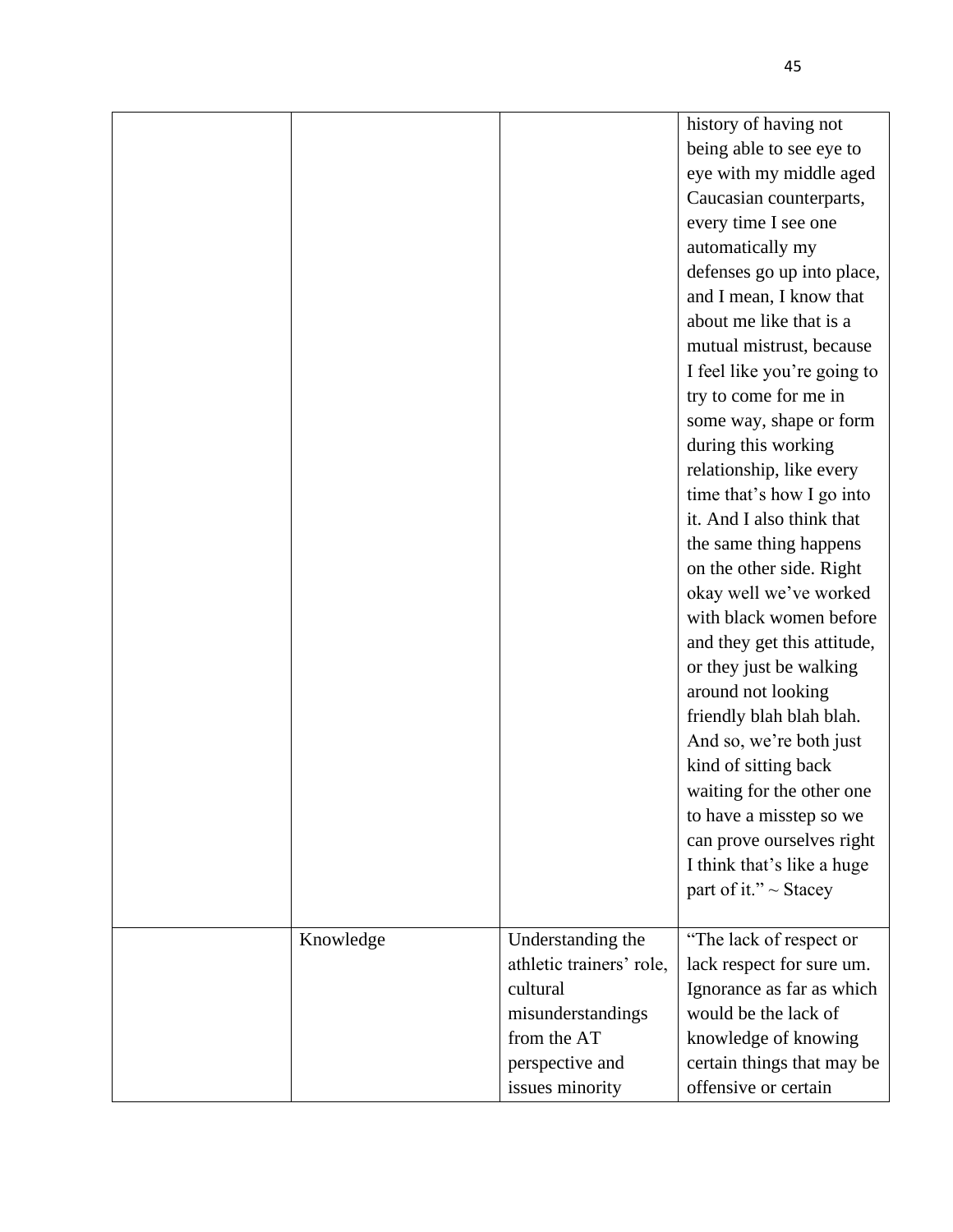|  | athletic trainers' face | attitudes and actions they<br>may not, they may not<br>know are offensive or<br>knowing being silent<br>isn't okay about certain<br>things, having to address                                                                                                                                                                                                                        |
|--|-------------------------|--------------------------------------------------------------------------------------------------------------------------------------------------------------------------------------------------------------------------------------------------------------------------------------------------------------------------------------------------------------------------------------|
|  |                         | certain issues. When they<br>arise, instead of letting<br>them build up." $\sim$ Susan                                                                                                                                                                                                                                                                                               |
|  |                         | "No, I think it was truly<br>because of his ignorance,<br>I mean he was in his late<br>50s. Early 50s late 50s<br>during his tenure, and not<br>knowing you know, like I<br>said, or even being<br>considered or knowing<br>African American<br>history, especially here in<br>Alabama. You know, he<br>wasn't from here so I'm<br>like I said he just didn't<br>know." $\sim$ Carol |
|  |                         | "They umm you know<br>you may come back and<br>they try to question your<br>knowledge question,<br>which you know, or<br>question what you umm<br>what you know about the<br>injury or you know, or<br>sometimes you know you<br>know they may treat you<br>know more like being a.<br>Water like a like a water<br>boy than being than<br>Seeing what the<br>profession than seeing |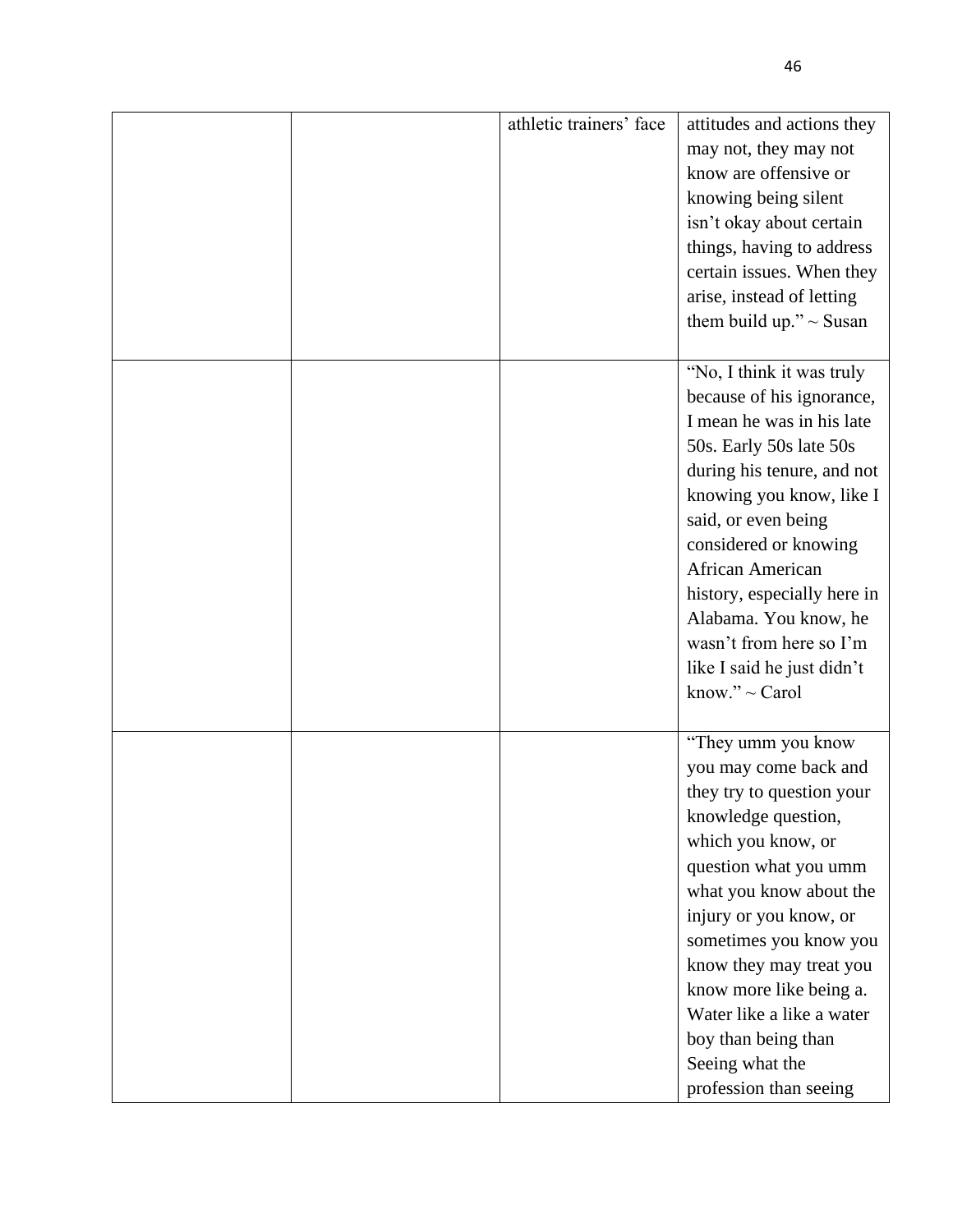|  | the true profession that      |
|--|-------------------------------|
|  | you are and respecting        |
|  | your certification and the    |
|  | hard work you put in to       |
|  | get to where you are." $\sim$ |
|  | Mark                          |
|  |                               |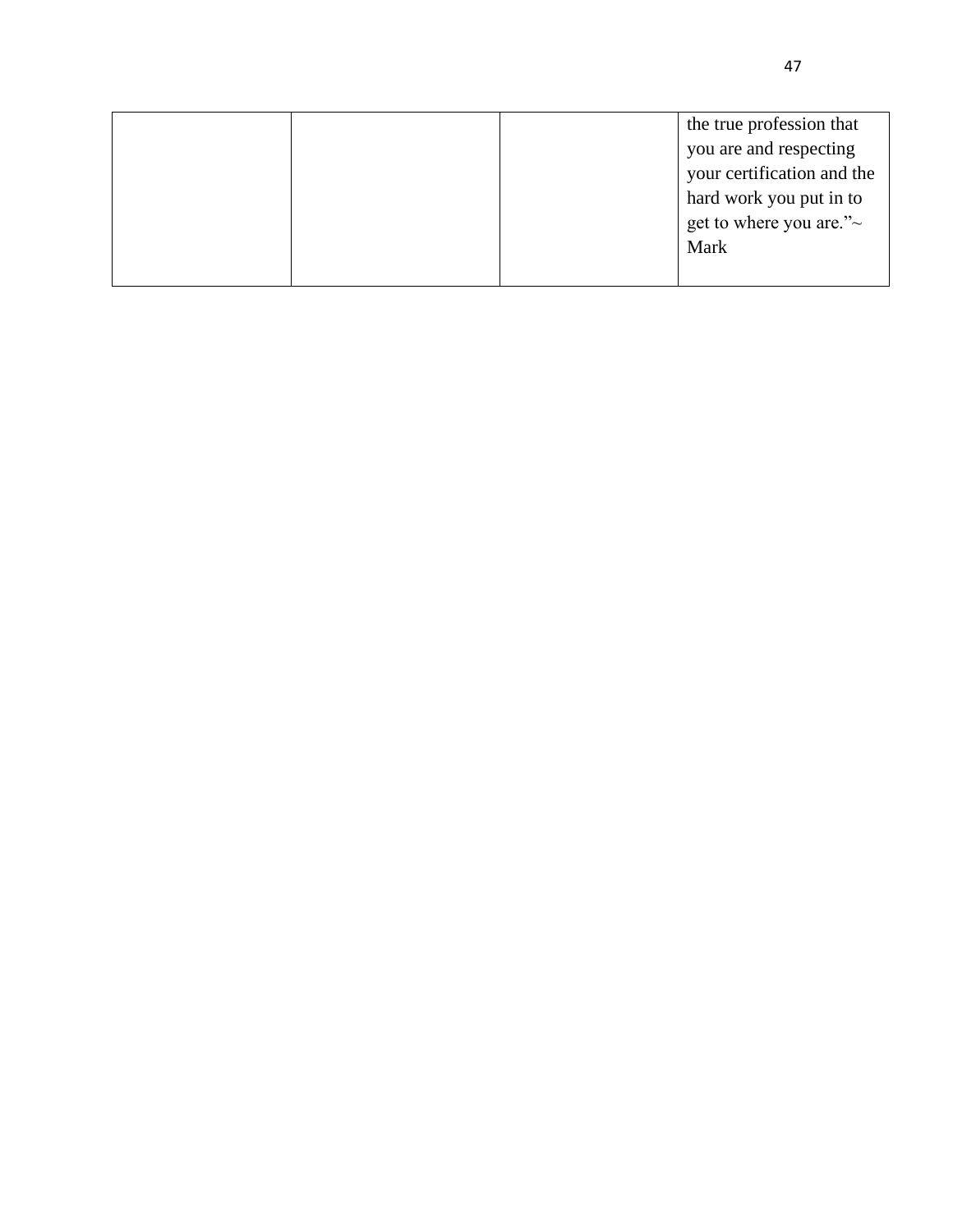### Cross-race Communication

| Domain        | Subdomain                  | Definition        | Quote                            |
|---------------|----------------------------|-------------------|----------------------------------|
| Cross race    |                            |                   |                                  |
| Communication |                            |                   |                                  |
|               | Athletic training tasks    | Items directly    | "The coach may want to           |
|               |                            | relating to work  | prepare or have pregame          |
|               |                            | and athletic      | meals or something and           |
|               |                            | training services | typically I am like hey          |
|               |                            |                   | maybe we shouldn't have          |
|               |                            |                   | Pupusas before a game you        |
|               |                            |                   | know. This is real life stuff    |
|               |                            |                   | you know what I'm saying,        |
|               |                            |                   | like maybe we should try         |
|               |                            |                   | something you know, a            |
|               |                            |                   | different protein and lighter.   |
|               |                            |                   | Maybe some electrolytes or       |
|               |                            |                   | some just little stuff like that |
|               |                            |                   | may be a little different        |
|               |                            |                   | because my guys are used         |
|               |                            |                   | to, and you may have to          |
|               |                            |                   | communicate with them and        |
|               |                            |                   | say, maybe let's try             |
|               |                            |                   | something a little different."   |
|               |                            |                   | $\sim$ Jared                     |
|               | <b>Casual Conversation</b> | A conversation    | "Some of the guys, you           |
|               |                            | about non-serious | know, obviously I still ask      |
|               |                            | topics            | like I said earlier, I build a   |
|               |                            |                   | relationship with all, my        |
|               |                            |                   | coaches so I still ask about     |
|               |                            |                   | their families and things like   |
|               |                            |                   | that." $\sim$ Steve              |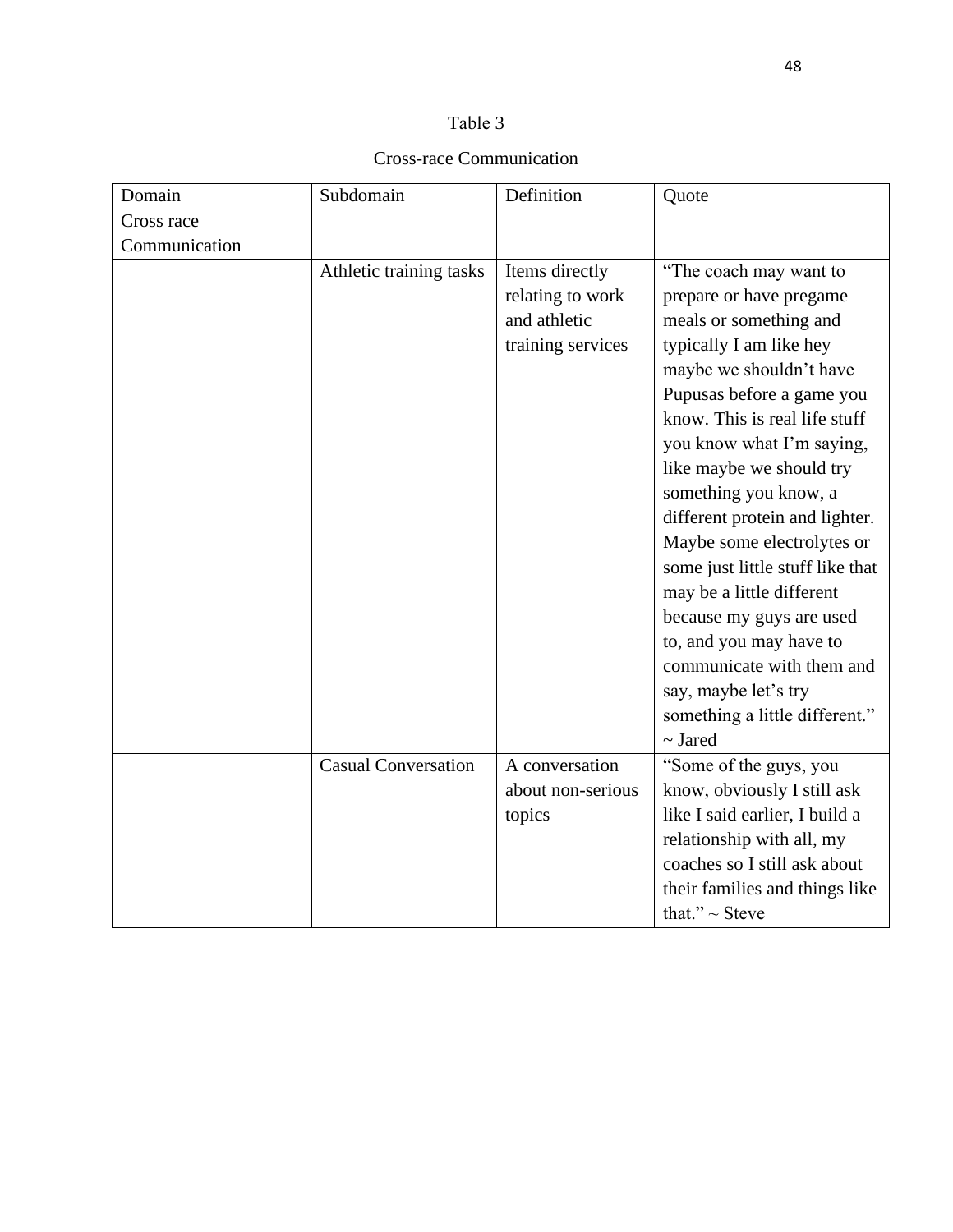# Cross-race Mutual Understanding

| Domain              | Definition                                                                    | Quotes                                                                                                                                                                                                                                                                                                                                                                                                                                                                                                                                      |
|---------------------|-------------------------------------------------------------------------------|---------------------------------------------------------------------------------------------------------------------------------------------------------------------------------------------------------------------------------------------------------------------------------------------------------------------------------------------------------------------------------------------------------------------------------------------------------------------------------------------------------------------------------------------|
| <b>Cross Mutual</b> |                                                                               |                                                                                                                                                                                                                                                                                                                                                                                                                                                                                                                                             |
| understanding       |                                                                               |                                                                                                                                                                                                                                                                                                                                                                                                                                                                                                                                             |
|                     | What the relationship<br>entails and the<br>parameters of the<br>relationship | "They much more respect my professional"<br>boundaries. And that's probably the biggest<br>difference, I think I experienced and appreciate they<br>don't ask me to go out with them, they don't. Often<br>text me outside of hours, but like when they do text<br>me outside of the hours that I know I tell them that<br>I'm working. They don't expect an answer, like if<br>they text me at 10 o'clock they know I'm not going<br>to answer until 8am the next day, and they are all<br>fine with that and if they're not." $\sim$ Erin |
|                     |                                                                               | "It's like hey let's just keep it professional yo you<br>know your viewpoints are your viewpoints mine are<br>mine let's just keep it that way you know, and<br>nobody really came outspoken or hey, this is what<br>we're going to do, I think it's almost one of those<br>things understood on both parts." $\sim$ Steve                                                                                                                                                                                                                  |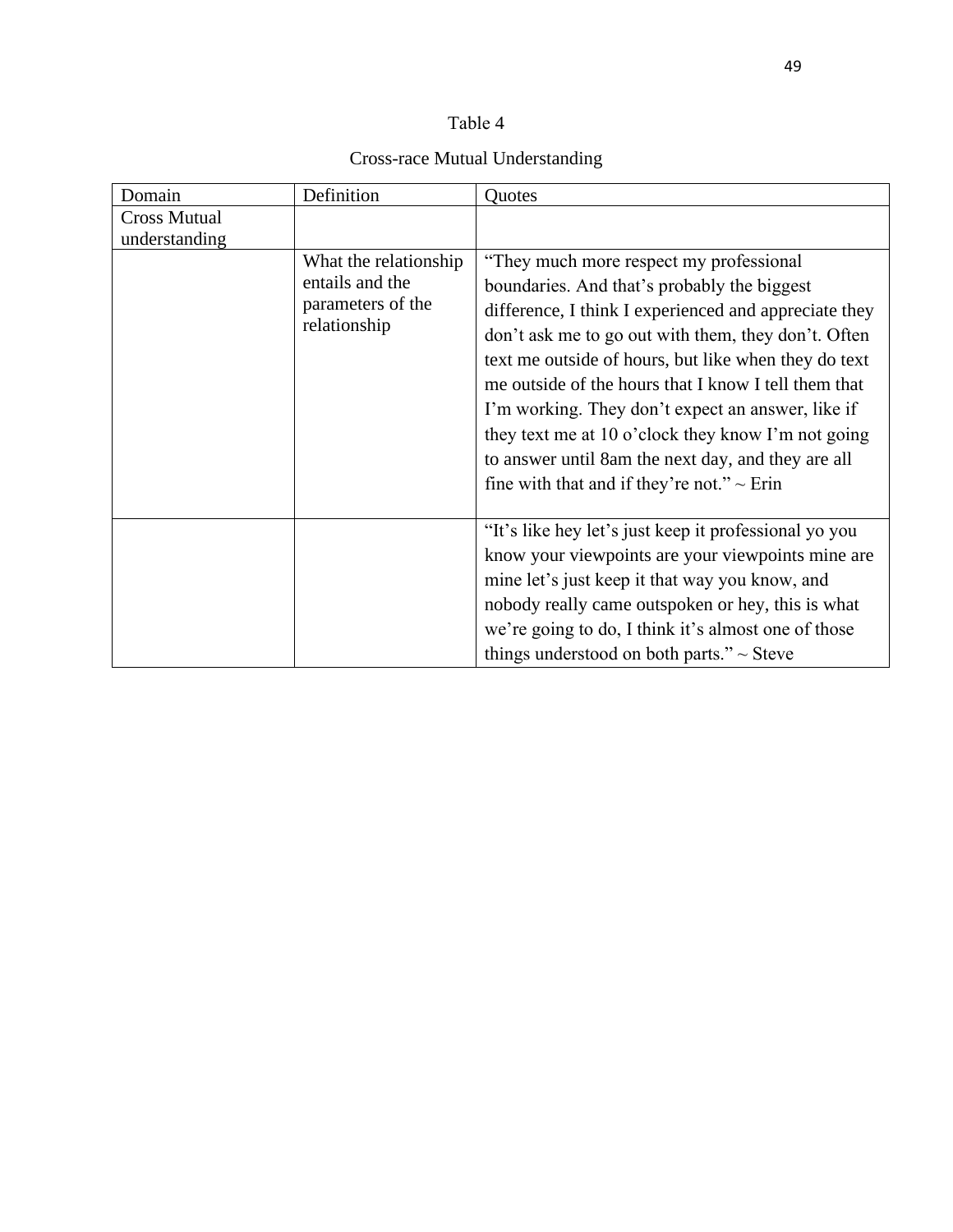# Same Race Communication

| Domain                  | Definition           | Quotes                                              |
|-------------------------|----------------------|-----------------------------------------------------|
| Same race communication |                      |                                                     |
|                         |                      |                                                     |
|                         | A conversation       | "When we are talking about same, I think just       |
|                         | about an             | those cultural experiences makes the relationship   |
|                         | understanding with   | right, I mean obviously the day to day and the      |
|                         | our conversation     | conversations and your beliefs my beliefs like that |
|                         | partner; there is a  | stuff also makes the relationship." $\sim$ Tiana    |
|                         | convergence of       |                                                     |
|                         | beliefs or views, a  |                                                     |
|                         | bridging of ideas or |                                                     |
|                         | perspectives         |                                                     |
|                         |                      | "It works really well, there are sometimes, where I |
|                         |                      | feel like I can relate to them more naturally, but  |
|                         |                      | we definitely connect and we're able to talk about  |
|                         |                      | different movies and different foods that we eat,   |
|                         |                      | and we all just during certain times and that's how |
|                         |                      | we relate to different cultures and traditions that |
|                         |                      | we have and so it's really good to be able to bond  |
|                         |                      | with them." $\sim$ Susan                            |
|                         |                      |                                                     |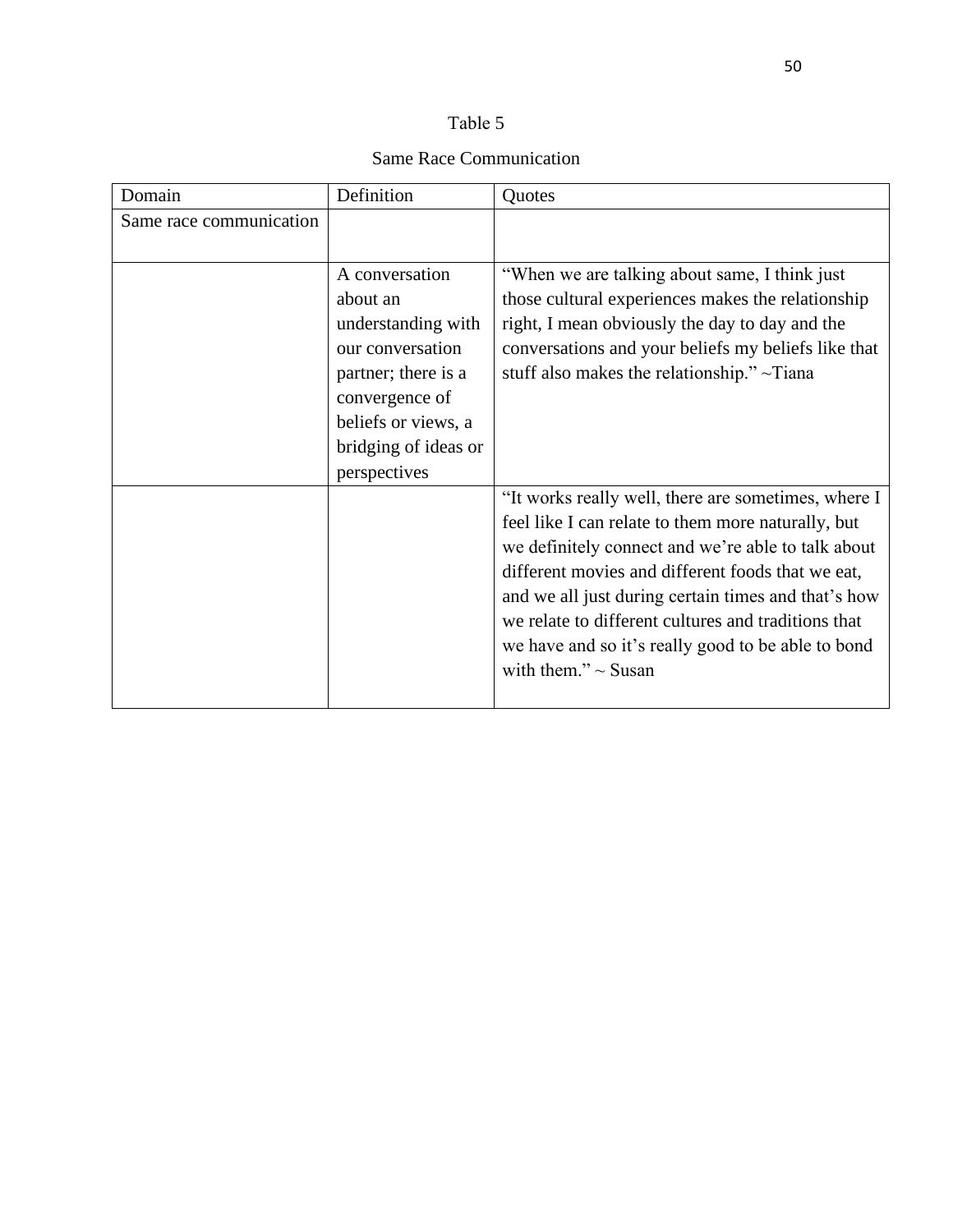# Same Race Connectedness

| Domain        | Definition                                                       | Quotes                                                                                                                                                                                                                                                                                                                                                                                                                                                                                       |
|---------------|------------------------------------------------------------------|----------------------------------------------------------------------------------------------------------------------------------------------------------------------------------------------------------------------------------------------------------------------------------------------------------------------------------------------------------------------------------------------------------------------------------------------------------------------------------------------|
| Same race     |                                                                  |                                                                                                                                                                                                                                                                                                                                                                                                                                                                                              |
| Connectedness |                                                                  |                                                                                                                                                                                                                                                                                                                                                                                                                                                                                              |
|               | Feels like a family,<br>but the individuals<br>are not relatives | "So, since we're talking about basketball season I'll<br>start with that staff. I'm super-duper close with that<br>staff that is entirely black staff, and they literally<br>treat me more so, like another coach or a sister like<br>it's very familial with that coaching staff." $\sim$ Stacey                                                                                                                                                                                            |
|               |                                                                  | "I think having a sense of it's almost like a<br>brotherhood you know um. We all kind of look out<br>for each other, not just physically but emotionally<br>and mentally like hey you know. If I know one of<br>my coaches hasn't 16-year-old boy something<br>happening news to the 16 young kids somewhere<br>else hey how you doing you know how's your son<br>doing how's your family doing how yall dealing<br>with this, so we have those tough conversations." $\sim$<br><b>Steve</b> |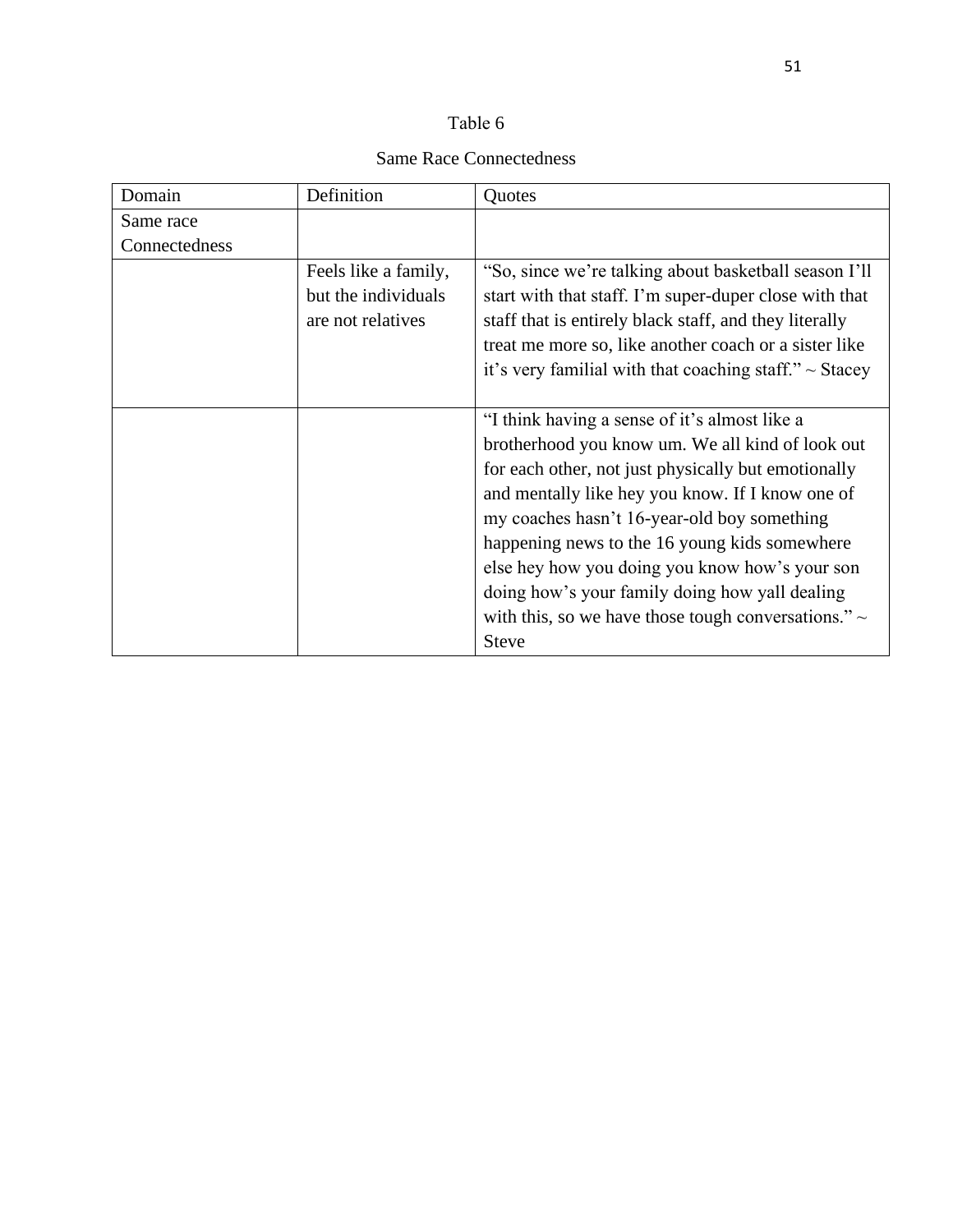|--|--|

Same Race Barriers

| Domain             | Definition           | Quotes                                                   |
|--------------------|----------------------|----------------------------------------------------------|
| Same race barriers |                      |                                                          |
|                    | Relaxed and tolerant | "I think being too comfortable those. A                  |
|                    | in approach or       | comfortability thing because you know, there is a        |
|                    | manner               | time for where we can play around or joke around         |
|                    |                      | and then there's a time where you know we got to get     |
|                    |                      | down business like you know. We gotta be                 |
|                    |                      | professional we got a game to prepare for like you       |
|                    |                      | know I would say, those situations will probably be      |
|                    |                      | the most hindering." $\sim$ Tiana                        |
|                    |                      | "I have to reinforce that boundary because you get so    |
|                    |                      | comfortable being around people that look like you       |
|                    |                      | sometimes that you forget we're not at the cookout       |
|                    |                      | like playing spades like we are at work and we just      |
|                    |                      | happen to be eating dinner all at same table, or         |
|                    |                      | something like that so that's kind of what I mean like   |
|                    |                      | just having the solid professional solid personal lines, |
|                    |                      | I feel like for me they get a little bit more            |
|                    |                      | misconstrued when I'm dealing with black coaches."       |
|                    |                      | $\sim$ Stacey                                            |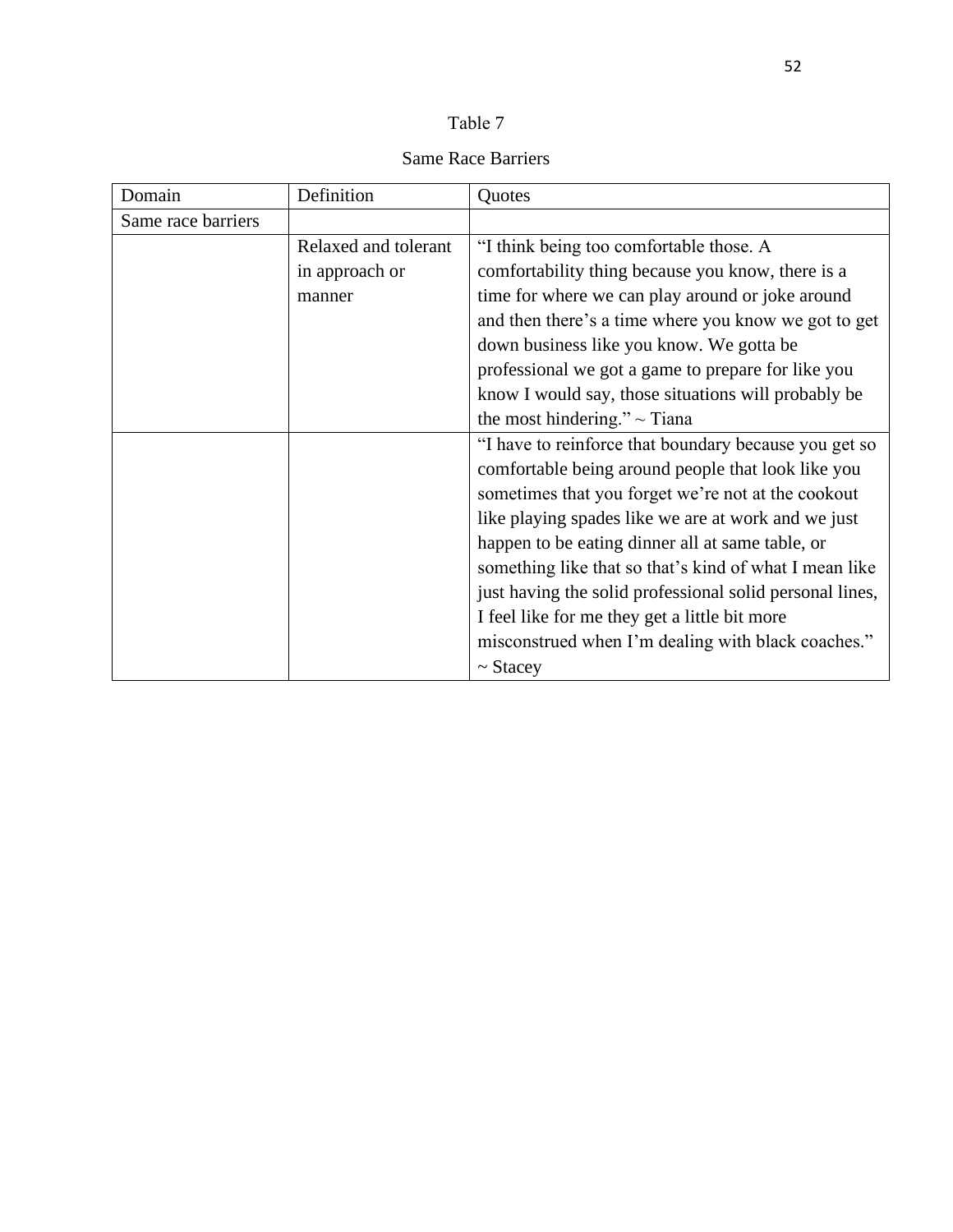| able |  |
|------|--|
|------|--|

# Same Race Mutual Understanding

| Domain           | Definition          | Quotes                                                    |
|------------------|---------------------|-----------------------------------------------------------|
| Same race Mutual |                     |                                                           |
| Understanding    |                     |                                                           |
|                  | Any experience that | "It's just it's I guess it's the understanding of how     |
|                  | makes individuals   | we grew up you know, it's the understanding of how        |
|                  | identify with each  | our kids are whether it's mental or physical like we      |
|                  | other. (Positive or | understand where they come from, we understand            |
|                  | negative)           | what they're going through in so many ways, so I          |
|                  |                     | think that's where it comes from, for the most part".     |
|                  |                     | $\sim$ Ashley                                             |
|                  |                     | "When we are talking about the same, I think just         |
|                  |                     | those cultural experiences makes the relationship         |
|                  |                     | right, I mean obviously the day to day and the            |
|                  |                     | conversations and your beliefs, my beliefs like that      |
|                  |                     | stuff also makes the relationship, I think when we        |
|                  |                     | first meet each other, like there's that Okay, you        |
|                  |                     | know we cool we cool like we you know we have             |
|                  |                     | that understanding." $\sim$ Tiana                         |
|                  |                     |                                                           |
|                  | <b>Great Quote</b>  | "Oh, it's like family is easy it's is not hard at all the |
|                  |                     | communication is there is that's where the mutual         |
|                  |                     | understanding comes from that's where the proper          |
|                  |                     | communication comes from its perfect, for the most        |
|                  |                     | part it's perfect." ~Ashley                               |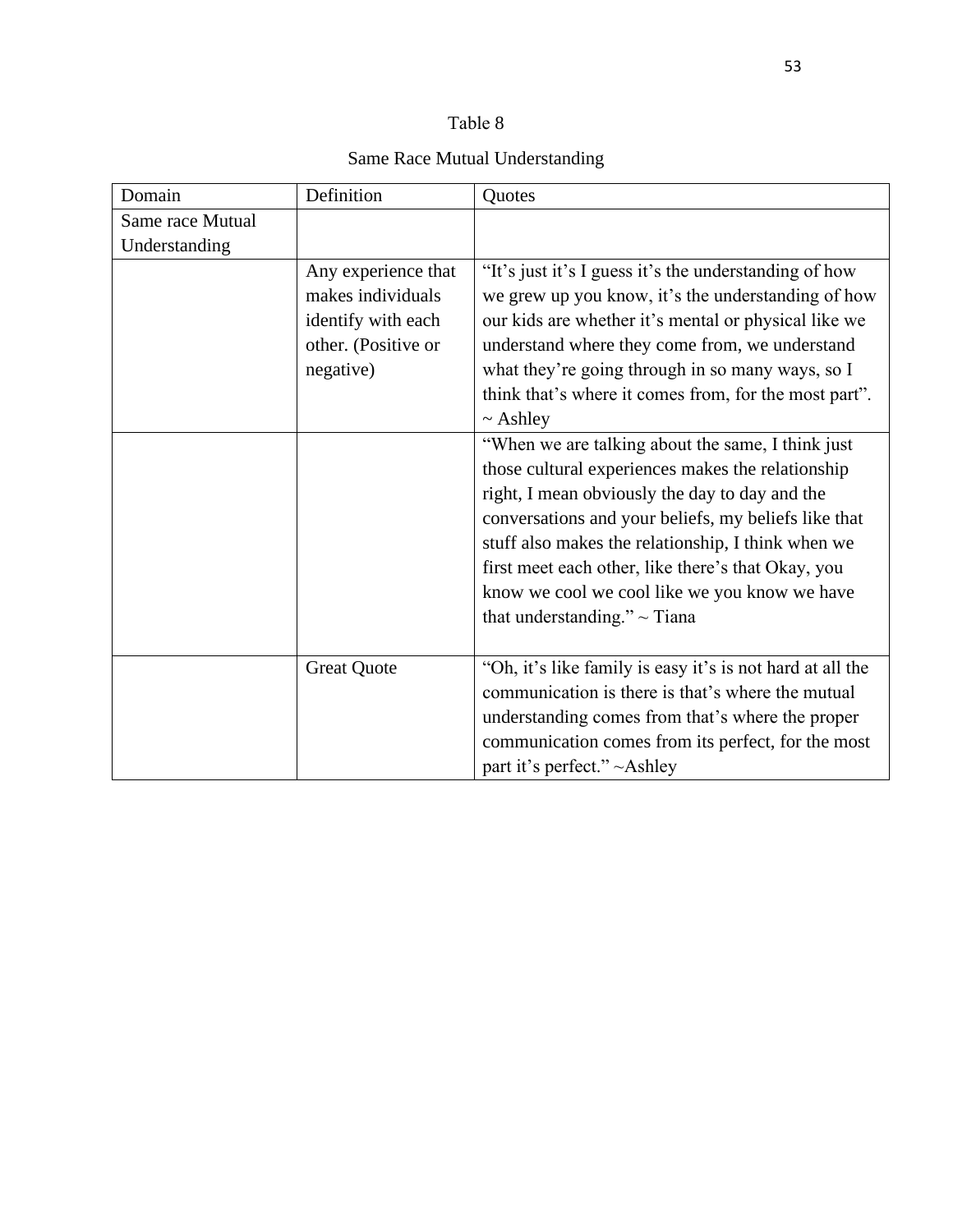#### CHAPTER 5

### DISCUSSION

Rapport signifies an unconstrained relationship containing comfortability, trust, and confidence between 2 people in harmony.<sup>4,5</sup> Healthy relationships are important because they impact our mental and overall well-being.<sup>90</sup> Numerous factors influence building positive relationships, however, the most researched factor is race.<sup>90</sup> If race effects the basic foundation of a relationship, according to the Gratch model, it may impact communication, mutual understanding and connectedness which could lead to poor communication, and poor relationships ultimately effecting the job duties for the coach and athletic trainer to provide appropriate healthcare and safe environment for athletes. This study initially set out to understand the role that race plays within the AT-coach relationship, however surprisingly, it also built upon the utilization of the Gratch model in a human-human relationship.

The Gratch model was originally intended for assessing human and virtual agents' rapport. The model is split into three sectors, which come together to create the foundation of rapport. The three sectors were cognitive, emotional, and behavioral. These sectors of the model are considered to be facilitators to building rapport and ultimately leading to a positive relationship.<sup>8</sup> The absence or contrary of these factors would cause less rapport and become a barrier.<sup>8</sup> After incorporating the model within the interview guide and themes within this study, the model appears to work for human-to-human relationships as well.

Researchers might think about adjusting or simplifying the definitions to fit more towards human-to-human interactions, this would allow the Gratch model to fit within any and every relationship. After simplifying the definitions to fit within human-to-human interactions the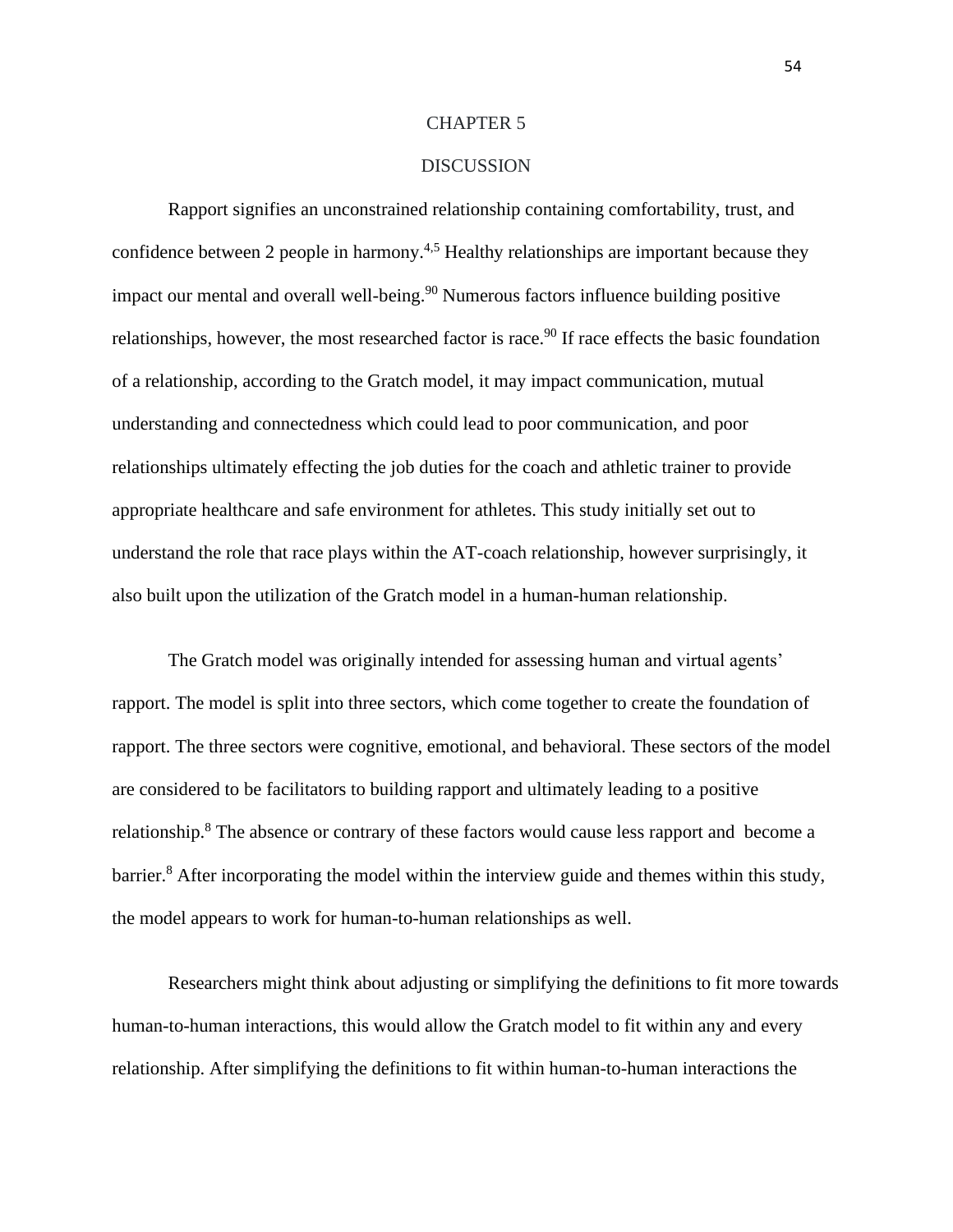model worked well, especially in the athletic trainer-coach relationships. Participants stated communication and mutual understandings were essential to the relationship. One participant even stated "Oh, it's like family is easy it's is not hard at all the communication is there that's where the mutual understanding comes from, that's where the proper communication comes from its perfect, for the most part it's perfect."

While the model works well in human-to-human interactions, it appears that a sequential approach to this model would enhance building rapport and resultant positive relationships between the athletic trainer and coach. First individuals need to communicate, this is the only way they will develop mutual understandings. Once they have those mutual understandings, they will start to develop a connection within the relationship. Within the athletic trainer-coach relationship cognitive rapport, emotional rapport, and behavioral rapport has either been a facilitator or barrier despite race. Race has influence on each sector of the model in various ways, within the athletic trainer-coach relationship, making race concordance and discordant relationships look different.

Beyond finding a new approach to use the Gratch model, this qualitative study found seven themes aligned with the Gratch model that emerged: cross-race communication, mutual understanding, and barriers as well as same-race communication, connectedness, mutual understanding, and barriers. Generally, regardless of race status in the relationship, communication and mutual understanding served as facilitators. Likewise, several barriers arose across both same and cross race relationships. These barriers were communication, knowledge, mistrust, and cultural understanding. The emerging themes aligned with the theoretical framework laid out within the Gratch model.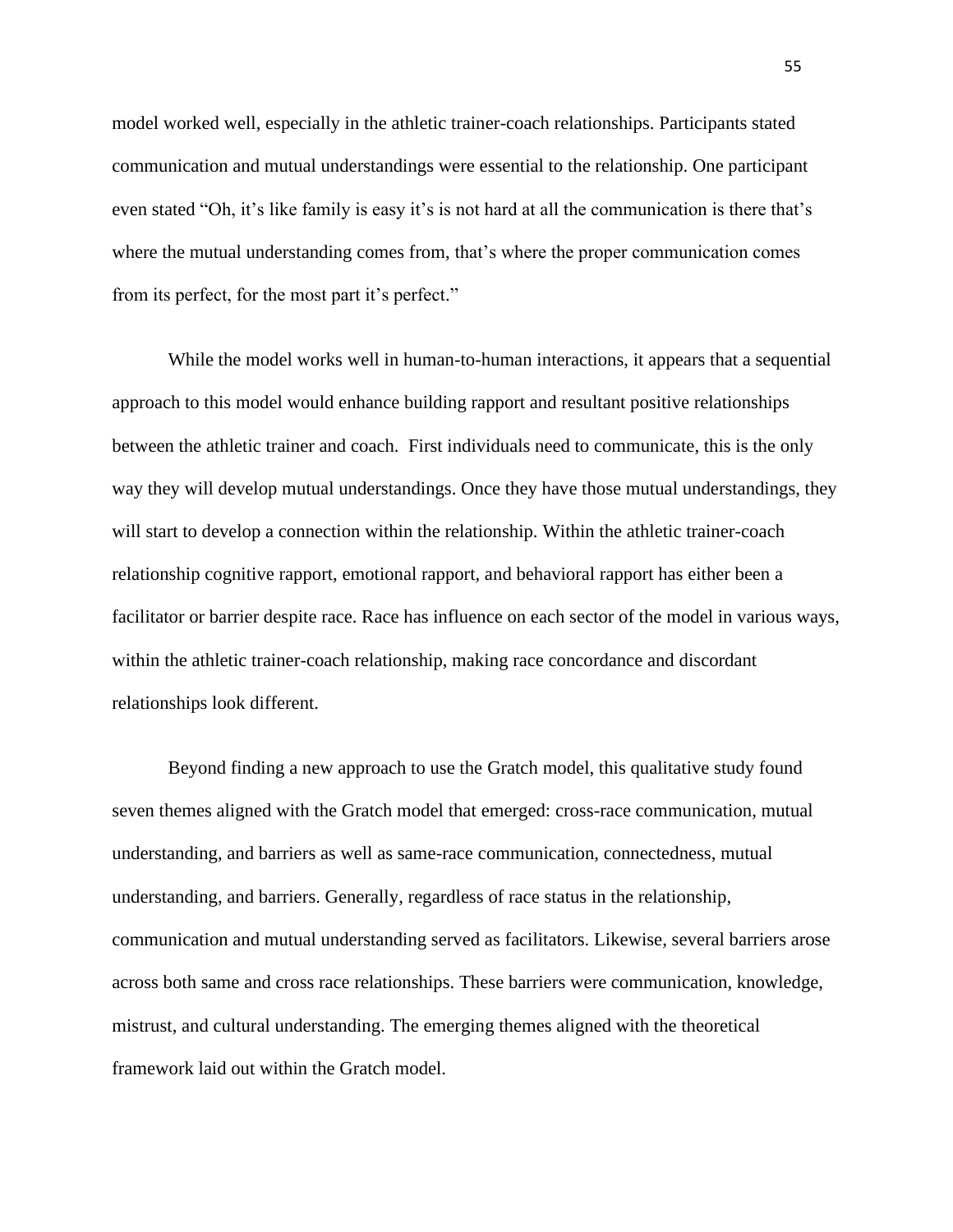#### *Cognitive Rapport*

Within same race relationships cognitive rapport was found in their shared experiences. The understanding of every aspect of their culture, issues within society they faced, and lifestyles were their shared experiences and was very prominent within these relationships. This domain was expressed as mutual understanding. Participants discussed being able to understand and relate to how each other were raised or understanding what each other has gone through or currently going through in various ways was extremely important. Further discussions explained the mutual understanding in their relationship with their athlete because they understand the athletes mental or physical state and how the athletic trainer can help if something occurs as evidenced by "It's just it's I guess it's the understanding of how we grew up you know, it's the understanding of how our kids are whether it's mental or physical like we understand where they come from, we understand what they're going through in so many ways, so I think that's where it comes from, for the most part."

Cognitive rapport also helps create a better relationship with the athletic trainer and coach because they are on the same accord about the athlete's wellbeing. The first interactions or meetings participants described with their same race coaches consisted of being on the same accord initially because they gravitated towards each other because they know that there are at least some experiences they share with each other because of race. "When we are talking about the same, I think just those cultural experiences makes the relationship right, I mean obviously the day to day and the conversations and your beliefs, my beliefs like that stuff also makes the relationship, I think when we first meet each other, like there's that Okay, you know we cool we cool like we you know we have that understanding."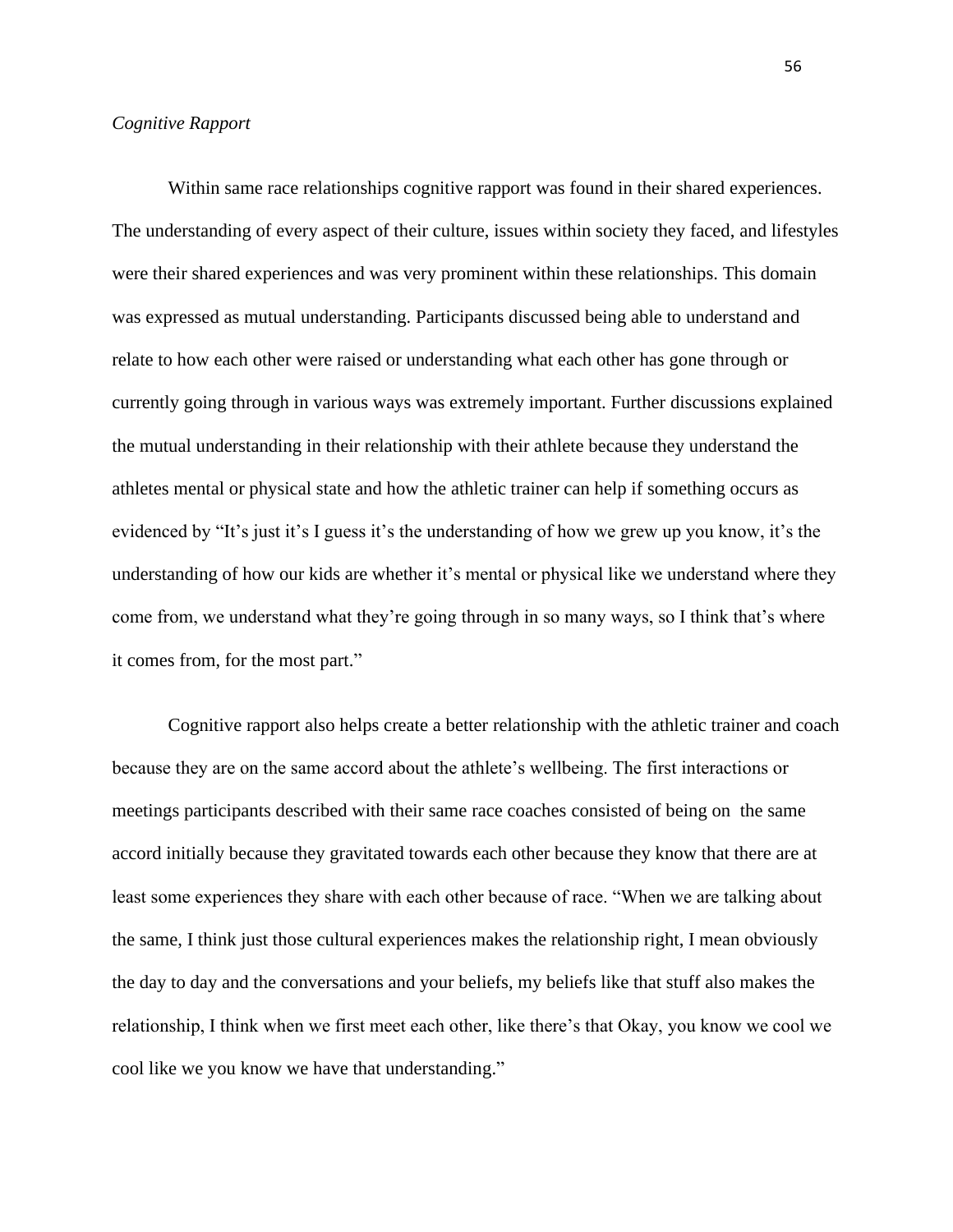The findings within this study were consistent with the literature. Conley and colleagues found people develop a relationship with different individuals by establishing a mutual understanding about reality and their shared experience.<sup>39</sup> The process of sharing experience directly shows everyone's' experiences are not unique and the experience is reality and true.<sup>39,50</sup> Since, their experiences are not unique then that is why they have that mutual understanding and their experiences align. Echterhoff and colleagues found an absence of sharing experiences may be detrimental to the feeling of being connected, but as well as someone's sense of reality.<sup>38</sup> Conley and Colleagues state "according to shared reality, relationships cannot begin or be maintained without relationship partners acknowledging each other's reality."<sup>39</sup> Similarly to same race relationships, in cross-race relationships there were a mutual understanding that helped facilitate the relationship.

In cross-race relationships, mutual understanding was built on their understanding of their professional boundaries, respecting the boundaries, and understanding their relationship was "strictly business". Participants were adamant about the mutual understanding of the relationship not being more than a professional one since each party could not see themselves hanging out with one another outside of work or being friends outside of co-workers. In support of the Gratch model, positive mutual understanding was a facilitator regardless of race. However, in cross-race relationships, when mutual understanding was not prevalent, it became a barrier.

In cross-race relationships not establishing or having a mutual understanding about each other's realities or experiences became a barrier to that relationship. Within the cross-race relationship, participants felt the lack of understanding for their struggles, culture, and not sharing the same experiences were barriers to the relationship with their cross-race coaches.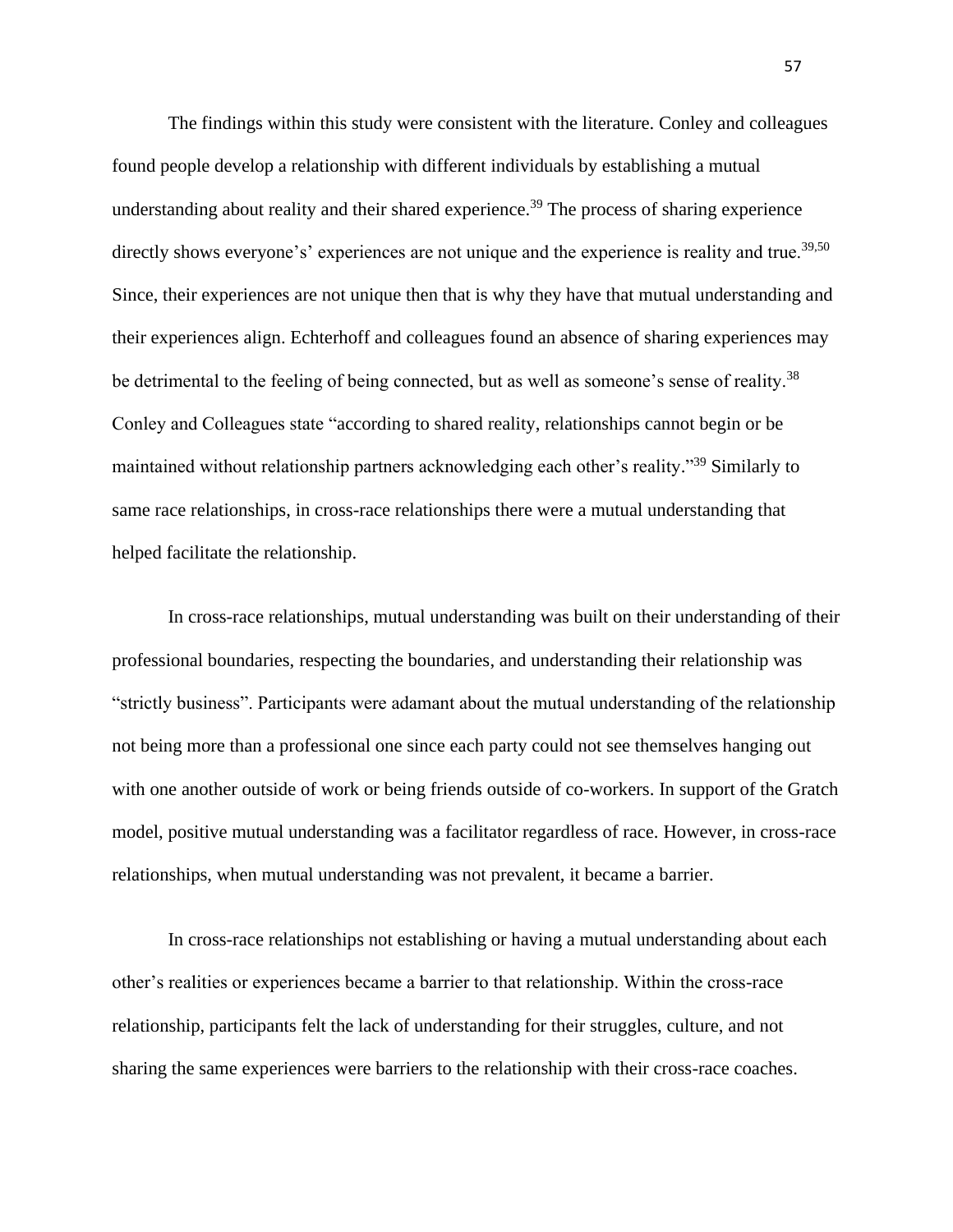Participants described this lack of understanding did not prohibit their ability to being cordial or liking the individual. A participant stated "I feel like my cross-race coach I could say the same thing, but they're not understanding how like bad it is for our young black men to be getting killed or innocent people, little African American kids just walking to the bus stop getting shot like that's crazy right but they don't get they don't get that right, so certain things that I say oh it's just not like they don't get it. Um and I think that's how it differs um do I still like them as a person? Yeah, cool they're cool people right they just don't understand certain culture things that that are going on, or you know problems that we face that they don't necessarily face."

#### *Emotional Rapport*

Emotional rapport within same race relationships was built around the individuals feeling the kind of bond you have with relatives. The familial bond felt by the participants consisted of being super close with one another like siblings. Those feelings included actions of looking out for each other mentally and physically. Additionally, the ease of having those tough conversations when things are hard in life or society. Thomas and colleagues stated most people find siblings to help each other out in a crisis.<sup>91</sup> When individuals feel as if they have a support system, are comfortable, share experiences, and respect one another with no questions is when you start to develop that familial bond with an individual who is not actually a relative.<sup>92</sup> Within same race relationships, participants suggested being easy going or being too relaxed was considered a barrier in same race relationships.

Participants stated being too comfortable and not knowing when it is time to be professional hindered the relationship. When you get too comfortable with individuals you may forget what and when things are appropriate. Participants also stated that comfortability because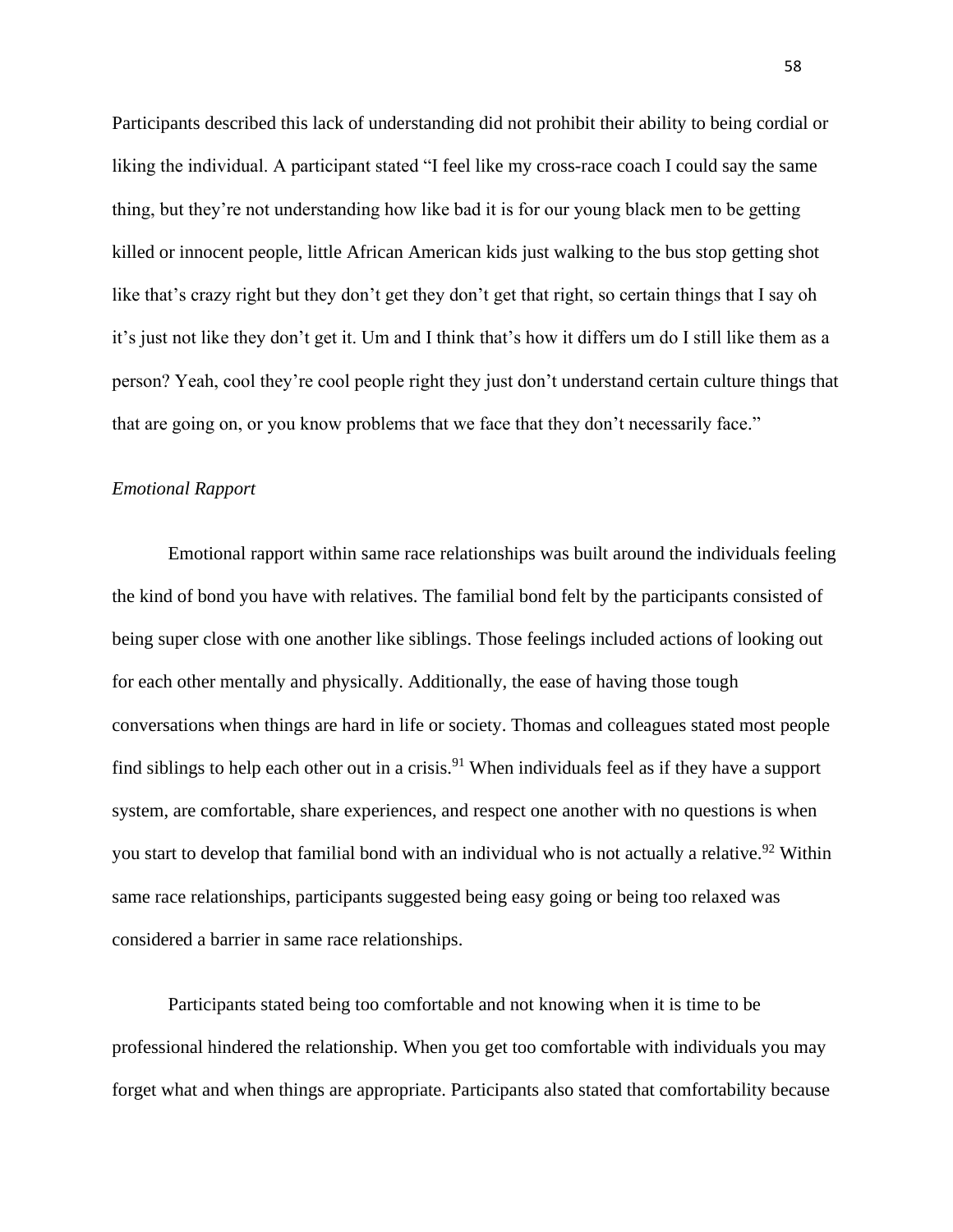of their closeness may cause blurring of personal and professional boundary lines. Pettinger found friendship and sociability with colleagues are important, but with work and leisurely interactions the blurring of boundaries will occur.<sup>93</sup> Pettinger also stated a strict division between professional and personal boundaries is unsustainable to blurring of boundaries.<sup>93</sup> Beyond lack of facilitators, this missing professional boundary was the only additional barrier to same-race rapport building. Within cross-race relationships the absence of emotional rapport created a barrier to this relationship.

In cross-race relationships participants couldn't determine if they had ever felt connected or having a close bond with their cross-race coaches. They discussed not feeling connected because their coaches were there to do their job and get home. Participants described not connecting with their cross-race coaches because they were not interested in or not given the time to get to know them more due to them strictly being there for the job and leaving once they were done, "um. I. I don't know like it's I've been in three different school settings so I don't I don't really know like I don't know if it's them just going out to do their job, so that they can go home." Individuals experience rapport and typically describe it by saying they "clicked" or felt the "chemistry" when interacting.<sup>11</sup> When individuals don't experience that "chemistry" or "click" during interactions they are not experiencing that connection with the individual.<sup>11</sup> Factors that limit those connections or ability to develop chemistry create barriers and positive relationships are not formed. Duck et al, found connections are developed based upon attributes, such as attitude, and interests.<sup>94</sup>

#### *Behavioral Rapport*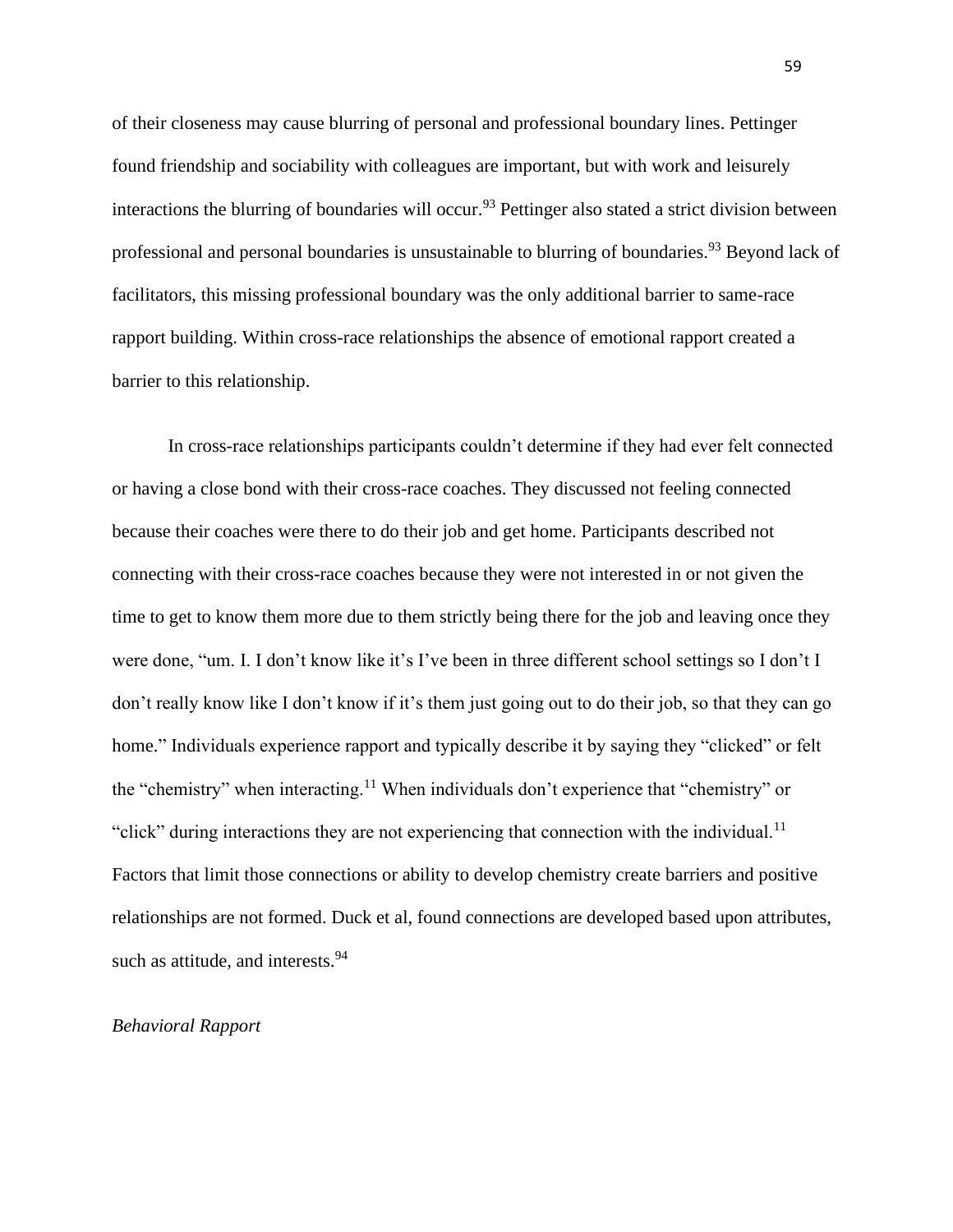Within same race athletic trainer-coach relationships, behavioral rapport was developed through communication. Participants deemed these conversations to be more natural and their ability to relate to them more natural as well. The type of discussions that arose were easy and seamlessly talk about those shared cultural experiences and traditions. Abbe and Brandon found self-disclosure through communication can help individuals discover common ground.<sup>95</sup> Studies have found communication about common ground and highlighting similarities facilitate communication and rapport, which is consistent with the results the researchers found in this study.<sup>7,38</sup> In cross-race relationships, the behavioral rapport was resulting in uncomfortable communication that did not seem natural or personable.

Behavioral rapport in the cross-race athletic trainer-coach relationship was centered around athletic training tasks and casual conversations. The communication involving the athletic training tasks dealt with items having to strictly do with things involving the athletic trainer such as injuries, games, practice, etc. Participants discussed giving suggestions to the coach such as intervention techniques or things that will allow the athletes to perform better that is within their realm of practice such as "I am like hey maybe we shouldn't have Pupusas before a game you know. This is real life stuff you know what I'm saying, like maybe we should try something you know, a different protein and lighter. Maybe some electrolytes or some just little stuff like that may be a little different because my guys are used to, and you may have to communicate with them and say, maybe let's try something a little different." On the other hand, their casual conversations were about their families, sports, jokes, and other topics that were not considered serious and outside of the athletic trainers' tasks. Studies have found that "chit chatting", compliments, and laughter build rapport within the relationship.<sup>9,10</sup> These results are also consistent with studies that found communication to be crucial between athletic trainers and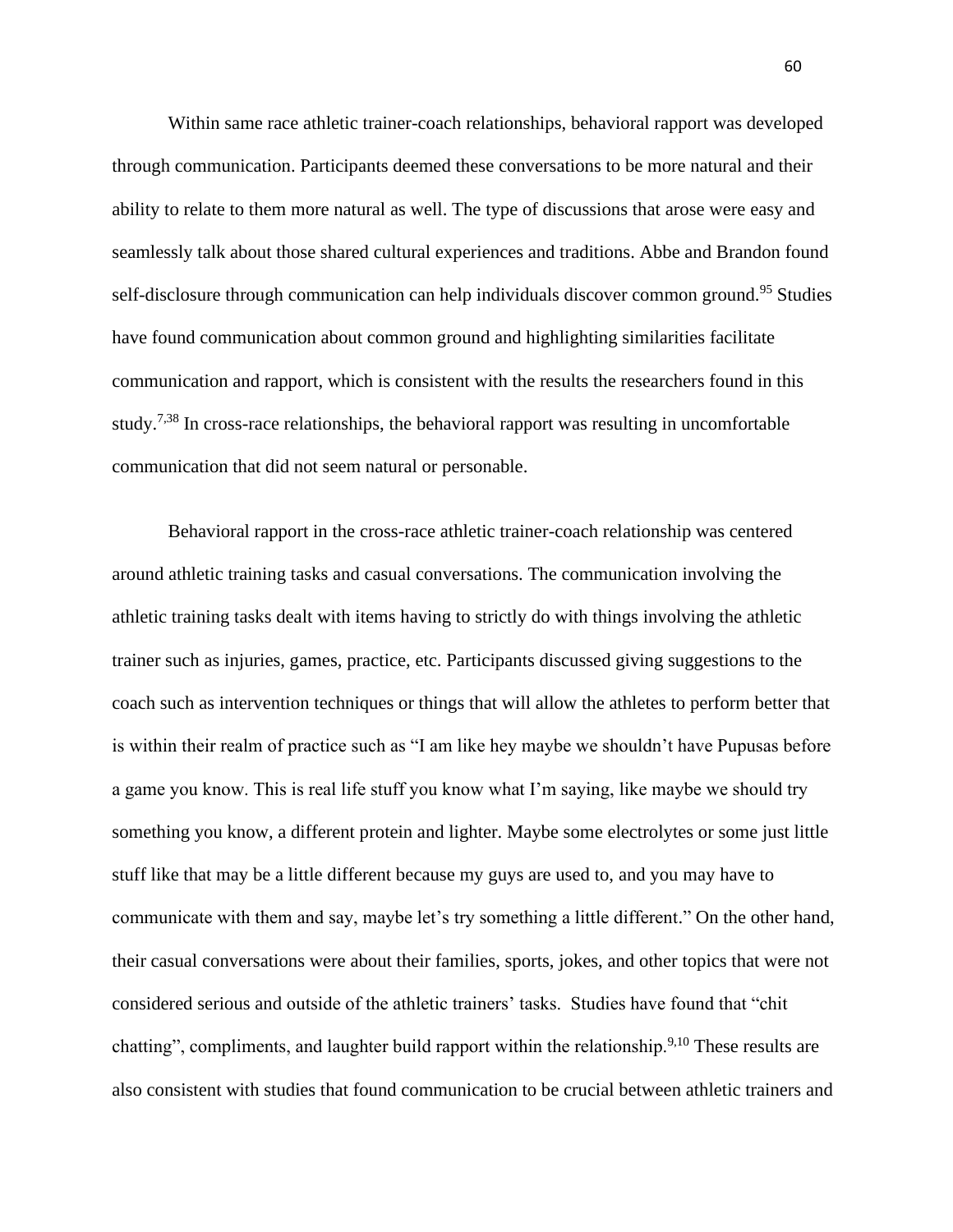coaches because it is how they establish a common ground in each other's roles and the decision making process which enhanced athlete care. $20,21$ 

Various factors enhance the relationship for athlete care but there can also be factors that instead of enhancing the relationship, they hinder the relationship. Within cross-race relationships participants exhibited additional factors that hindered the relationship. These barriers surrounded communication, mistrust, and knowledge. Participants described the inability to have open conversations with their coaches and even the absence of communication all together. Fu and colleagues found the inability to have an open conversation as a barrier within the athletic trainer coach relationship.<sup>16</sup> This barrier creates a weak working relationship and does not optimize care for the athlete.<sup>16</sup> Participants also discussed that their coaches would question them and their medical decisions and actions, which led to mistrust.

Mistrust within the athletic trainer-coach relationship stems from the coach questioning their judgment and medical decisions, which is consistent with the findings of this study as well.<sup>26</sup> Participants described they felt the mistrust is occurring from both parties from their perspective. A participant stated when discussing mistrust, "we're both just kind of sitting back waiting for the other one to have a misstep so we can prove ourselves right I think that's like a huge part of it."

Knowledge was the last barrier within this relationship. Participants stated ignorance of certain issues the participants faced or understanding the athletic trainer's perspective and what their job entails hindered their relationship. Not understanding what a certified athletic trainer can do, their journey, and respecting their credentials is very important to an athletic trainer and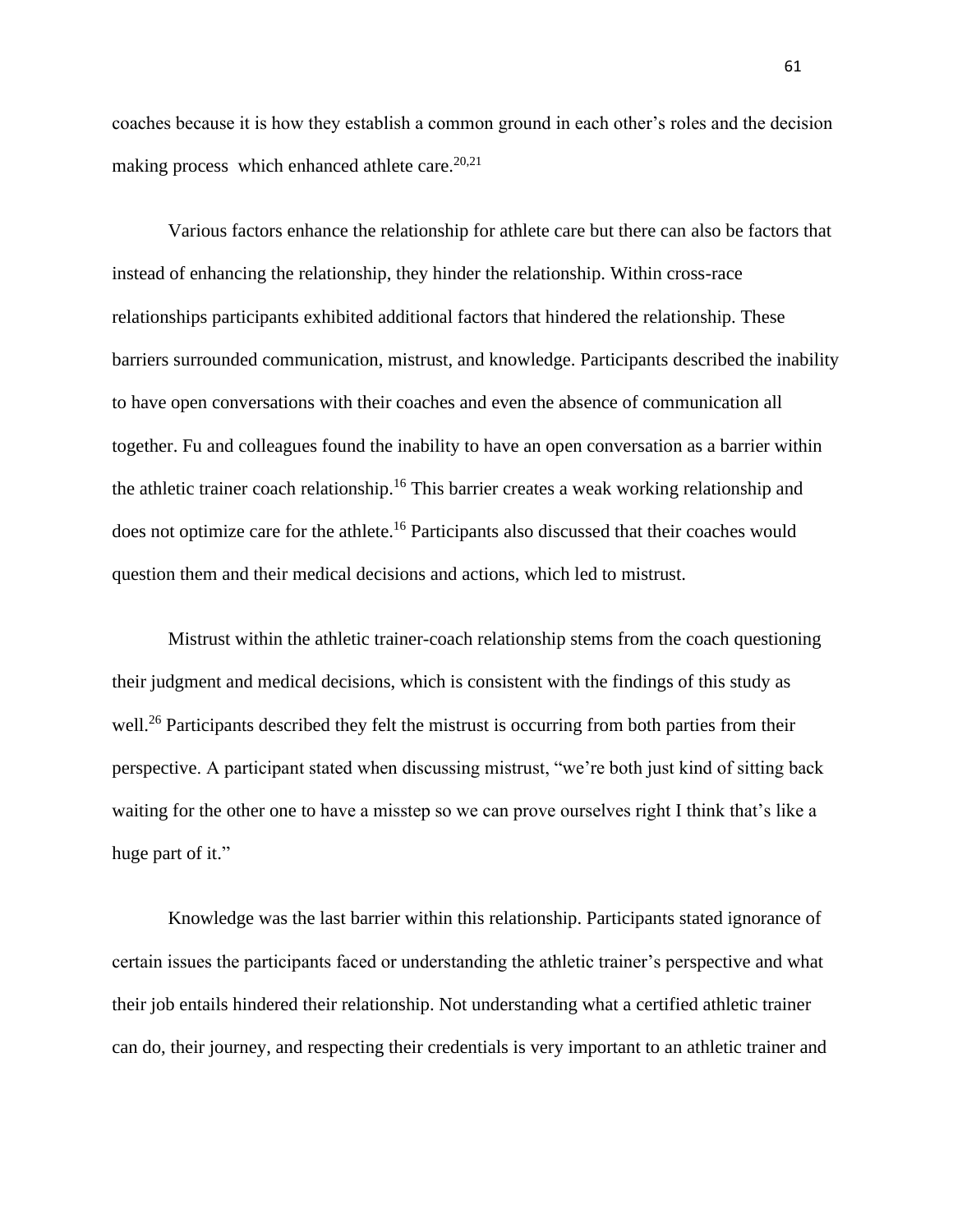questioning their medical decisions is hindering their relationship with their cross-race coaches.<sup>26</sup> In previous research, race has been found to be a barrier in certain relationships.

#### *Race*

Race has been found to be a facilitator or a barrier within various relationships. Race appears to be able to influence the way individuals connect with each other, the understandings within the relationship, and what the communication may entail. In same race relationships, race may be a facilitator to the relationship and allows the individuals to connect more closely with each other, have more understandings, and communicate more easily.

Within cross-race relationships, race can make it more difficult to connect with individuals, hinder some understandings, and may even limit communication about various topics. It appears that while race can influence the cognitive, emotional, and behavioral rapport between the individuals it may not be the only factor that influences positive relationship building. Several participants stated they felt race played a role within their cross-race relationships but could not pinpoint if it was just their race that affected their relationship or if it was a combination of varying aspects of their identity such as gender, religion, and age.

"My female coworkers had issues with a male coach that I haven't had issues with, and I can tell him the same exact thing, so I do know that sex plays a part of it" (Steve)

"I absolutely believe that part of the reason why we don't get along is, I would say about 40% of that has to color my skin. And then the other 60% is I'm not religious enough for him." (Stacey)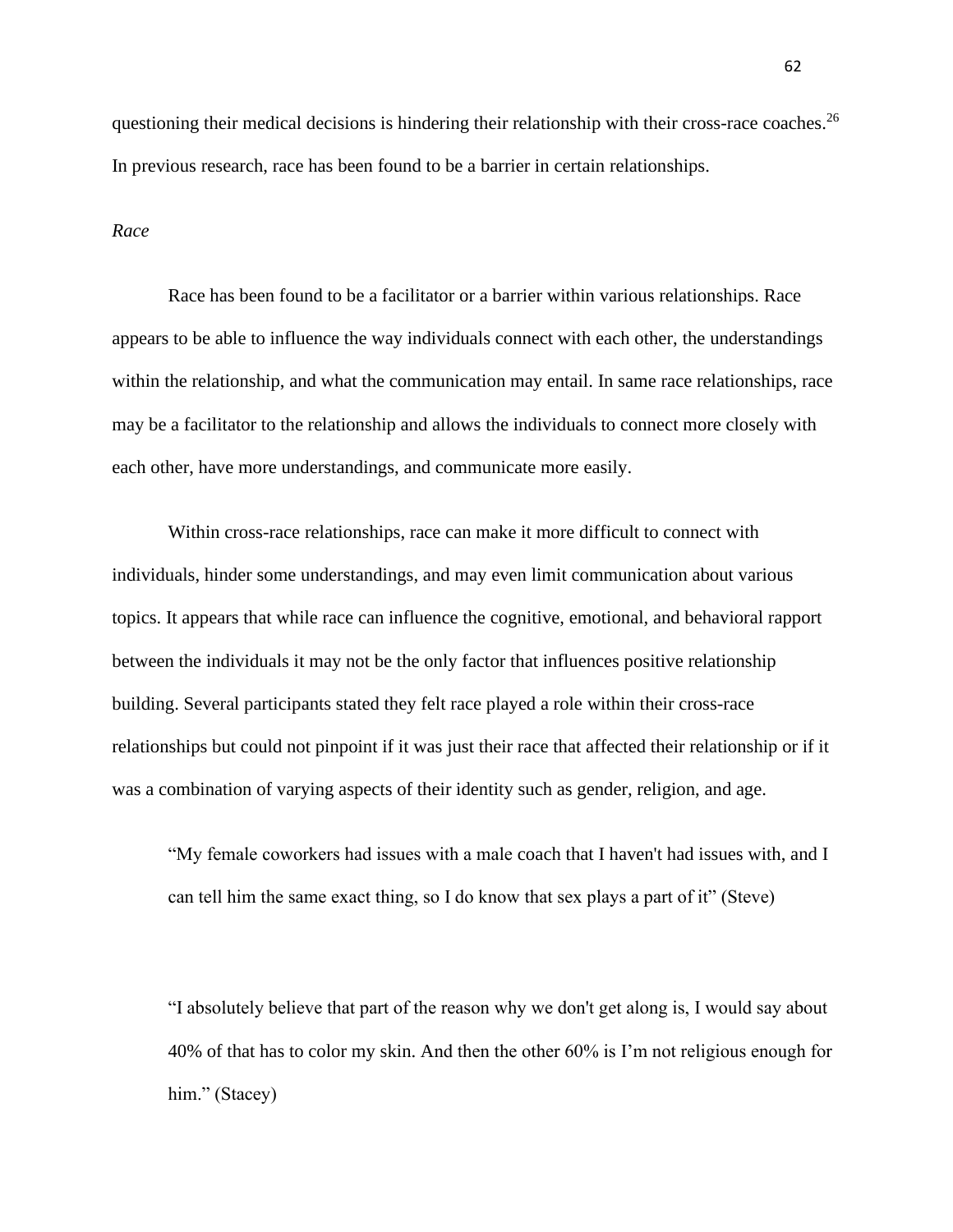"One of the only issues that has stuck out to me is just when you have that macho mentality of males can do all and then you are looking at a situation where you're the only really woman. That amongst the coaches outside of probably girls' basketball yeah, it becomes difficult, so you got to stand your ground as a woman, not only as a woman, but as a black woman…." (Ashley)

These comments described by our participants support previous research examining intersectionality. Intersectionality is defined as "the interactivity of social identity structures such as race, class, and gender in fostering life experiences, especially experiences of privilege and oppression."<sup>96</sup> Parent and colleagues state "the intersectionality perspective maintains that multiple identities construct novel experiences that are distinctive and not necessarily divisible into their component identities or experiences." <sup>97</sup> Crenshaw states differences need to be address within the groups because if they are ignored it may cause tensions among the identity groups.<sup>98</sup> Generally, the various findings of this study aligns with previous research revolving around rapport and race.

#### **Limitations**

This research is not without limitations. The first and probably most influential is that the interviews were only obtained from one perspective, the ethnic minority athletic trainer. This approach allowed us to dig deeper into the athletic trainer's perspective of their cross-race and same race relationships with their coaches. This also created a passageway for further research to be conducted on the coaches' perspectives of their relationship. The second limitation was that the majority of the participants were located within the same geographical region, which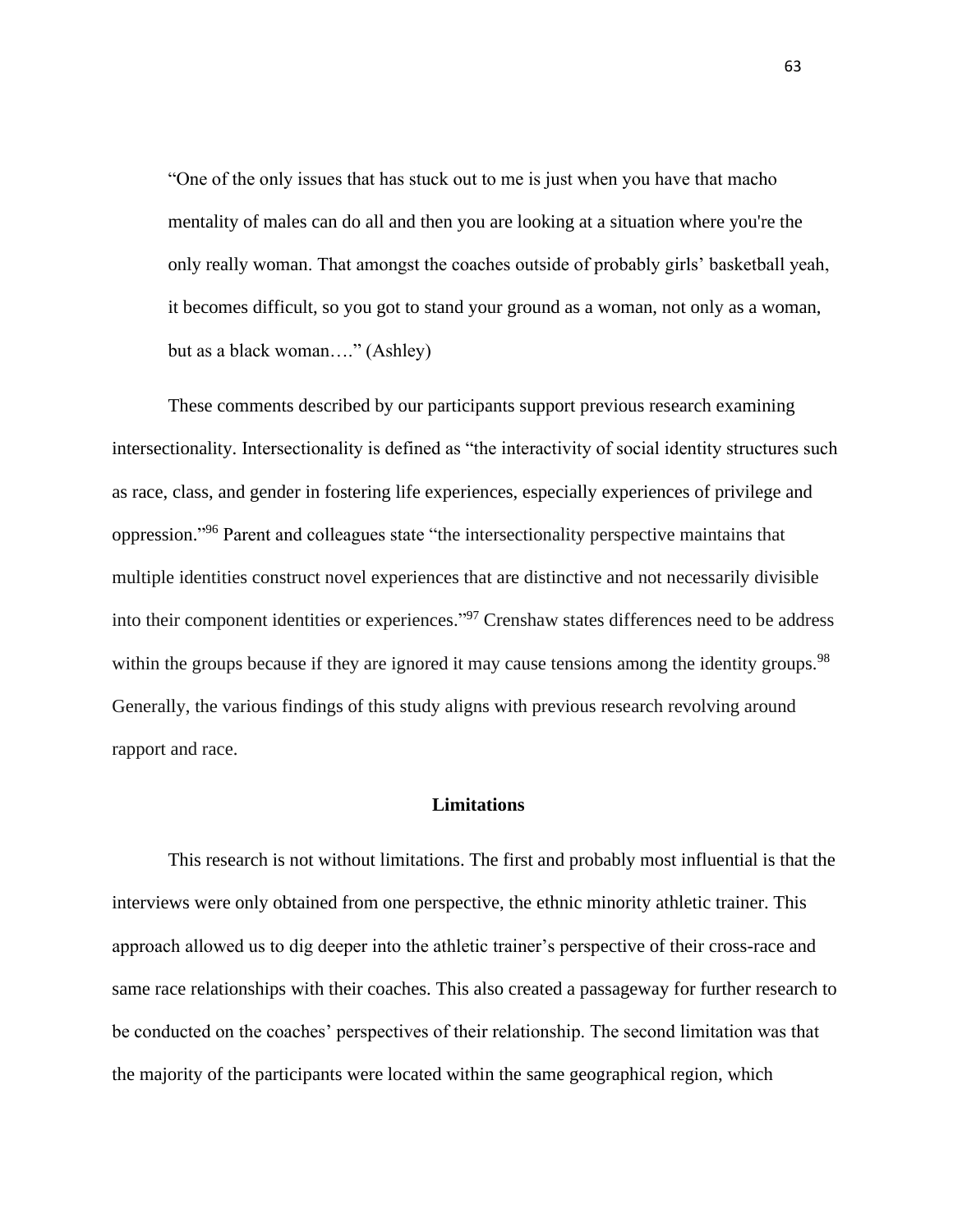happened to be the south. The southern portion of the United States is well known and researched for increased race disparities and relations.<sup>99</sup> As such, these perspectives cannot be generalized to the entire US, but does provide a glimpse in this region of the country. This region also provides strong differences in respect to race and if it does, it established the facilitators for cross-race relationships. This might be a chance to enhance the research in this area to build stronger cross-race relationships

#### **Conclusion and Implications for Research**

A positive relationship between the athletic trainer and coach is essential in providing athletes with optimal care and is necessary for a team or athlete to succeed. The Gratch model was originally created for human and virtual agent interactions; however our findings suggest the model can also be used in human to human interactions to create a positive relationship as well.<sup>8</sup>

When creating a positive collegial relationship between athletic trainers and coaches our findings supported cognitive, emotional, and behavioral rapport are essential for a solid foundation. The absence of one or more of the rapport sectors can cause a hindrance within the relationship and potentially cause the relationship to be problematic. Beyond the absence or ineffective rapport sectors, additional barriers such as mistrust, and knowledge further inhibited positive relationship building.

Examination of race within building rapport between athletic trainers and coaches revealed that race does influence factors with rapport building but is not the only component. The findings also suggest one or more aspects of an individual's identity may cause a shift in the relationship or things that may affect the relationship, but it is difficult to attribute a singular portion of their identity as a barrier to the relationship.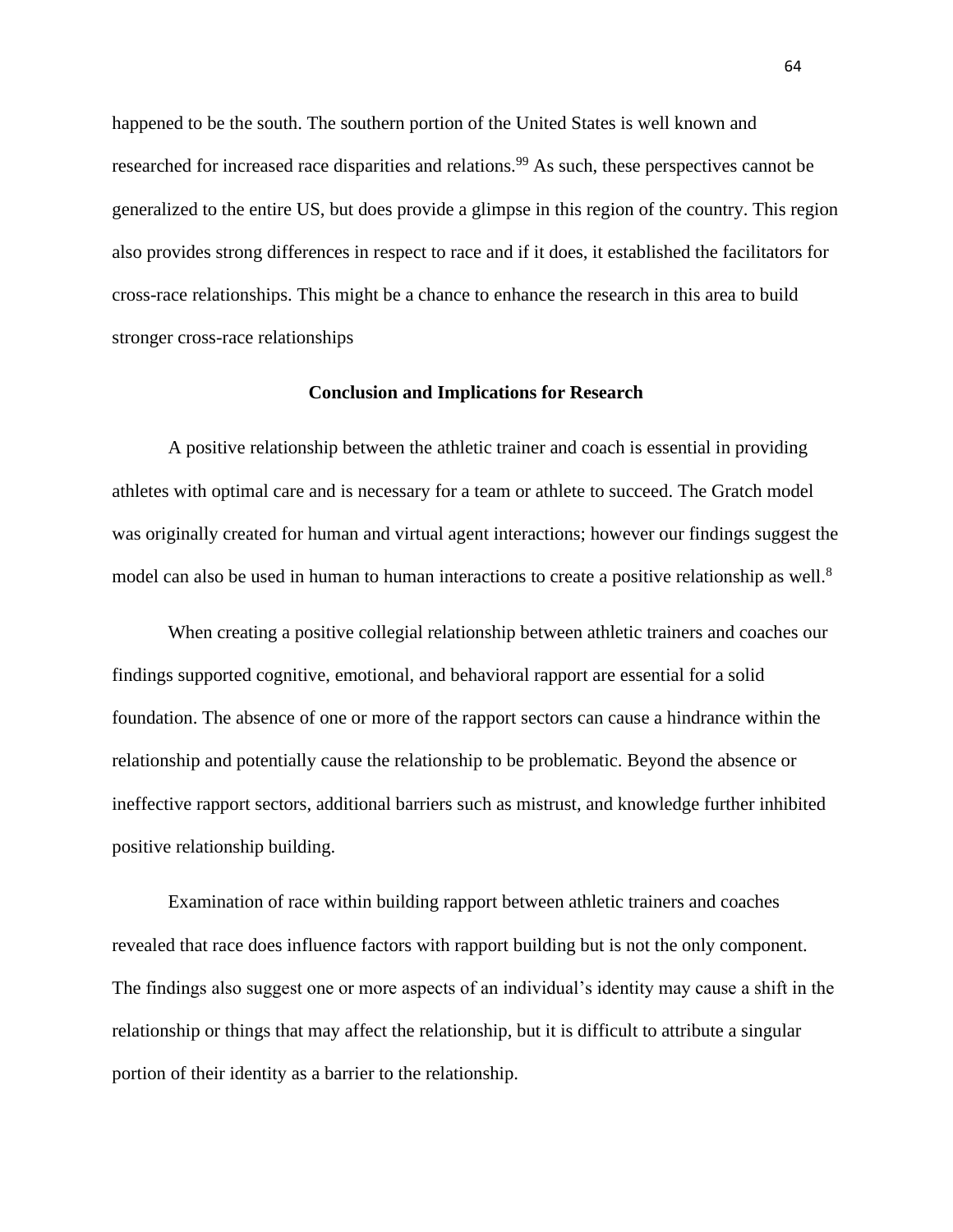This research provides evidence that cognitive, emotional, and behavioral rapport need to be the foundation of the athletic trainer-coach relationship despite anyone's identity to create a positive collegial relationship to optimize the care of athletes. These findings provide evidence that when a positive relationship does not exist between the athletic trainer and coach it may affect the athlete and their health, the coach advocating for the athletic trainer, and the coach being the athletic trainers' eyes and ears when they aren't aware of an issue with an athlete. This preliminary study provides an initial glimpse into the effect of race on building relationships, however future research should examine the athletic trainer-coach relationship between race concordant and discordant relationships and facilitators and barriers of these type of relationships from the perspective of the coach and athletes.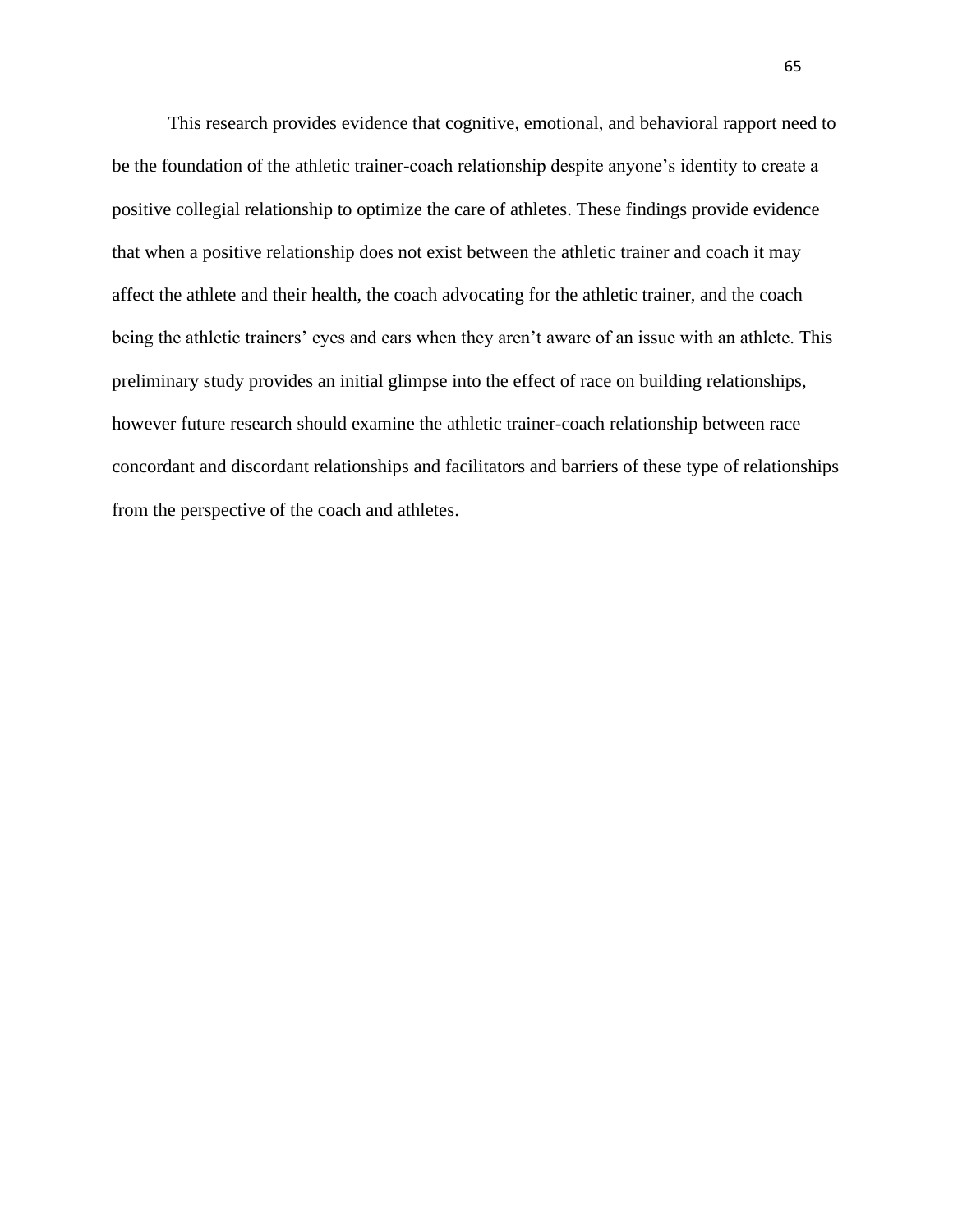#### REFERENCES

- 1. Slavery in America. *History*. Published online November 12, 2009. https://www.history.com/topics/black-history/slavery
- 2. Segregation in the United States. *History*. Published online November 28, 2018. https://www.history.com/topics/black-history/segregation-united-states
- 3. Brandt AM. Racism and Research: The Case of the Tuskegee Syphilis Study. *Hastings Cent Rep*. 1978;8(6):21. doi:10.2307/3561468
- 4. Arnold Buchheimer, Balogh S. *The Counseling Relationship: A Casebook*. Science Research Associates; 1961.
- 5. Henry SG, Eggly S. The Effect of Discussing Pain on Patient-Physician Communication in a Low-Income, Black, Primary Care Patient Population. *J Pain*. 2013;14(7):759-766. doi:10.1016/j.jpain.2013.02.004
- 6. Ivey AE, Ivey MB, Zalaquett CP. *Intentional Interviewing and Counseling: Facilitating Client Development in a Multicultural Society*. Ninth edition. Cengage Learning; 2018.
- 7. Gabbert F, Hope L, Luther K, Wright G, Ng M, Oxburgh G. Exploring the use of rapport in professional information‐gathering contexts by systematically mapping the evidence base. *Appl Cogn Psychol*. 2021;35(2):329-341. doi:10.1002/acp.3762
- 8. Gratch J, Wang N, Gerten J, Fast E, Duffy R. Creating Rapport with Virtual Agents. In: Pelachaud C, Martin JC, André E, Chollet G, Karpouzis K, Pelé D, eds. *Intelligent Virtual Agents*. Vol 4722. Lecture Notes in Computer Science. Springer Berlin Heidelberg; 2007:125-138. doi:10.1007/978-3-540-74997-4\_12
- 9. Hausmann LRM, Hanusa BH, Kresevic DM, et al. Orthopedic communication about osteoarthritis treatment: Does patient race matter? *Arthritis Care Res*. 2011;63(5):635-642. doi:10.1002/acr.20429
- 10. Martin KD, Roter DL, Beach MC, Carson KA, Cooper LA. Physician Communication Behaviors and Trust Among Black and White Patients With Hypertension. *Med Care*. 2013;51(2):151-157. doi:10.1097/MLR.0b013e31827632a2
- 11. Tickle-Degnen L, Rosenthal R. The Nature of Rapport and Its Nonverbal Correlates. *Psychol Inq*. 1990;1(4):285-293.
- 12. Betzler M, Löschke J. Collegial Relationships. *Ethical Theory Moral Pract*. 2021;24(1):213-229. doi:10.1007/s10677-021-10165-9
- 13. Montijo S. Taking It (Inter)personally: Why Interpersonal Relationships Are Important. Published July 30, 2020.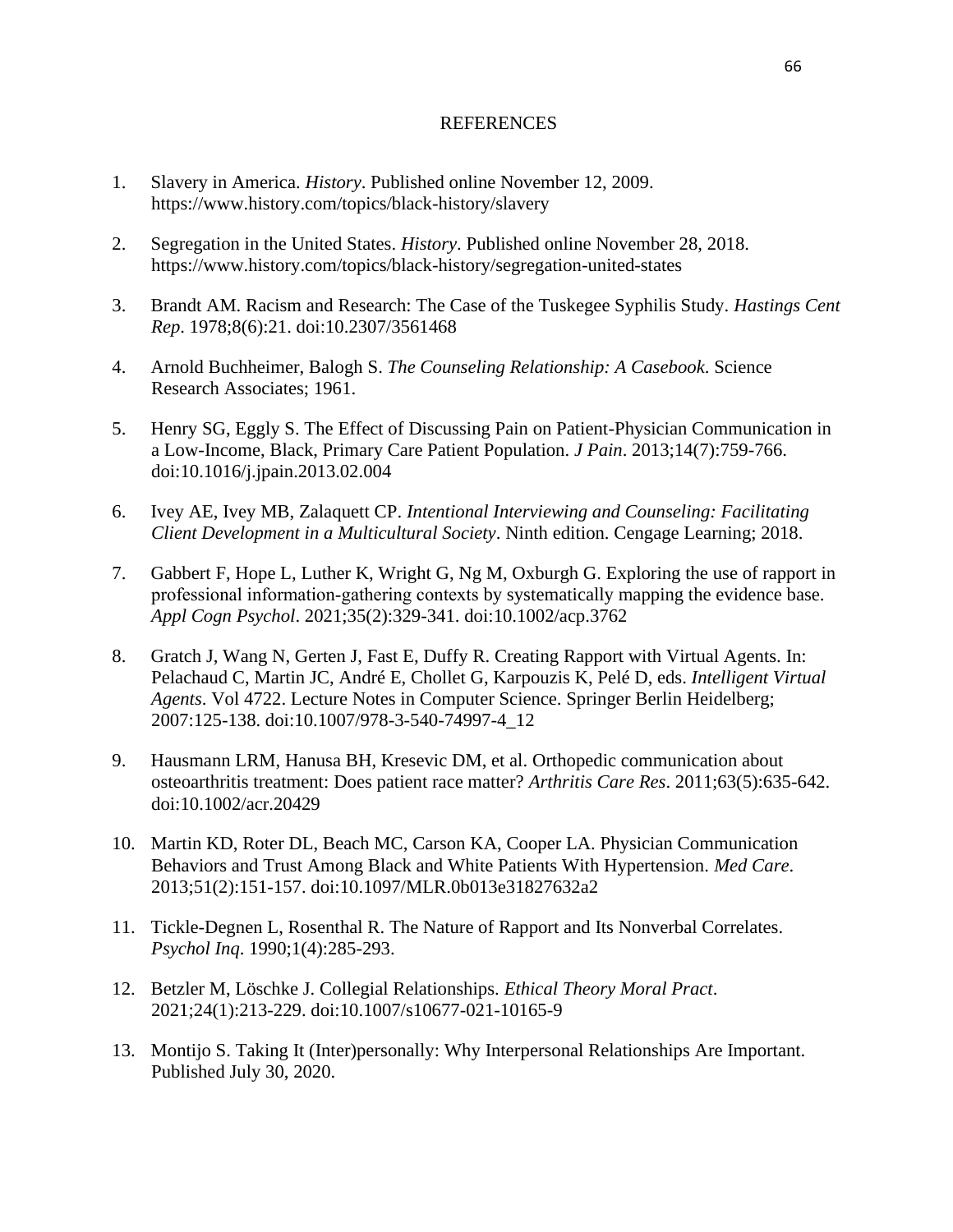https://courses.lumenlearning.com/interpersonalcommunicationxmaster/chapter/interperson al-relationships/ https://greatist.com/connect/interpersonal-relationships

- 14. Venkataramani V, Labianca G (Joe), Grosser T. Positive and negative workplace relationships, social satisfaction, and organizational attachment. *J Appl Psychol*. 2013;98(6):1028-1039. doi:10.1037/a0034090
- 15. Courson R, Goldenberg M, Adams KG, et al. Inter-Association Consensus Statement on Best Practices for Sports Medicine Management for Secondary Schools and Colleges. *J Athl Train*. 2014;49(1):128-137. doi:10.4085/1062-6050-49.1.06
- 16. Fu FH, Tjoumakaris FP, Buoncristiani A. Building a Sports Medicine Team. *Clin Sports Med*. 2007;26(2):173-179. doi:10.1016/j.csm.2006.12.003
- 17. Whatman C, Walters S, Schluter P. Coach and player attitudes to injury in youth sport. *Phys Ther Sport*. 2018;32:1-6. doi:10.1016/j.ptsp.2018.01.011
- 18. Zettlemoyer A. Coaches and Certified Athletic Trainers: An Important Relationship. Published online November 7, 2014. https://www.nfhs.org/articles/coaches-and-certifiedathletic-trainers-an-important-relationship/
- 19. Adams WM, Mazerolle SM, Casa DJ, Huggins RA, Burton L. The Secondary School Football Coach's Relationship With the Athletic Trainer and Perspectives on Exertional Heat Stroke. *J Athl Train*. 2014;49(4):469-477. doi:10.4085/1062-6050-49.3.01
- 20. Mensch J, Crews C, Mitchell M. Competing perspectives during organizational socialization on the role of certified athletic trainers in high school settings. *J Athl Train*. 2005;40(4):333-340.
- 21. Larson W, Dearie A, True L, Richardson B, Lind E. NCAA Head Coach Satisfaction with Athletic Trainers: Influence of Individual Athletic Trainer Characteristics and Team Factors. *Sports J*. 2020;21(2).
- 22. Pondy LR. Organizational Conflict: Concepts and Models. *Adm Sci Q*. 1967;12(2):296. doi:10.2307/2391553
- 23. Pitney WA. Organizational influences and quality-of-life issues during the professional socialization of certified athletic trainers working in the National Collegiate Athletic Association Division I setting. *J Athl Train*. 2006;41(2):189-195.
- 24. Gieck J. Stress management and the athletic trainer. *1984*. 19(2):115-119.
- 25. Wolverton B. Coach makes the call. *Septembe 2,2013*. chronicle.com/article/trainers-buttheads-with/141333/. Accessed March 23, 2021.
- 26. Goodman A, Mensch JM, Jay M, French KE, Mitchell MF, Fritz SL. Retention and Attrition Factors for Female Certified Athletic Trainers in the National Collegiate Athletic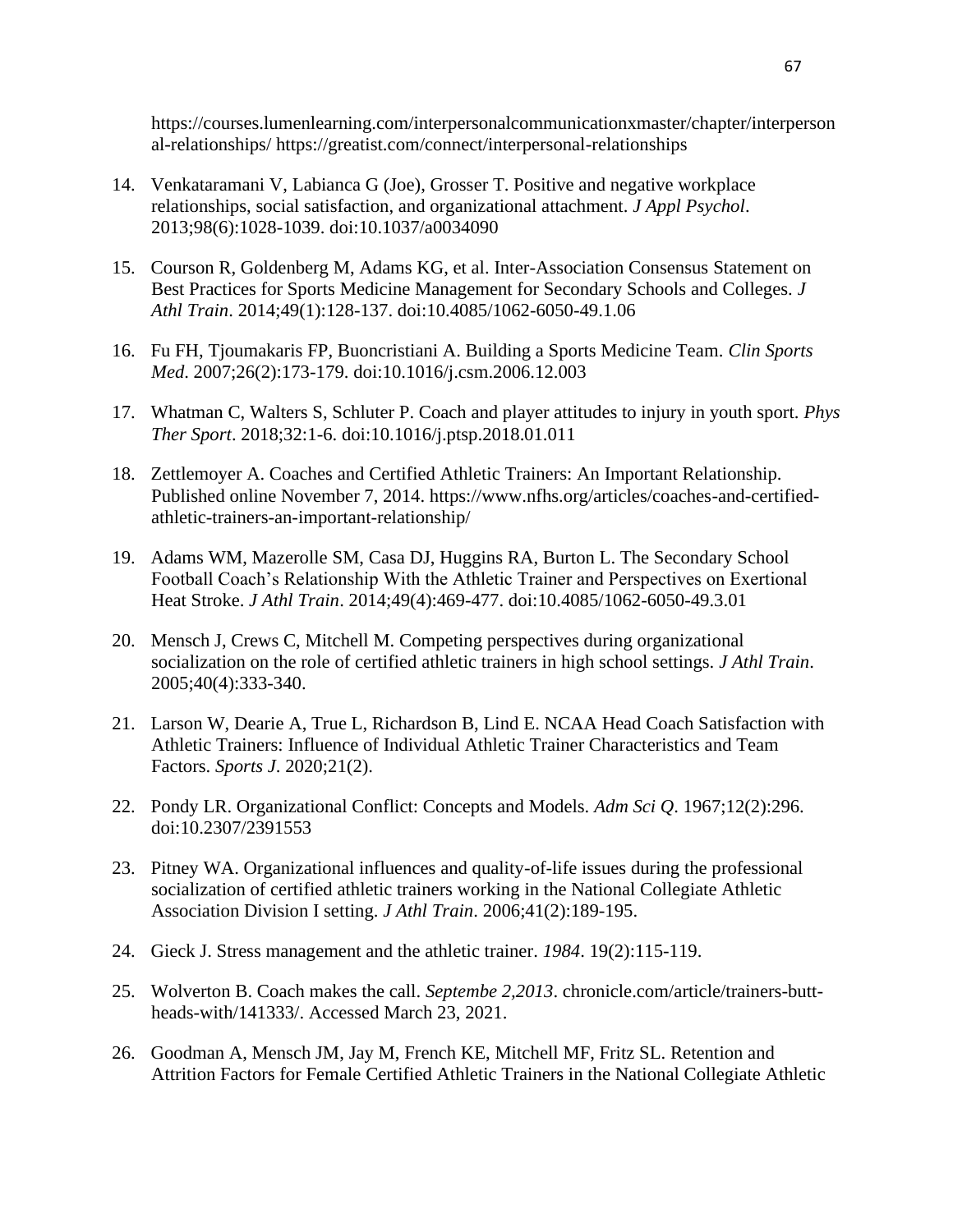Association Division I Football Bowl Subdivision Setting. *J Athl Train*. 2010;45(3):287- 298. doi:10.4085/1062-6050-45.3.287

- 27. Podlog L, Eklund RC. Professional Coaches' Perspectives on the Return to Sport Following Serious Injury. *J Appl Sport Psychol*. 2007;19(2):207-225. doi:10.1080/10413200701188951
- 28. National Collegiate Athletic Association. NCAA Demographics Database. https://www.ncaa.org/about/resources/research/ncaa-demographics-database
- 29. National Athletic Trainers' Association. Member Demographics Database.
- 30. Merriam-Webster. Concordant. In: *Merriam-Webster*. ; 2022. https://www.merriamwebster.com/dictionary/concordant
- 31. Stevens GD, Shi L, Cooper LA. Patient-Provider Racial and Ethnic Concordance and Parent Reports of the Primary Care Experiences of Children. *Ann Fam Med*. 2003;1(2):105- 112. doi:10.1370/afm.27
- 32. Nazione S, Perrault EK, Keating DM. Finding Common Ground: Can Provider-Patient Race Concordance and Self-disclosure Bolster Patient Trust, Perceptions, and Intentions? *J Racial Ethn Health Disparities*. 2019;6(5):962-972. doi:10.1007/s40615-019-00597-6
- 33. Cooper LA, Roter DL, Johnson RL, Ford DE, Steinwachs DM, Powe NR. Patient-Centered Communication, Ratings of Care, and Concordance of Patient and Physician Race. *Ann Intern Med*. 2003;139(11):907. doi:10.7326/0003-4819-139-11-200312020-00009
- 34. Ferguson WJ, Candib LM. Culture, language, and the doctor-patient relationship. *Fam Med*. 2002;34(5):353-361.
- 35. Cooper-Patrick L. Race, Gender, and Partnership in the Patient-Physician Relationship. *JAMA*. 1999;282(6):583. doi:10.1001/jama.282.6.583
- 36. Koberg CS, Boss RW, Goodman E. Factors and Outcomes Associated with Mentoring among Health-Care Professionals. *J Vocat Behav*. 1998;53(1):58-72. doi:10.1006/jvbe.1997.1607
- 37. Jowett S, Frost T. Race/Ethnicity in the all‐male coach‐athlete relationship: Black footballers' narratives. *Int J Sport Exerc Psychol*. 2007;5(3):255-269. doi:10.1080/1612197X.2007.9671835
- 38. Echterhoff G, Higgins ET, Levine JM. Shared Reality: Experiencing Commonality with others' Inner States about the World. *Perspect Psychol Sci*. 2009;4(5):496-521. doi:10.1111/j.1745-6924.2009.01161.x
- 39. Conley TD, Rabinowitz JL, Matsick JL. U.S. ethnic minorities' attitudes towards Whites: The role of shared reality theory in intergroup relations: Shared reality theory in intergroup relations. *Eur J Soc Psychol*. 2016;46(1):13-25. doi:10.1002/ejsp.2129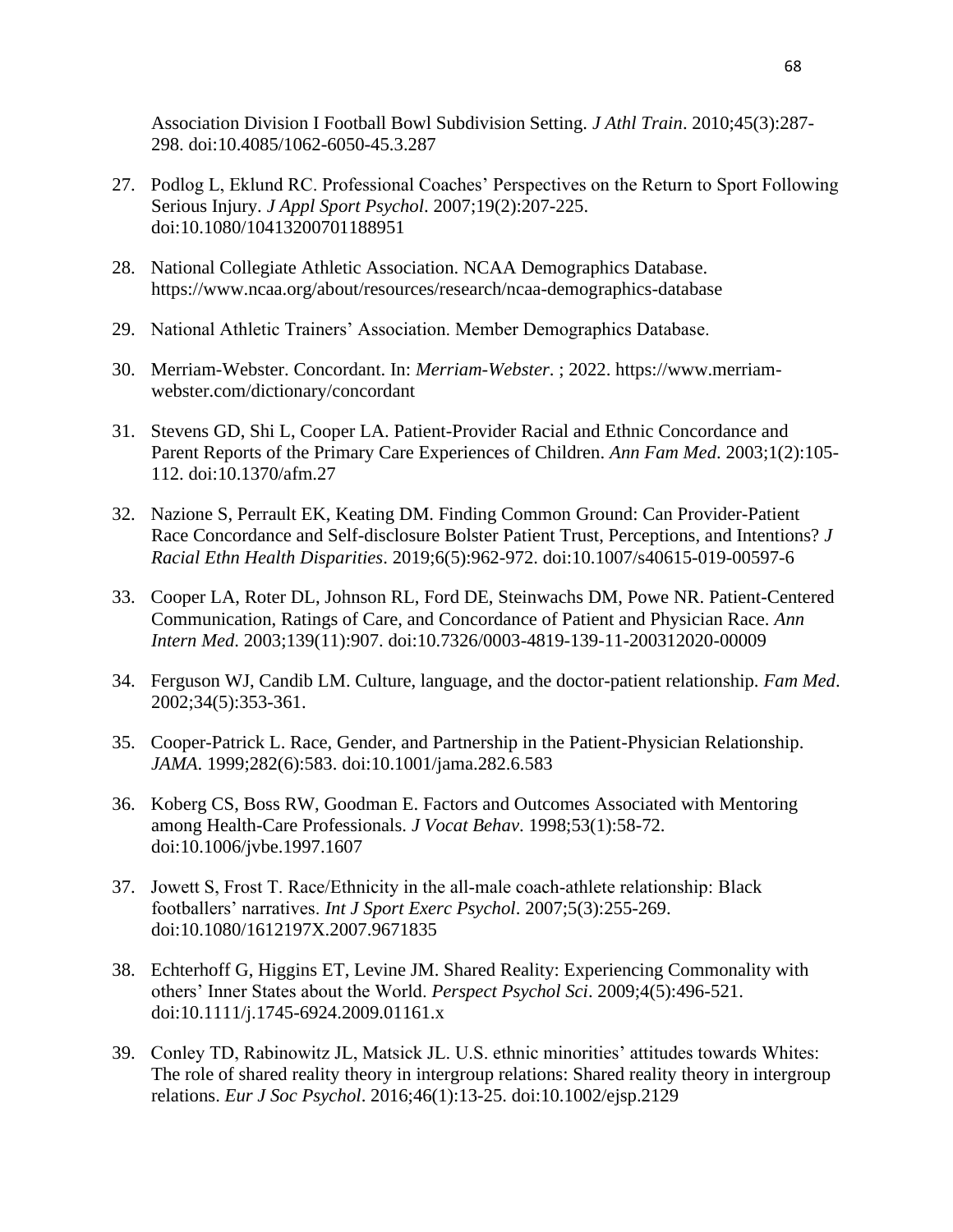- 40. Conley TD, Rabinowitz JL, Hardin CD. O. J. Simpson as shared (and unshared) reality: The impact of consensually shared beliefs on interpersonal perceptions and task performance in different- and same-ethnicity dyads. *J Pers Soc Psychol*. 2010;99(3):452-466. doi:10.1037/a0019274
- 41. Cooper LA, Powe NR. *Disparities in Patient Experiences. Health Care Processes, and Outcomes*.
- 42. Flaskerud JH, Liu PY. Effects of an Asian client-therapist language, ethnicity and gender match on utilization and outcome of therapy. *Community Ment Health J*. 1991;27(1):31-42. doi:10.1007/BF00752713
- 43. Harrison DK. Race as a Counselor-Client Variable in Counseling and Psychotherapy: A Review of the Research. *Couns Psychol*. 1975;5(1):124-133. doi:10.1177/001100007500500130
- 44. Gardner LH. The therapeutic relationship under varying conditions of race. *Psychother Theory Res Pract*. 1971;8(1):78-87. doi:10.1037/h0086630
- 45. Joe GW, Simpson DD, Dansereau DF, Rowan-Szal GA. Relationships Between Counseling Rapport and Drug Abuse Treatment Outcomes. *Psychiatr Serv*. 2001;52(9):1223-1229. doi:10.1176/appi.ps.52.9.1223
- 46. Krupnick JL, Sotsky SM, Simmens S, et al. The role of the therapeutic alliance in psychotherapy and pharmacotherapy outcome: Findings in the National Institute of Mental Health Treatment of Depression Collaborative Research Program. *J Consult Clin Psychol*. 1996;64(3):532-539. doi:10.1037/0022-006X.64.3.532
- 47. Connors GJ, Carroll KM, DiClemente CC, Longabaugh R, Donovan DM. The therapeutic alliance and its relationship to alcoholism treatment participation and outcome. *J Consult Clin Psychol*. 1997;65(4):588-598. doi:10.1037/0022-006X.65.4.588
- 48. Cloitre M, Chase Stovall-McClough K, Miranda R, Chemtob CM. Therapeutic Alliance, Negative Mood Regulation, and Treatment Outcome in Child Abuse-Related Posttraumatic Stress Disorder. *J Consult Clin Psychol*. 2004;72(3):411-416. doi:10.1037/0022- 006X.72.3.411
- 49. Belcher M, Jones LK. Graduate nurses' experiences of developing trust in the nurse–patient relationship. *Contemp Nurse*. 2009;31(2):142-152. doi:10.5172/conu.673.31.2.142
- 50. Hardin CD, Higgins E. Shared reality: How social verification makes the subjective objective. 1996;3:28-84.
- 51. Echterhoff G, Higgins ET, Levine JM. Shared Reality: Experiencing Commonality with others' Inner States about the World. *Perspect Psychol Sci*. 2009;4(5):496-521. doi:10.1111/j.1745-6924.2009.01161.x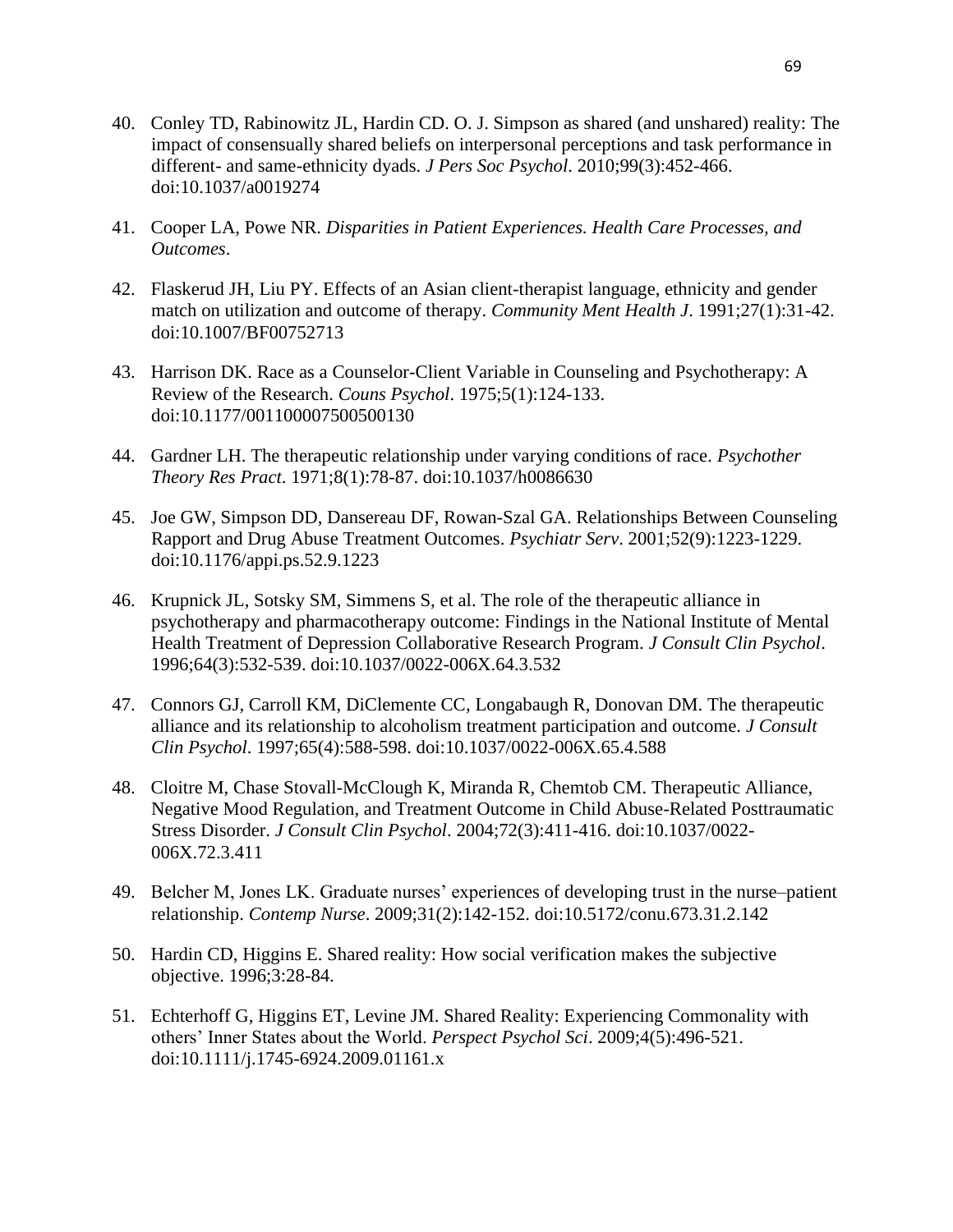- 52. Echterhoff G. Shared-Reality Theory. In: *Handbook of Theories of Social Psychology*. SAGE Publications Ltd; 2012:180-199. doi:10.4135/9781446249222.n35
- 53. Kopietz R, Hellmann JH, Higgins ET, Echterhoff G. Shared-Reality Effects on Memory: Communicating to Fulfill Epistemic Needs. *Soc Cogn*. 2010;28(3):353-378. doi:10.1521/soco.2010.28.3.353
- 54. Novick D, Gris I. Building Rapport between Human and ECA: A Pilot Study. In: Kurosu M, ed. *Human-Computer Interaction. Advanced Interaction Modalities and Techniques*. Vol 8511. Lecture Notes in Computer Science. Springer International Publishing; 2014:472-480. doi:10.1007/978-3-319-07230-2\_45
- 55. Lo MCM. Cultural brokerage: Creating linkages between voices of lifeworld and medicine in cross-cultural clinical settings. *Health Interdiscip J Soc Study Health Illn Med*. 2010;14(5):484-504. doi:10.1177/1363459309360795
- 56. Capell J, Veenstra G, Dean E. Cultural Competence in Healthcare: Critical Analysis of the Construct, Its Assessment and Implications. *Journal of Theory Construction & Testing*. 2007;11(1):30-37.
- 57. Margaret T. Establishing Mutual Understanding in Systems Design: An Empirical Study. *J Manag Inf Syst*. 1994;10(4):159-182. doi:10.1080/07421222.1994.11518024
- 58. Gao F. Language is culture–on intercultural communication. *J Lang Linguist*. 5(1):10.
- 59. Smith LE, East-West Center, eds. *Discourse across Cultures: Strategies in World Englishes*. Prentice-Hall; 1987.
- 60. Sue D, Sue S. Cultural factors in the clinical assessment of Asian Americans. *J Consult Clin Psychol*. 1987;55(4):479-487. doi:10.1037/0022-006X.55.4.479
- 61. Najavits LM, Strupp HH. Differences in the effectiveness of psychodynamic therapists: A process-outcome study. *Psychother Theory Res Pract Train*. 1994;31(1):114-123. doi:10.1037/0033-3204.31.1.114
- 62. Berger CR, Calabrese RJ. Some explorations in initial interaction and beyond: Toward a developmental theory of interpersonal communication. *Hum Commun Res*. 1975;1(2):99- 112. doi:10.1111/j.1468-2958.1975.tb00258.x
- 63. Taylor DA. The Development of Interpersonal Relationships: Social Penetration Processes. *J Soc Psychol*. 1968;75(1):79-90. doi:10.1080/00224545.1968.9712476
- 64. Oxford E. Interpersonal. In: *The Oxford English Dictionary*. ; 2018. www.oed.com/view/Entry/98146
- 65. Oxford E. Relationship. In: *The Oxford English Dictionary*. ; 2020. www.oed.com/view/Entry/161816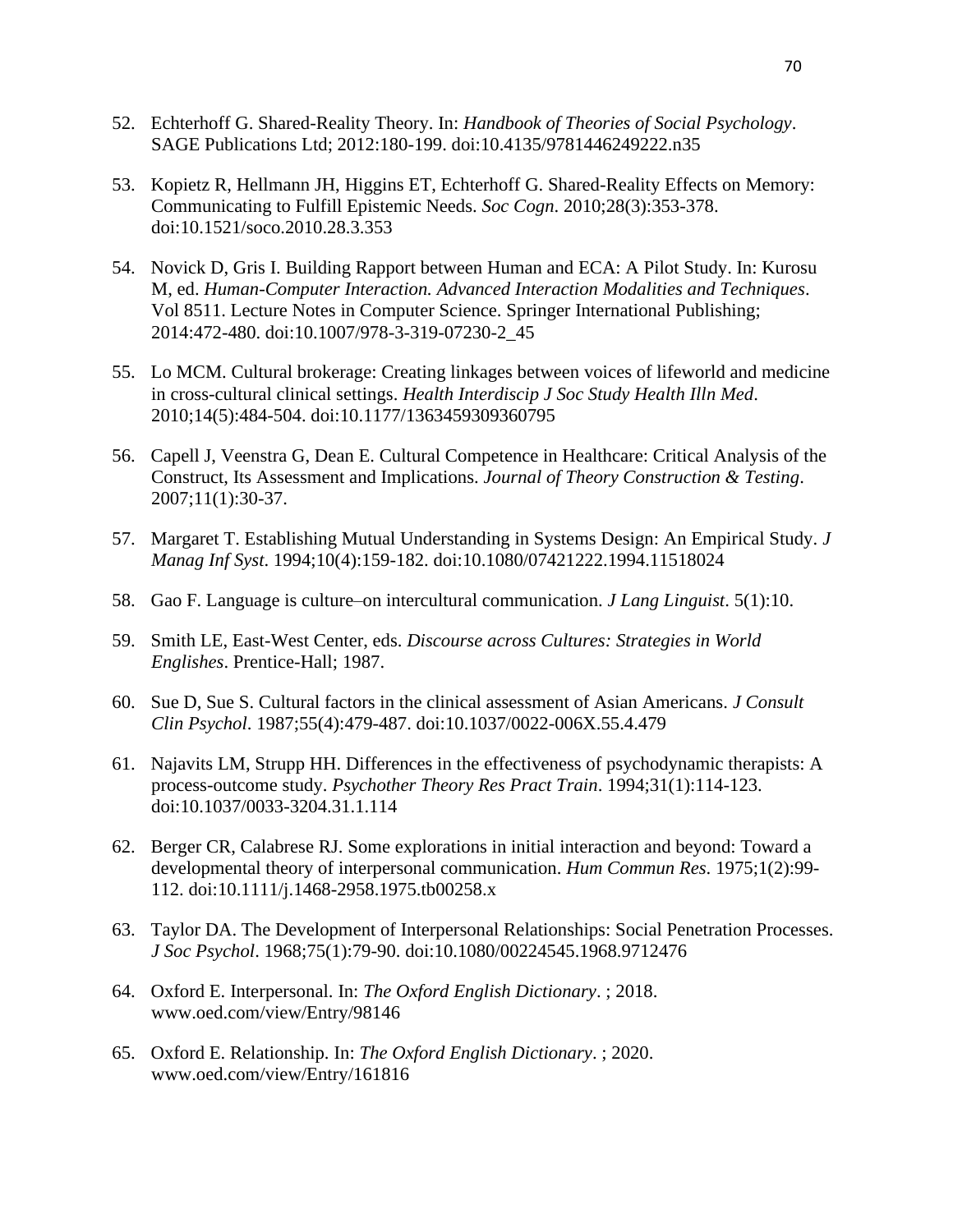- 66. Chopik WJ. Associations among relational values, support, health, and well-being across the adult lifespan: Relational values, social support, and well-being. *Pers Relatsh*. 2017;24(2):408-422. doi:10.1111/pere.12187
- 67. Sprecher S, Wenzel A, Harvey JH. *Handbook of Relationship Initiation*. Psychology Press; 2008.
- 68. Oxford E. Colleagues. In: *The Oxford English Dictionary*. ; 2021. www.oed.com/view/Entry/36257
- 69. Cynthia Estlund. *Working Together: How Workplace Bonds Strengthen a Diverse Democracy*.; 2003.
- 70. Mathews JJ. The communication process in clinical settings. *Soc Sci Med*. 1983;17(18):1371-1378. doi:10.1016/0277-9536(83)90197-1
- 71. Allareddy V, Greene BR, Smith M, Haas M, Liao J. Facilitators and Barriers to Improving Interprofessional Referral Relationships Between Primary Care Physicians and Chiropractors. *J Ambulatory Care Manage*. 2007;30(4):347-354. doi:10.1097/01.JAC.0000290404.96907.e3
- 72. Lasater K. School Leader Relationships: The Need for Explicit Training on Rapport, Trust, and Communication. *J Sch Adm Res Dev*. 2016;1(2):19-26. doi:10.32674/jsard.v1i2.1915
- 73. Leach MJ. Rapport: A key to treatment success. *Complement Ther Clin Pract*. 2005;11(4):262-265. doi:10.1016/j.ctcp.2005.05.005
- 74. Abbe A, Brandon SE. Building and maintaining rapport in investigative interviews. *Police Pract Res*. 2014;15(3):207-220. doi:10.1080/15614263.2013.827835
- 75. Vallano JP, Compo NS. A comfortable witness is a good witness: rapport-building and susceptibility to misinformation in an investigative mock-crime interview. *Appl Cogn Psychol*. 2011;25(6):960-970. doi:10.1002/acp.1789
- 76. Dianiska RE, Swanner JK, Brimbal L, Meissner CA. Using disclosure, common ground, and verification to build rapport and elicit information. *Psychol Public Policy Law*. Published online June 10, 2021. doi:10.1037/law0000313
- 77. Sprecher S, Treger S, Wondra JD, Hilaire N, Wallpe K. Taking turns: Reciprocal selfdisclosure promotes liking in initial interactions. *J Exp Soc Psychol*. 2013;49(5):860-866. doi:10.1016/j.jesp.2013.03.017
- 78. Psychopathology Committee of the Group for the Advancement of Psychiatry. Reexamination of Therapist Self-Disclosure. *Psychiatr Serv*. 2001;52(11):1489-1493. doi:10.1176/appi.ps.52.11.1489
- 79. Wall JA, Callister RR. Conflict and Its Management. *J Manag*. 1995;21(3):515-558. doi:10.1177/014920639502100306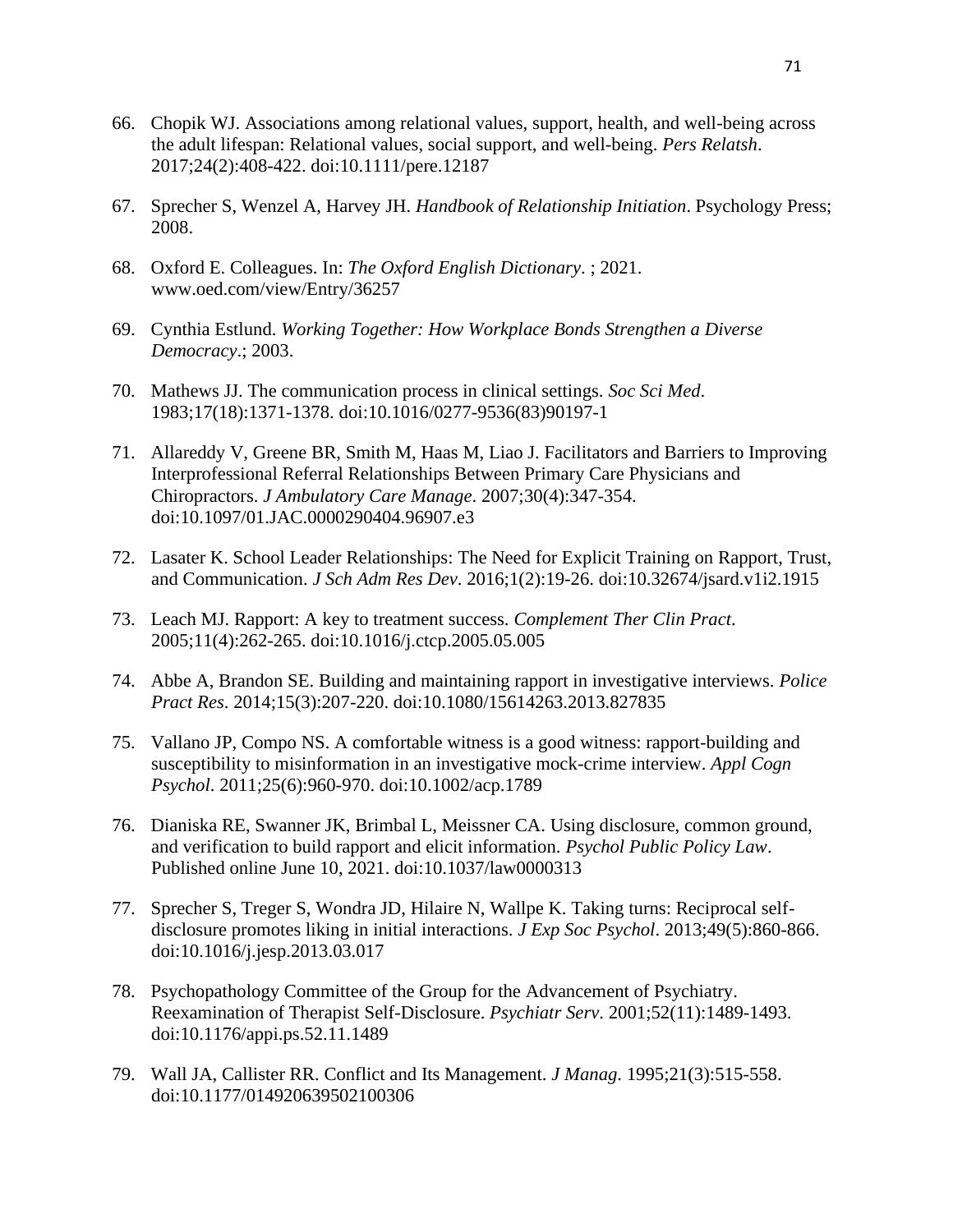- 80. Winter DG. Enhancement of an enemy's power motivation as a dynamic of conflict escalation. *J Pers Soc Psychol*. 1987;52(1):41-46. doi:10.1037/0022-3514.52.1.41
- 81. Alter C. An Exploratory Study of Conflict and Coordination in Interorganizational Service Delivery System. *Acad Manage J*. 1990;33(3):478-502. doi:10.5465/256577
- 82. Fagenson EA, Cooper J. When Push Comes to Power: A Test of Power Restoration Theory's Explanation for Aggressive Conflict Escalation. *Basic Appl Soc Psychol*. 1987;8(4):273-293. doi:10.1207/s15324834basp0804\_2
- 83. Mazerolle SM, Pitney WA, Goodman A. Factors Influencing the Decisions of Male Athletic Trainers to Leave the NCAA Division-I Practice Setting. *Int J Athl Ther Train*. 2013;18(6):7-12. doi:10.1123/ijatt.18.6.7
- 84. Alderfer CP, Tucker RC, Morgan DR, Drasgow F. Black and white cognitions of changing race relations in management. *J Occup Behav*. 1983;4(2):105-137.
- 85. Dreher GF, Cox TH. Race, gender, and opportunity: A study of compensation attainment and the establishment of mentoring relationships. *J Appl Psychol*. 1996;81(3):297-308. doi:10.1037/0021-9010.81.3.297
- 86. Atkinson DR. Ethnic Similarity in Counseling Psychology: A Review of Research. *Couns Psychol*. 1983;11(3):79-92. doi:10.1177/0011000083113009
- 87. Carter JH. Frequent mistakes made with black patients in psychotherapy. *J Natl Med Assoc*. 1979;71(10):1007-1009.
- 88. Vontress CE. Racial differences: Impediments to rapport. *J Couns Psychol*. 1971;18(1):7- 13. doi:10.1037/h0030758
- 89. Pitney WA, Parker J. *Qualitative Research in Physical Activity and the Health Professions*. Human Kinetics; 2009.
- 90. Cannon JL, Murray CE. Promoting Healthy Relationships and Families: An Exploratory Study of the Perceptions of Resources and Information and Skill Needs Among Couples, Single Adults, and Parents. *Fam J*. 2019;27(3):309-318. doi:10.1177/1066480719852357
- 91. Thomas PA, Liu H, Umberson D. Family Relationships and Well-Being. *Innov Aging*. 2017;1(3):igx025. doi:10.1093/geroni/igx025
- 92. Vera. When Friends Become Family- 10 Tell-Table Signs. Published April 13, 2021. https://ladyandtheblog.com/when-friends-become-family/
- 93. Pettinger L. Friends, Relations and Colleagues: The Blurred Boundaries of the Workplace. *Sociol Rev*. 2005;53(2\_suppl):37-55. doi:10.1111/j.1467-954X.2005.00571.x
- 94. Duck S. *Meaningful Relationships: Talking, Sense, and Relating*. Sage Publications; 1994.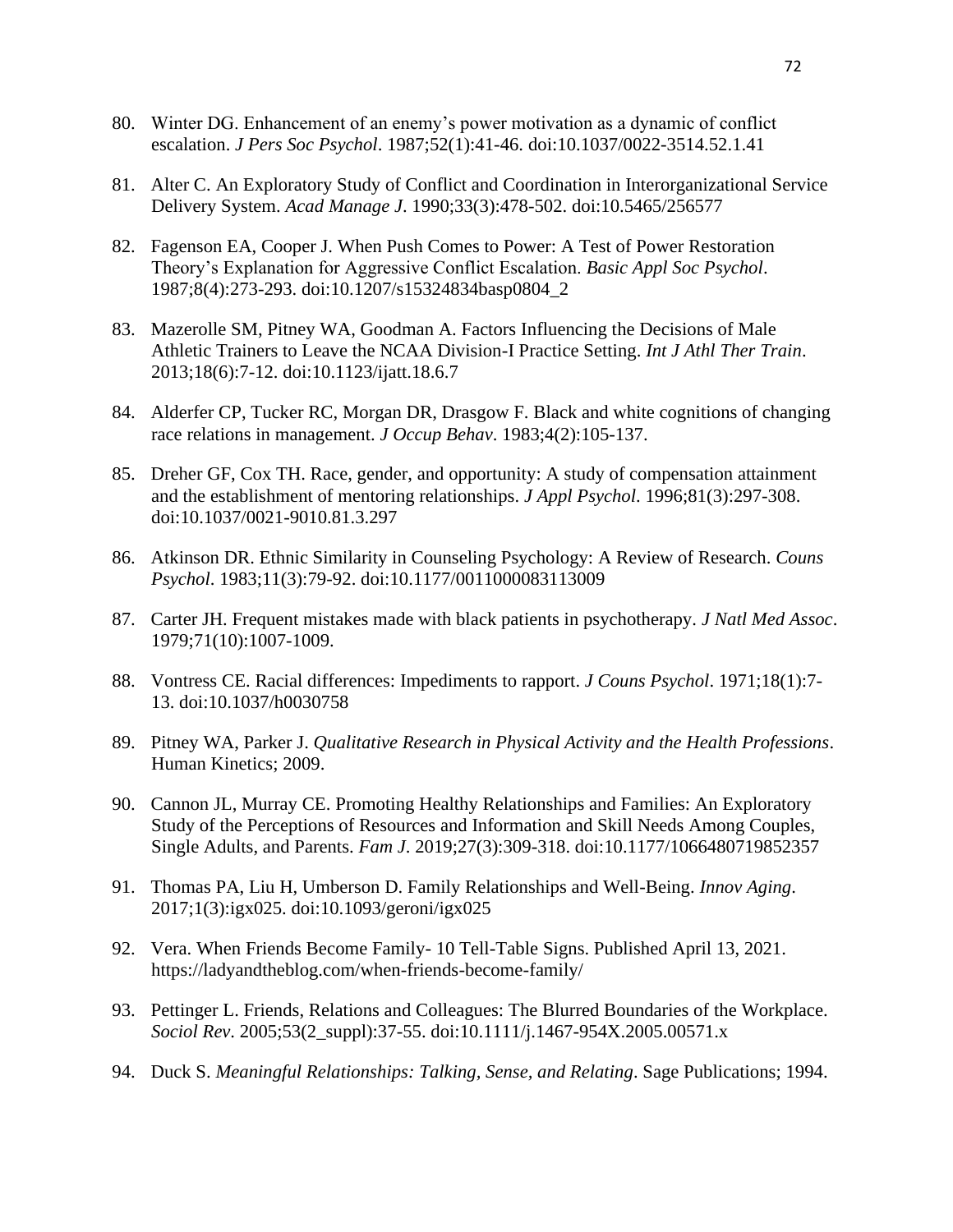- 95. Abbe A, Brandon SE. Building and maintaining rapport in investigative interviews. *Police Pract Res*. 2014;15(3):207-220. doi:10.1080/15614263.2013.827835
- 96. Gopaldas A. Intersectionality 101. *J Public Policy Mark*. 2013;32(1\_suppl):90-94. doi:10.1509/jppm.12.044
- 97. Parent MC, DeBlaere C, Moradi B. Approaches to Research on Intersectionality: Perspectives on Gender, LGBT, and Racial/Ethnic Identities. *Sex Roles*. 2013;68(11- 12):639-645. doi:10.1007/s11199-013-0283-2
- 98. Crenshaw K. Mapping the Margins: Intersectionality, Identity Politics, and Violence against Women of Color. *Stanford Law Rev*. 1991;43(6):1241. doi:10.2307/1229039
- 99. O'Connell HA. The Impact of Slavery on Racial Inequality in Poverty in the Contemporary U.S. South. *Soc Forces*. 2012;90(3):713-734. doi:10.1093/sf/sor021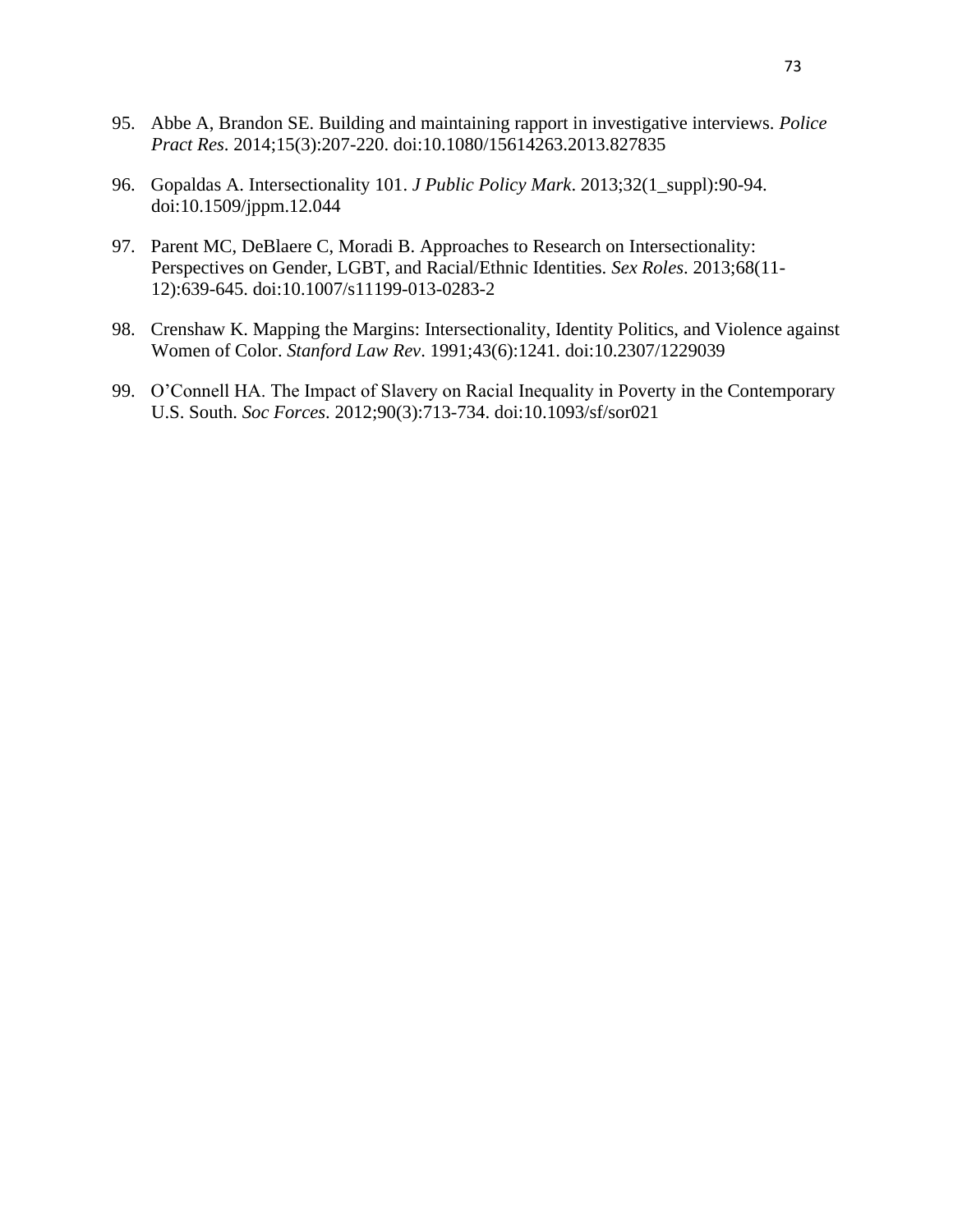## APPENDIX A

# EXTENDED METHODOLOGY

# **Research Questions**

- 1. RQ1- What factors influence or affect building rapport in a race discordant athletic trainer coach relationship?
- 2. RQ2- Does race play a role in building rapport in the coach athletic trainer relationship?

# **Inclusion Criteria**

- certified Athletic Trainers by the Board of Certification
- currently working within the secondary school setting
- identify as a minority racially and/or ethnically minority
- has at least one coach that doesn't identify with their race

# **Exclusion Criteria**

- categorized as students
- identifies as white
- primary job responsibilities within middle school or coaches other than high school

# **The Gratch Model**

- The Gratch model was developed to evaluate if virtual agents can generate behavior that facilitates feelings of rapport in humans comparable to human listeners. $8$  The responsive virtual agent was found to be as good as a human listener in creating rapport.<sup>8</sup>
- The Gratch model consists of three rapport dimensions: emotional rapport, cognitive rapport, and behavioral rapport.

# **Definitions**

• Race concordant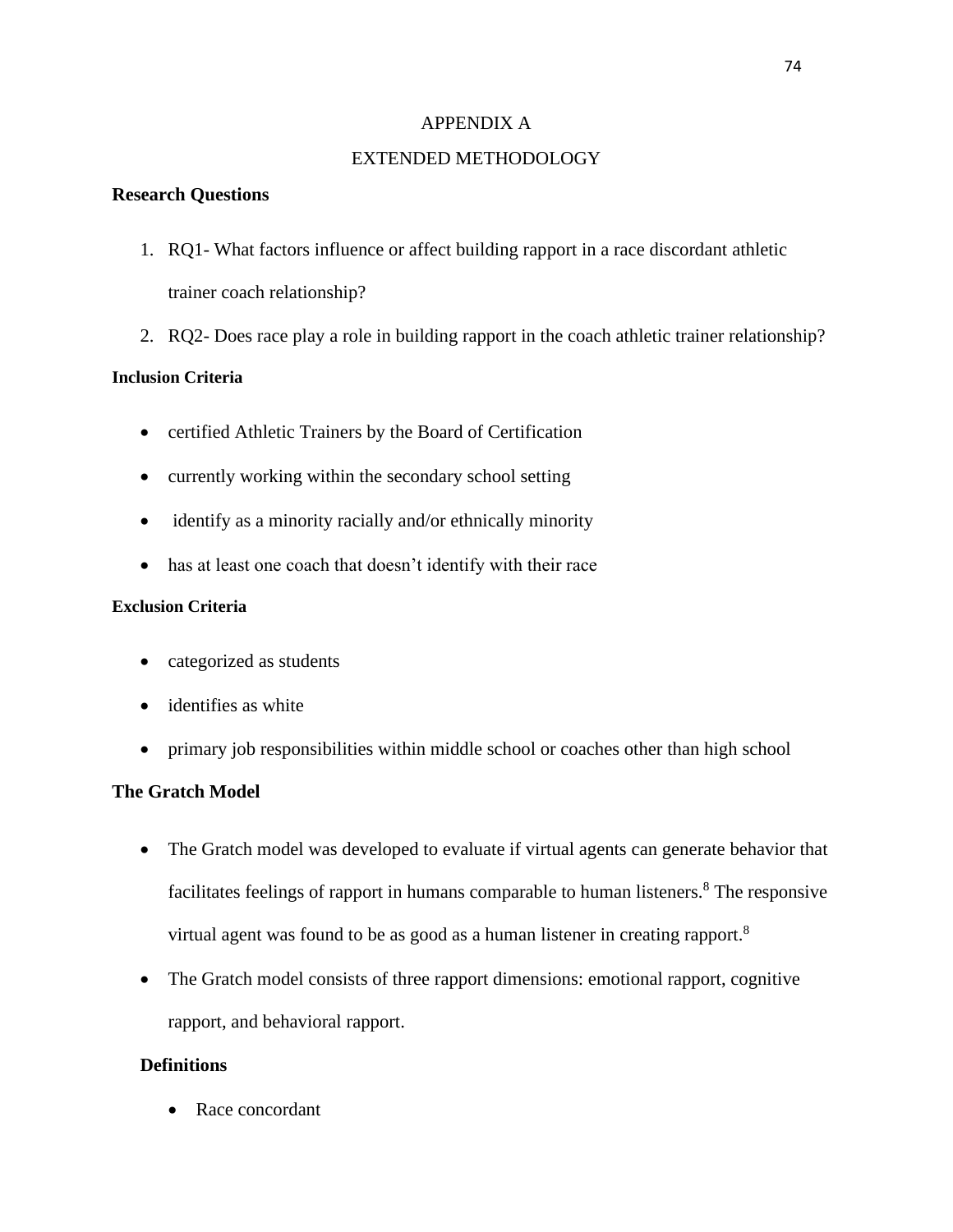- o Defined as individuals who are of the same race.
- Race discordant
	- o Defined as individuals who are not of the same race
- Cognitive rapport
	- o Defined as "an understanding with our conversation partner; there is a convergence of beliefs or views, a bridging of ideas or perspectives."<sup>8</sup>
- Emotional rapport
	- o Defined as the sense of connection with other people in various interactions.
- Behavioral rapport
	- o Defined as the way in which individuals communicate and the different verbal and non-verbal properties each individuals uses to communicate.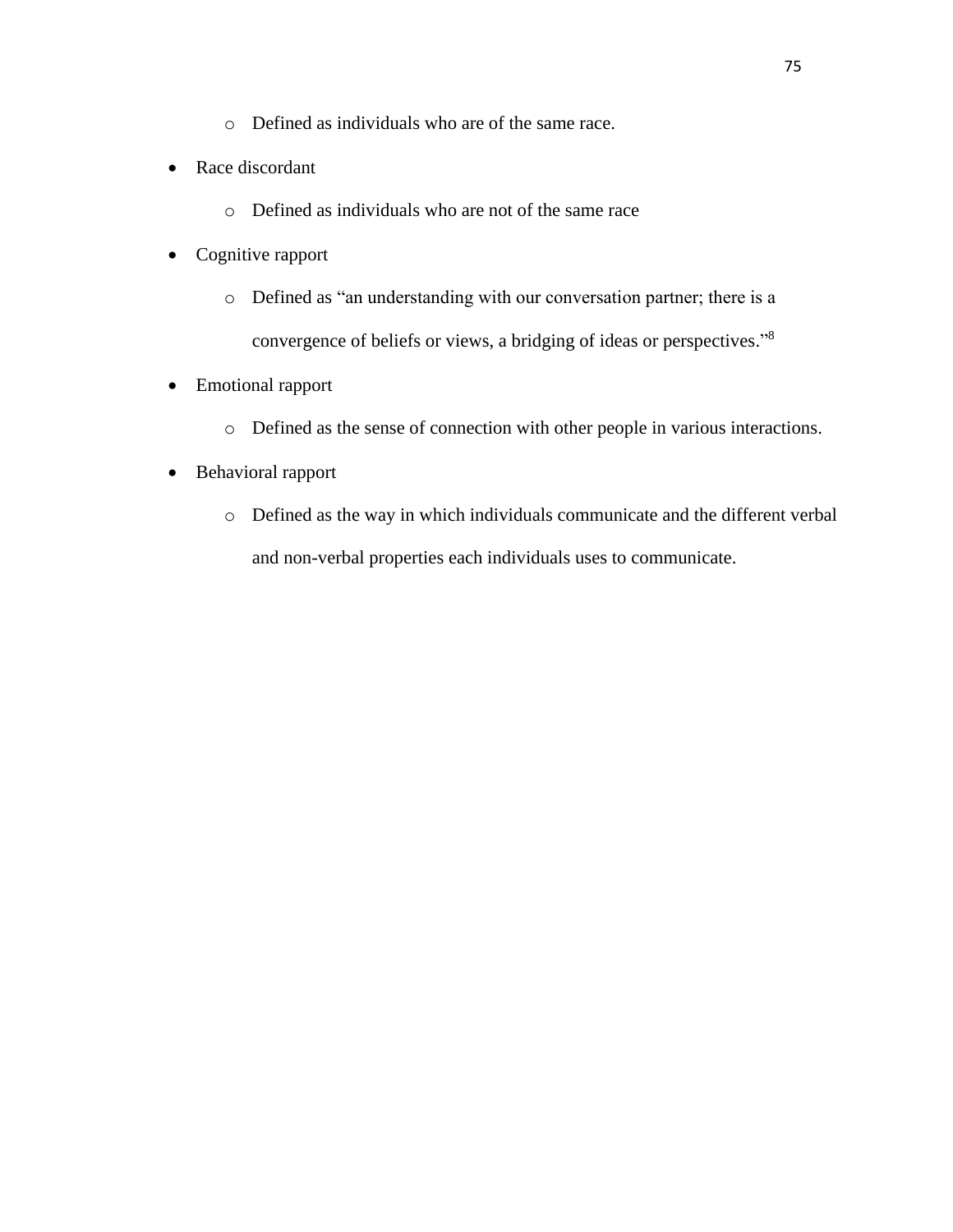#### APPENDIX B

#### IRB APPROVAL



**RESEARCH INTEGRITY** 

**Institutional Review Board (IRB)** Veazey Hall 3000 PO Box 8005 · STATESBORO, GA 30460 Phone: 912-478-5465 Fax: 912-478-0719

IRB@GeorgiaSouthern.edu

| Subject:                | Status of Application for Approval to Utilize Human Subjects in Research –<br><b>Expedited Review</b> |
|-------------------------|-------------------------------------------------------------------------------------------------------|
| <b>Expiration Date:</b> | 10/31/2022                                                                                            |
| <b>Approval Date:</b>   | 11/5/2021                                                                                             |
| From:                   | Eleanor Haynes, Director, Research Integrity                                                          |
| To:                     | Sloan, Cayce; Hunt, Tamerah; Malcom, Nancy; Gipson, Christina                                         |

After a review of your proposed research project numbered H22165, and titled "Does Race Play a role in the Athletic Trainer-Coach Relationship?," it appears that (1) the research subjects are at minimal risk, (2) appropriate safeguards are planned, and (3) the research activities involve only procedures which are allowable. You are authorized to enroll up to a maximum of 20 subjects.

**Description:** The purpose of this study is to investigate the factors that help or hinder the relationships between same-race and cross-race athletic trainers and coaches.

#### Therefore, as authorized in the Federal Policy for the Protection of Human Subjects, I am pleased to notify you that the Institutional Review Board has approved your proposed research.

If at the end of this approval period there have been no changes to the research protocol; you may request an extension of the approval period. In the interim, please provide the IRB with any information concerning any significant adverse event, whether or not it is believed to be related to the study, within five working days of the event. In addition, if a change or modification of the approved methodology becomes necessary, you must notify the IRB Coordinator prior to initiating any such changes or modifications. At that time, an amended application for IRB approval may be submitted. Upon completion of your data collection, you are required to complete a Research Study Termination form to notify the IRB Coordinator, so your file may be closed.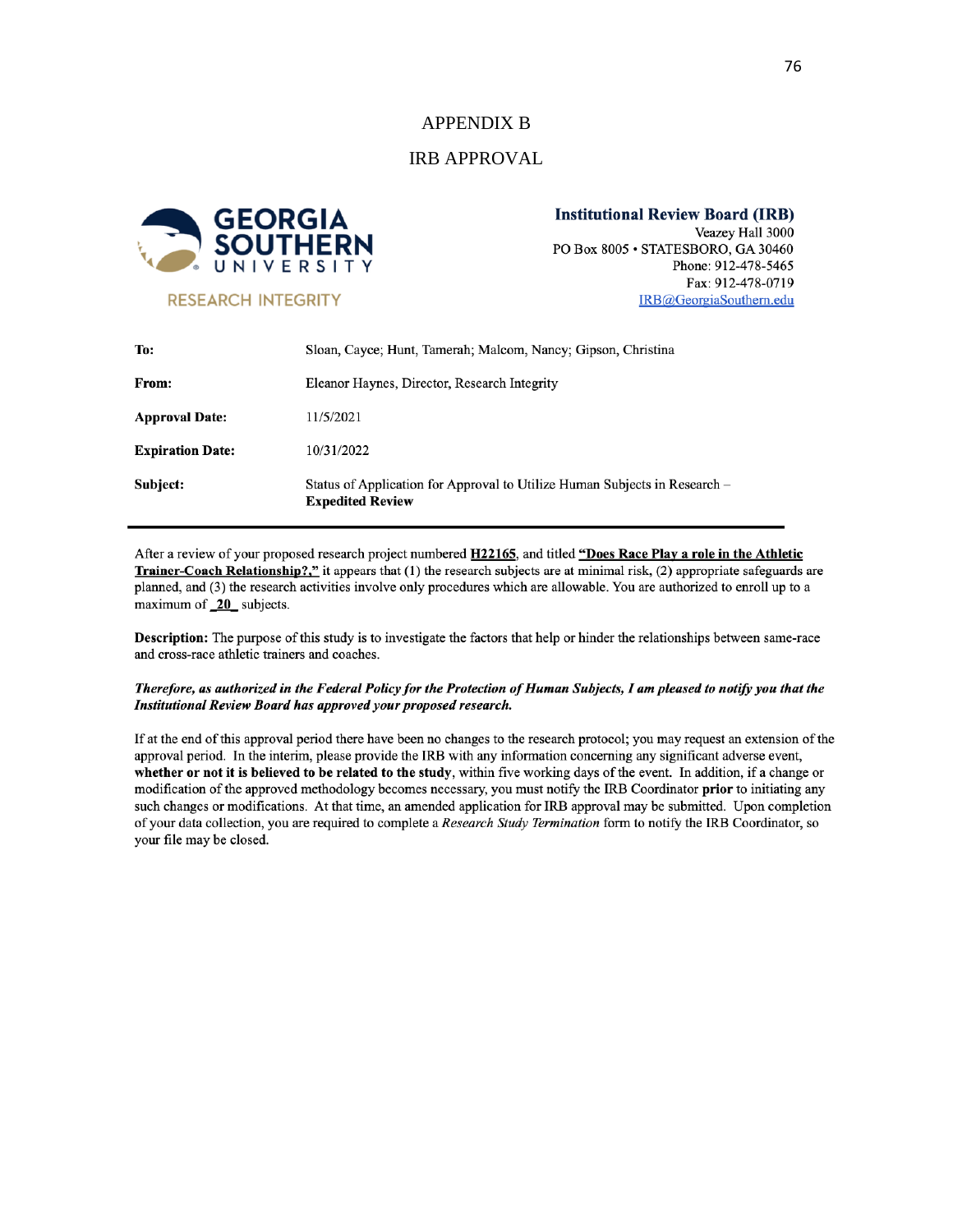### APPENDIX C

# INTERVIEW GUIDE

"Thank you for meeting with me today. I appreciate your time and look forward to learning more about your journey as an athletic trainer working with White coaches."

"Can you tell me a little about your athletic trainer journey?"

Follow up questions if not discussed:

How did you decide to get into this field?

Where did you go to school?

How many years have you been a certified athletic trainer?

Have you worked in other settings prior to the secondary school setting?

How long have you been in the secondary school setting?

- 1. "Describe the relationships you have with your current coaches."
	- a. "Can you give me some examples about the interactions with your current coaching staff as a unit?"
- 2. "Can you tell me how you build relationships between yourself and your coaches?" *a. Ask for examples of things they mention*
- 3. "Can you specifically describe your relationship with your White coaches?"
	- a. "What factors do you think helped make this relationship?"
		- *i. Communication will probably come up here*
	- b. "Can you tell me what hinders the relationship?"
- 4. "Can you describe a time when you felt connected to your coaches? Same race or different race"
	- a. *Ask why they felt connected*
	- b. "How do you believe ATs and coaches connect during the beginning of the relationship building process?"
	- c. "What do you believe is essential for helping ATs and Coaches establish a strong connection?"
- 5. "Some research has found that "mutual understanding" is important. In this research, mutual understanding has been defined as "an understanding with our conversation partner; there is a convergence of beliefs or views, a bridging of ideas or perspectives". Do you think that mutual understanding has played a role in shaping your experiences with coaches?"
	- a. *"Interesting can you explain why?"*
	- b. Could you describe a time when you had mutual understanding in the AT coach relationship?
	- c. Could you describe a time where there wasn't a mutual understanding of a decision and why that occurred?
- 6. "Can you discuss communication within an AT-Coach relationship?"